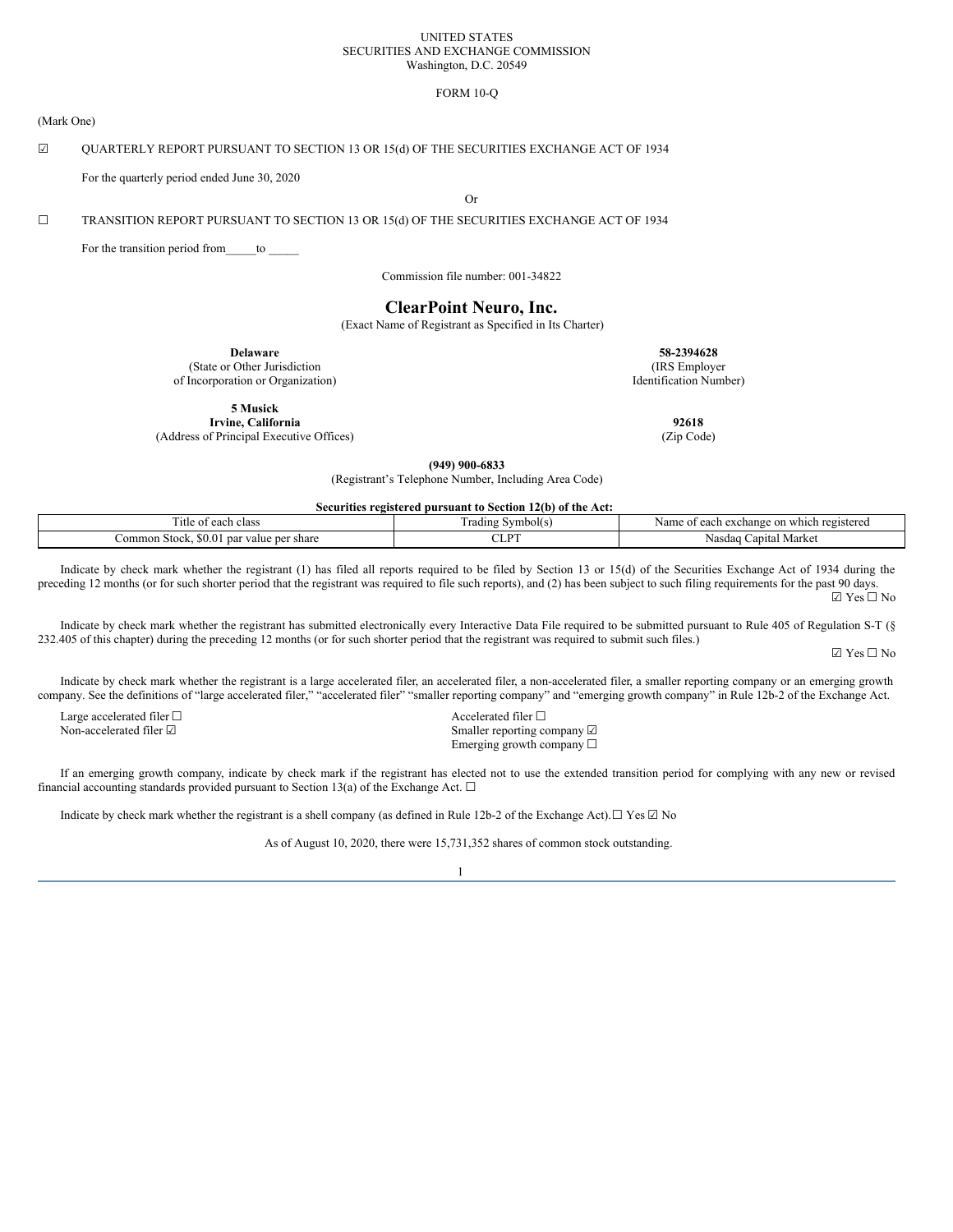# **CLEARPOINT NEURO, INC.**

# **TABLE OF CONTENTS**

**PART I – FINANCIAL [INFORMATION](#page-3-0)**

| Item 1.   | Financial Statements (unaudited)                                                                          | 4  |
|-----------|-----------------------------------------------------------------------------------------------------------|----|
|           | Condensed Consolidated Balance Sheets as of June 30, 2020 and December 31, 2019                           |    |
|           | Condensed Consolidated Statements of Operations for the three months ended June 30, 2020 and 2019         |    |
|           | Condensed Consolidated Statements of Operations for the six months ended June 30, 2020 and 2019           | 6  |
|           | Condensed Consolidated Statements of Stockholders' Equity for the six months ended June 30, 2020 and 2019 |    |
|           | Condensed Consolidated Statements of Cash Flows for the six months ended June 30, 2020 and 2019           | 8  |
|           | <b>Notes to Condensed Consolidated Financial Statements</b>                                               | 9  |
| Item 2.   | Management's Discussion and Analysis of Financial Condition and Results of Operations                     | 20 |
| Item 3.   | Quantitative and Qualitative Disclosures About Market Risk                                                | 28 |
| Item 4.   | <b>Controls and Procedures</b>                                                                            | 28 |
|           |                                                                                                           |    |
|           | <b>PART II - OTHER INFORMATION</b>                                                                        |    |
|           |                                                                                                           |    |
| Item 1.   | <b>Legal Proceedings</b>                                                                                  | 29 |
| Item 1A.  | <b>Risk Factors</b>                                                                                       | 29 |
| Item 2.   | Unregistered Sales of Equity Securities and Use of Proceeds                                               | 29 |
| Item 3.   | <b>Defaults Upon Senior Securities</b>                                                                    | 29 |
| Item 4.   | <b>Mine Safety Disclosures</b>                                                                            | 29 |
| Item 5.   | <b>Other Information</b>                                                                                  | 29 |
| Item $6.$ | Exhibits                                                                                                  | 30 |
|           |                                                                                                           |    |

### **[SIGNATURES](#page-30-0)** 31

2

Page Number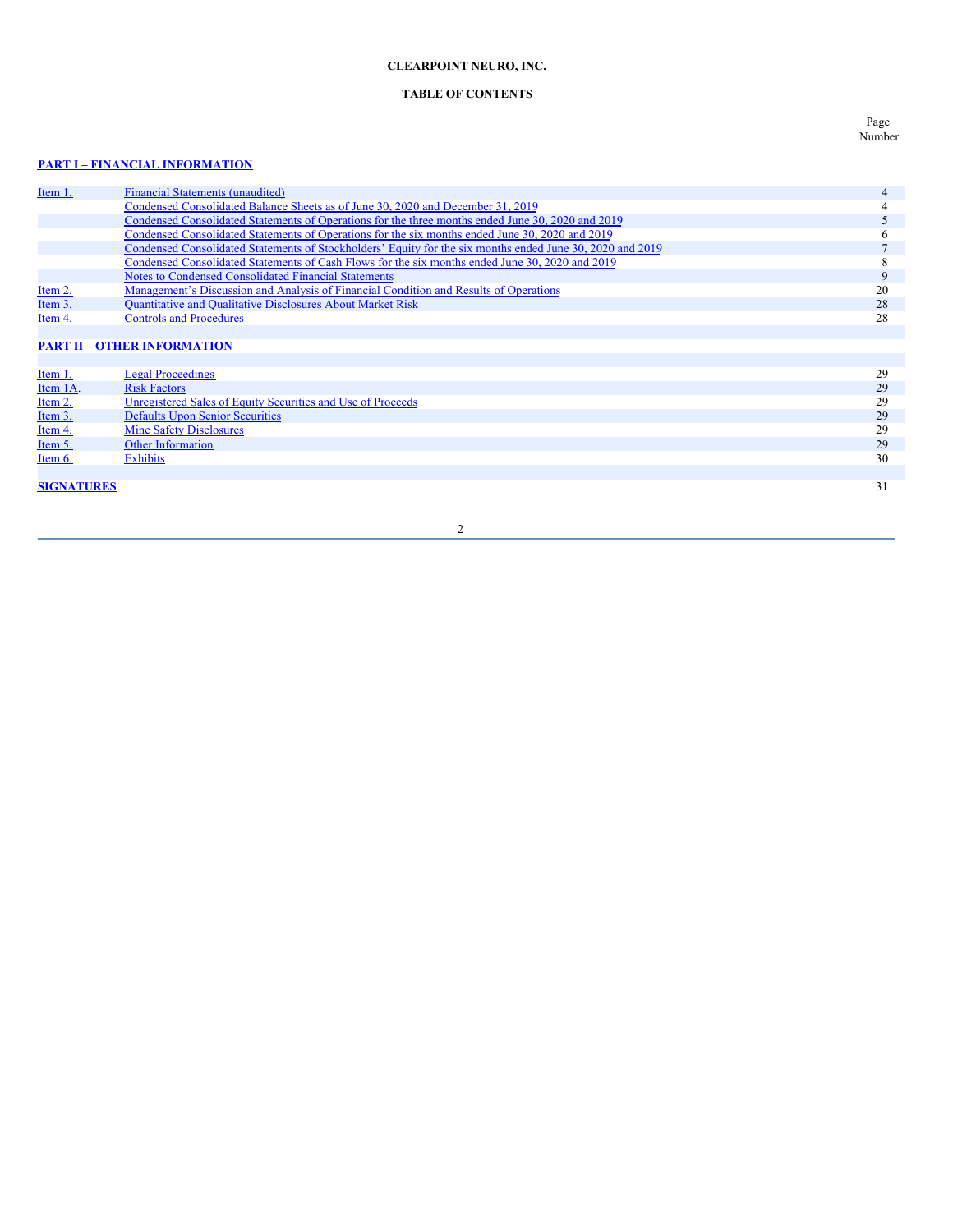### **Trademarks, Trade Names and Service Marks**

*ClearPoint*®, *ClearTrace*® and *ClearPoint Neuro*® are trademarks of ClearPoint Neuro, Inc. Any other trademarks, trade names or service marks referred to in this Quarterly Report on Form 10-Q (this "Quarterly Report") are the property of their respective owners.

## **SPECIAL NOTE REGARDING FORWARD-LOOKING STATEMENTS**

This Quarterly Report contains "forward-looking statements" as defined under the United States federal securities laws. The forward-looking statements are contained principally in the section of this Quarterly Report entitled "Management's Discussion and Analysis of Financial Condition and Results of Operations." These statements involve known and unknown risks, uncertainties and other factors that may cause our actual results, performance or achievements to be materially different from any future results, performance or achievements, expressed or implied by the forward-looking statements. Forward-looking statements include, but are not limited to, statements about:

- the COVID-19 pandemic and measures taken or that may be taken to combat the spread of the disease;
- future revenues from sales of ClearPoint system products and services;
- our ability to market, commercialize and achieve broader market acceptance for our ClearPoint system products; and
- · estimates regarding the sufficiency of our cash resources and our ability to obtain additional financing, to the extent necessary or advisable.

In some cases, you can identify forward-looking statements by terms such as "anticipates," "believes," "could," "estimates," "expects," "intends," "may," "plans," "potential," "predicts," "projects," "should," "will," "would," and similar expressions intended to identify forward-looking statements, although not all forward-looking statements contain these words. Although we believe that we have a reasonable basis for each forward-looking statement contained in this Quarterly Report, we caution you that these statements are based on a combination of facts and factors currently known by us and our projections of the future, about which we cannot be certain.

You should refer to the section titled "Risk Factors" of our Annual Report on Form 10-K for the fiscal year ended December 31, 2019, which we filed with the SEC on March 27, 2020 (the "2019 Form 10-K") and in this Quarterly Report, for a discussion of important factors that may cause our actual results to differ materially from those expressed or implied by the forward-looking statements contained in this Quarterly Report. As a result of these factors, we cannot assure you that the forward-looking statements in this Quarterly Report will prove to be accurate. Furthermore, if our forward-looking statements prove to be inaccurate, the inaccuracy may be material. In light of the significant uncertainties in these forward-looking statements, you should not regard these statements as a representation or warranty by us or any other person that we will achieve our objectives and plans in any specified time frame, or at all. We do not undertake to update any of the forward-looking statements after the date of this Quarterly Report, except to the extent required by applicable securities laws.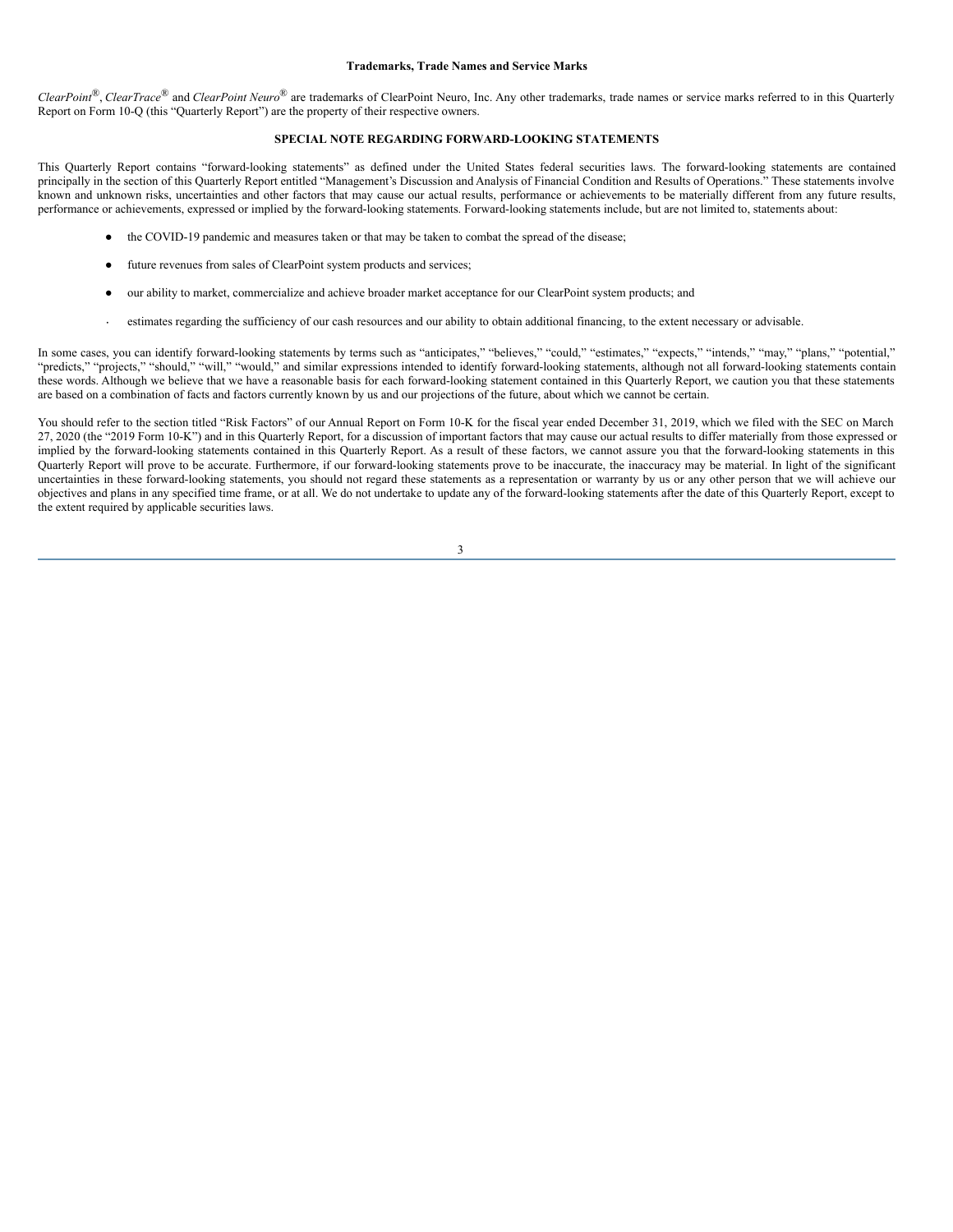# <span id="page-3-2"></span><span id="page-3-1"></span><span id="page-3-0"></span>**ITEM 1. FINANCIAL STATEMENTS**

#### **CLEARPOINT NEURO, INC. (formerly MRI Interventions, Inc.) Condensed Consolidated Balance Sheets**

|                                                                                                                                                                                         |              | <b>June 30,</b><br>2020<br>(Unaudited) |              | December 31.<br>2019 |
|-----------------------------------------------------------------------------------------------------------------------------------------------------------------------------------------|--------------|----------------------------------------|--------------|----------------------|
| <b>ASSETS</b>                                                                                                                                                                           |              |                                        |              |                      |
| Current assets:                                                                                                                                                                         |              |                                        |              |                      |
| Cash and cash equivalents                                                                                                                                                               | $\mathbb{S}$ | 16,032,082                             | $\mathbb{S}$ | 5,695,722            |
| Accounts receivable, net                                                                                                                                                                |              | 1,163,663                              |              | 1,089,917            |
| Inventory, net                                                                                                                                                                          |              | 3,598,980                              |              | 3,240,218            |
| Prepaid expenses and other current assets                                                                                                                                               |              | 537,940                                |              | 357,227              |
| Total current assets                                                                                                                                                                    |              | 21,332,665                             |              | 10,383,084           |
| Property and equipment, net                                                                                                                                                             |              | 342,584                                |              | 447,162              |
| Operating lease rights of use                                                                                                                                                           |              | 321,155                                |              | 374,218              |
| Software license inventory                                                                                                                                                              |              | 506,800                                |              | 504,400              |
| Licensing rights                                                                                                                                                                        |              | 517,207                                |              | 135,000              |
| Other assets                                                                                                                                                                            |              | 12,438                                 |              | 82,573               |
| <b>Total assets</b>                                                                                                                                                                     | $\mathbb{S}$ | 23,032,849                             | $\mathbb{S}$ | 11,926,437           |
| <b>LIABILITIES AND STOCKHOLDERS' EQUITY</b>                                                                                                                                             |              |                                        |              |                      |
| Current liabilities:                                                                                                                                                                    |              |                                        |              |                      |
| Accounts payable                                                                                                                                                                        | $\mathbf S$  | 1,491,377                              | $\mathbb{S}$ | 965,783              |
| Accrued compensation                                                                                                                                                                    |              | 969,877                                |              | 1,408,292            |
| Other accrued liabilities                                                                                                                                                               |              | 334,627                                |              | 328,460              |
| Operating lease liabilities, current portion                                                                                                                                            |              | 110,914                                |              | 113,520              |
| Deferred product and service revenue                                                                                                                                                    |              | 620,126                                |              | 1,016,892            |
| Paycheck Protection Program loan payable, current portion                                                                                                                               |              | 296,677                                |              |                      |
| Total current liabilities                                                                                                                                                               |              | 3,823,598                              |              | 3,832,947            |
| Accrued interest                                                                                                                                                                        |              |                                        |              | 959,659              |
| Operating lease liabilities, net of current portion                                                                                                                                     |              | 227,714                                |              | 276,669              |
| Deferred product and service revenue, net of current portion                                                                                                                            |              | 228,286                                |              | 197,862              |
| 2020 senior secured convertible notes payable, net                                                                                                                                      |              | 16,814,099                             |              |                      |
| 2010 junior secured notes payable, net                                                                                                                                                  |              |                                        |              | 2,072,583            |
| Paycheck Protection Program loan payable, net of current portion                                                                                                                        |              | 599,323                                |              |                      |
| <b>Total liabilities</b>                                                                                                                                                                |              | 21,693,020                             |              | 7.339.720            |
| Commitments and contingencies                                                                                                                                                           |              |                                        |              |                      |
| Stockholders' equity:                                                                                                                                                                   |              |                                        |              |                      |
| Preferred stock, \$0.01 par value; 25,000,000 shares authorized; none issued and outstanding at June 30, 2020 and December<br>31, 2019                                                  |              |                                        |              |                      |
| Common stock, \$0.01 par value; 200,000,000 shares authorized; 15,512,687 shares issued and outstanding at June 30, 2020;<br>and 15,235,308 issued and outstanding at December 31, 2019 |              | 155,127                                |              | 152,353              |
| Additional paid-in capital                                                                                                                                                              |              | 117,640,195                            |              | 117,173,984          |
| Accumulated deficit                                                                                                                                                                     |              |                                        |              |                      |
|                                                                                                                                                                                         |              | (116, 455, 493)                        |              | (112, 739, 620)      |
| Total stockholders' equity                                                                                                                                                              |              | 1,339,829                              |              | 4,586,717            |
| Total liabilities and stockholders' equity                                                                                                                                              |              | 23,032,849                             |              | 11,926,437           |

See accompanying notes to Condensed Consolidated Financial Statements.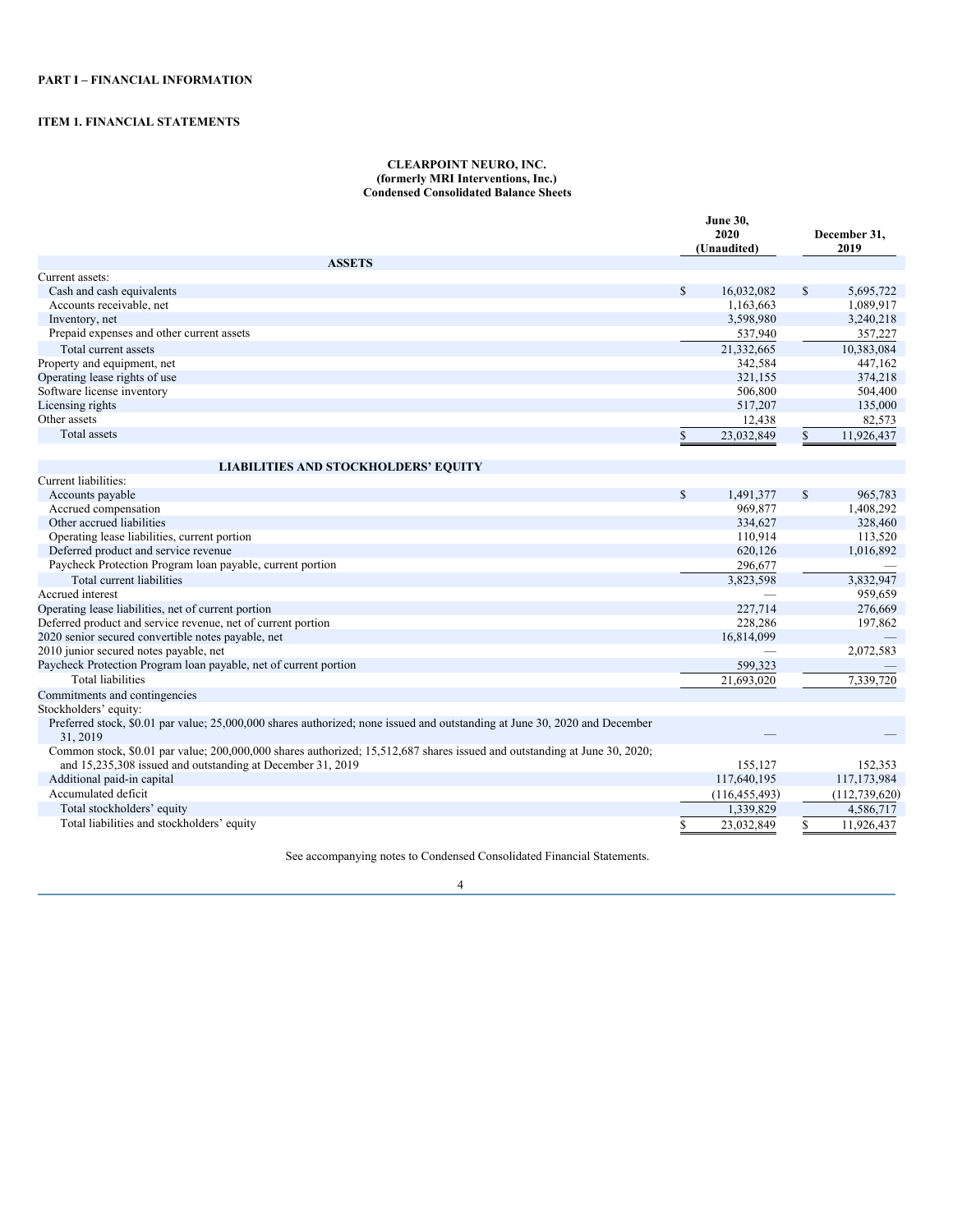## **CLEARPOINT NEURO, INC.**

### **(formerly MRI Interventions, Inc.) Condensed Consolidated Statements of Operations (Unaudited)**

<span id="page-4-0"></span>

|                                                         | <b>For The Three Months Ended</b><br><b>June 30,</b> |    |               |
|---------------------------------------------------------|------------------------------------------------------|----|---------------|
|                                                         | 2020                                                 |    | 2019          |
| Revenues:                                               |                                                      |    |               |
| Product revenues                                        | \$<br>1,593,070                                      | \$ | 2,194,194     |
| Service and other revenues                              | 884,712                                              |    | 412,204       |
| Total revenues                                          | 2,477,782                                            |    | 2,606,398     |
| Cost of revenues                                        | 640,805                                              |    | 1,030,316     |
| Research and development costs                          | 822,301                                              |    | 697,803       |
| Sales and marketing expenses                            | 1,124,378                                            |    | 1,143,056     |
| General and administrative expenses                     | 1,365,084                                            |    | 1,028,291     |
| Operating loss                                          | (1,474,786)                                          |    | (1,293,068)   |
| Other income (expense):                                 |                                                      |    |               |
| Other income, net                                       | 10,851                                               |    | 1,693         |
| Interest expense, net                                   | (197, 113)                                           |    | (259, 020)    |
| Net loss                                                | (1,661,048)                                          |    | (1, 550, 395) |
| Net loss per share attributable to common stockholders: |                                                      |    |               |
| Basic and diluted                                       | (0.11)                                               | S. | (0.13)        |
| Weighted average shares outstanding:                    |                                                      |    |               |
| Basic and diluted                                       | 15,504,169                                           |    | 12,302,667    |

See accompanying notes to Condensed Consolidated Financial Statements.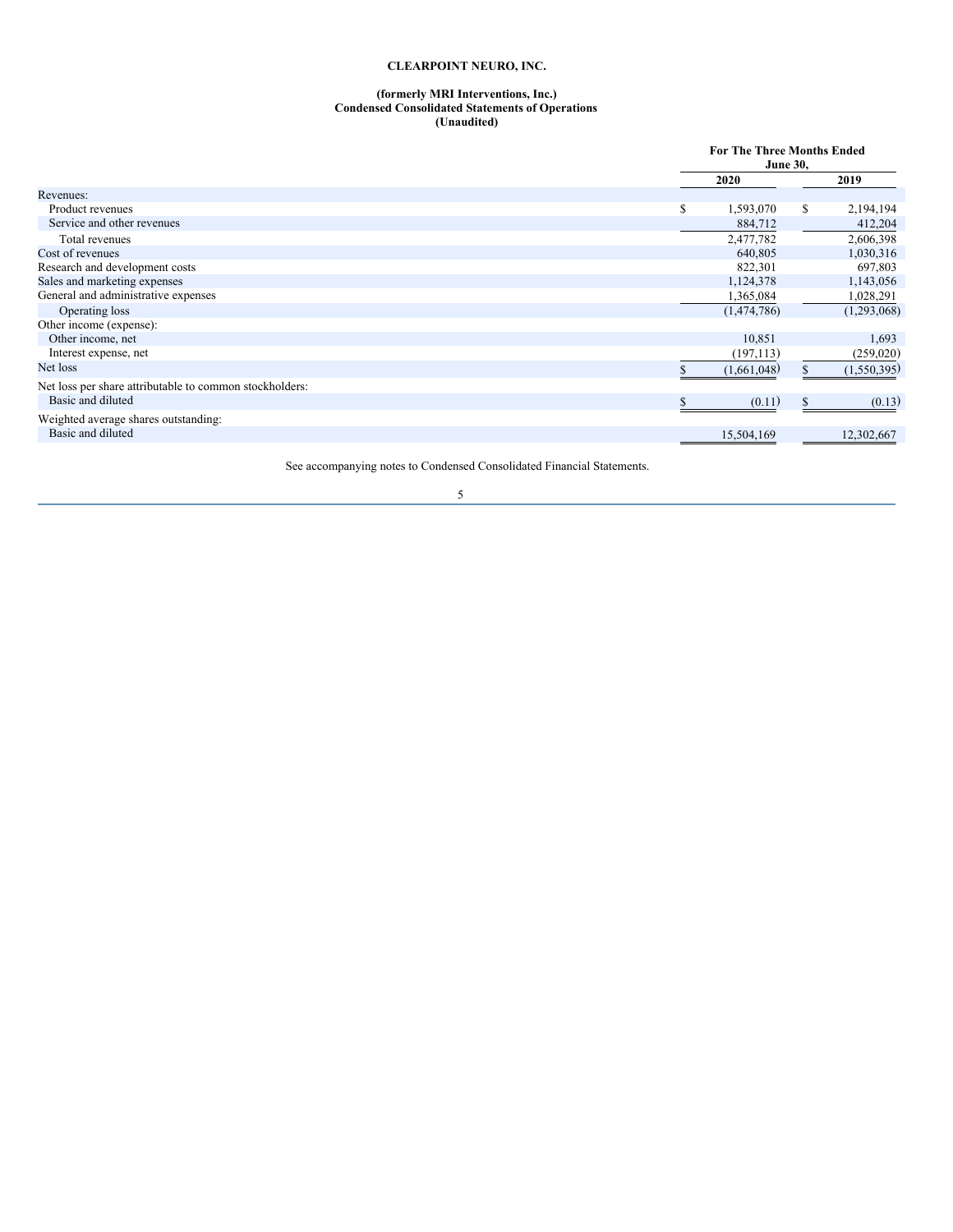## **CLEARPOINT NEURO, INC. (formerly MRI Interventions, Inc.) Condensed Consolidated Statements of Operations (Unaudited)**

<span id="page-5-0"></span>

|                                                         |                 | <b>For The</b><br><b>Six Months Ended</b><br><b>June 30,</b> |             |  |
|---------------------------------------------------------|-----------------|--------------------------------------------------------------|-------------|--|
|                                                         | 2020            |                                                              | 2019        |  |
| Revenues:                                               |                 |                                                              |             |  |
| Product revenues                                        | \$<br>3,696,455 | \$                                                           | 4,358,148   |  |
| Service and other revenues                              | 1,896,921       |                                                              | 720,767     |  |
| Total revenues                                          | 5,593,376       |                                                              | 5,078,915   |  |
| Cost of revenues                                        | 1,558,141       |                                                              | 1,916,798   |  |
| Research and development costs                          | 1,651,829       |                                                              | 1,282,343   |  |
| Sales and marketing expenses                            | 2,422,972       |                                                              | 2,183,769   |  |
| General and administrative expenses                     | 2,643,592       |                                                              | 1,961,322   |  |
| Operating loss                                          | (2,683,158)     |                                                              | (2,265,317) |  |
| Other income (expense):                                 |                 |                                                              |             |  |
| Other income, net                                       |                 | 6,131                                                        | 7,322       |  |
| Interest expense, net                                   | (1,038,846)     |                                                              | (513, 125)  |  |
| Net loss                                                | (3,715,873)     |                                                              | (2,771,120) |  |
| Net loss per share attributable to common stockholders: |                 |                                                              |             |  |
| Basic and diluted                                       |                 | (0.24)                                                       | (0.24)      |  |
| Weighted average shares outstanding:                    |                 |                                                              |             |  |
| Basic and diluted                                       | 15,471,222      |                                                              | 11,676,872  |  |
|                                                         |                 |                                                              |             |  |

See accompanying notes to Condensed Consolidated Financial Statements.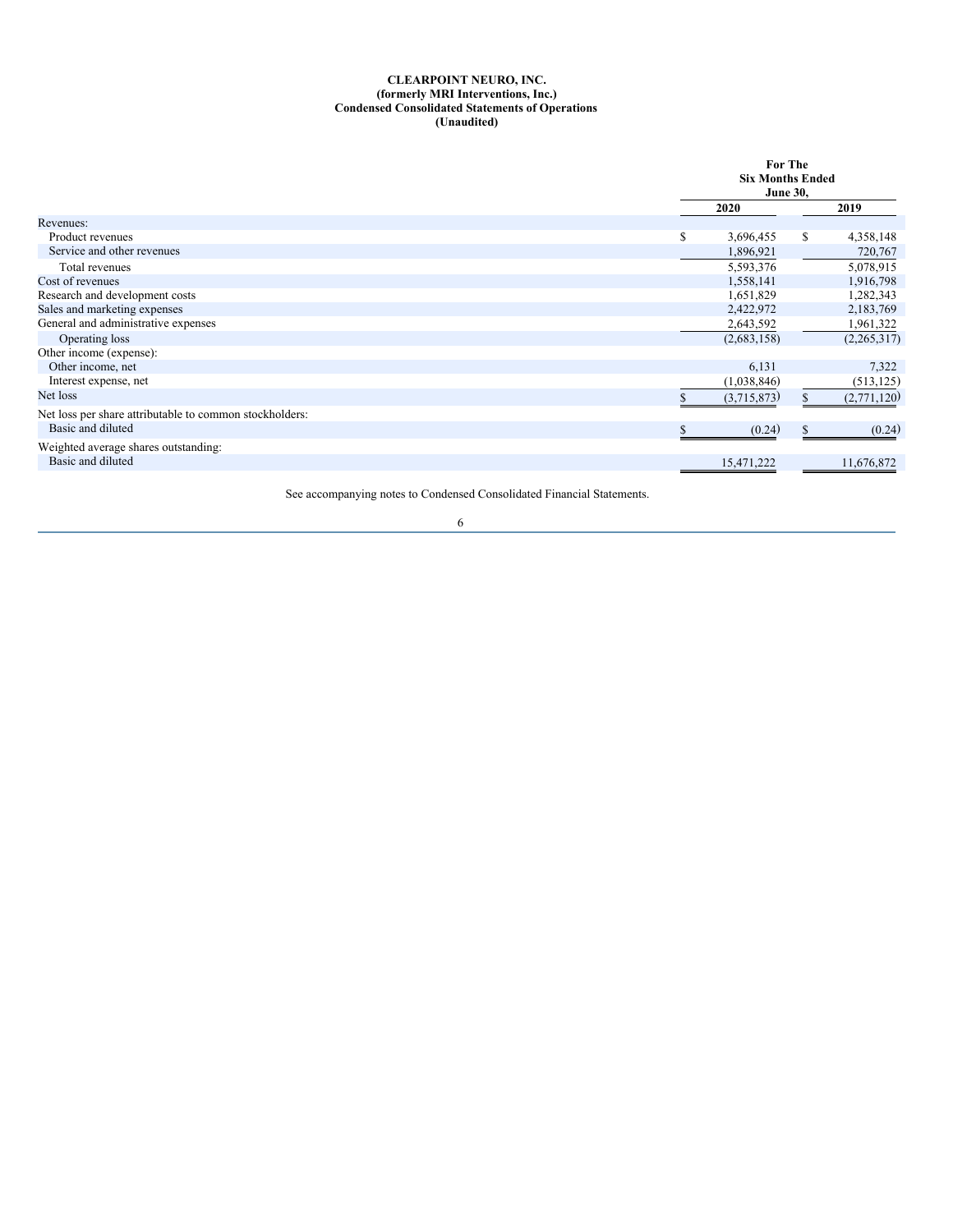## **CLEARPOINT NEURO, INC. (formerly MRI Interventions, Inc.) Condensed Consolidated Statements of Stockholders' Equity (Unaudited)**

### **For The Six Months Ended June 30, 2020**

<span id="page-6-0"></span>

|                              |               | <b>Common Stock</b> |         | <b>Additional</b><br>Paid-in |     | Accumulated     |             |
|------------------------------|---------------|---------------------|---------|------------------------------|-----|-----------------|-------------|
|                              | <b>Shares</b> | Amount              |         | Capital                      |     | Deficit         | Total       |
| Balances, January 1, 2020    | 15,235,308    |                     | 152,353 | 117,173,984                  | Эħ. | (112, 739, 620) | 4,586,717   |
| Issuances of common stock:   |               |                     |         |                              |     |                 |             |
| Share-based compensation     | 9.696         |                     | 97      | 227,871                      |     |                 | 227,968     |
| Warrant exercises (cashless) | 262,145       |                     | 2,621   | (2,621)                      |     |                 |             |
| Net loss for the period      |               |                     |         |                              |     | (2,054,825)     | (2,054,825) |
| Balances, March 31, 2020     | 15,507,149    |                     | 155,071 | 117,399,234                  |     | (114, 794, 445) | 2,759,860   |
| Issuances of common stock:   |               |                     |         |                              |     |                 |             |
| Share-based compensation     | 5,538         |                     | 56      | 240,961                      |     |                 | 241,017     |
| Net loss for the period      |               |                     |         |                              |     | (1,661,048)     | (1,661,048) |
| Balances, June 30, 2020      | 15,512,687    |                     | 155,127 | 117,640,195                  |     | (116, 455, 493) | 1,339,829   |

## **For The Six Months Ended June 30, 2019**

|                                                   |               |                     |         | <b>Additional</b> |                 |               |
|---------------------------------------------------|---------------|---------------------|---------|-------------------|-----------------|---------------|
|                                                   |               | <b>Common Stock</b> |         | Paid-in           | Accumulated     |               |
|                                                   | <b>Shares</b> |                     | Amount  | Capital           | Deficit         | Total         |
| Balances, January 1, 2019                         | 11,018,364    |                     | 110,183 | 108,600,405       | (107, 199, 586) | 1,511,002     |
| Cumulative adjustment for adoption of new         |               |                     |         |                   |                 |               |
| accounting standard                               |               |                     |         |                   | (244)           | (244)         |
| Issuances of common stock:                        |               |                     |         |                   |                 |               |
| Share-based compensation                          | 28,462        |                     | 285     | 152,301           |                 | 152,586       |
| Warrant exercises                                 | 20,381        |                     | 204     | (204)             |                 |               |
| Net loss for the period                           |               |                     |         |                   | (1,220,725)     | (1,220,725)   |
| Balances, March 31, 2019                          | 11,067,207    |                     | 110,672 | 108,752,502       | (108, 420, 555) | 442,619       |
| Issuances of common stock:                        |               |                     |         |                   |                 |               |
| Share-based compensation                          | 3.251         |                     | 32      | 203,962           |                 | 203,994       |
| Warrant exercises                                 | 189,407       |                     | 1,894   | 381,182           |                 | 383,076       |
| May 2019 private placement, net of offering costs |               |                     |         |                   |                 |               |
| of \$94,162                                       | 2,426,455     |                     | 24,265  | 7,403,583         |                 | 7,427,848     |
| Net loss for the period                           |               |                     |         |                   | (1,550,395)     | (1, 550, 395) |
| Balances, June 30, 2019                           | 13,686,320    |                     | 136,863 | 116,741,229       | (109, 970, 950) | 6,907,142     |

See accompanying notes to Condensed Consolidated Financial Statements.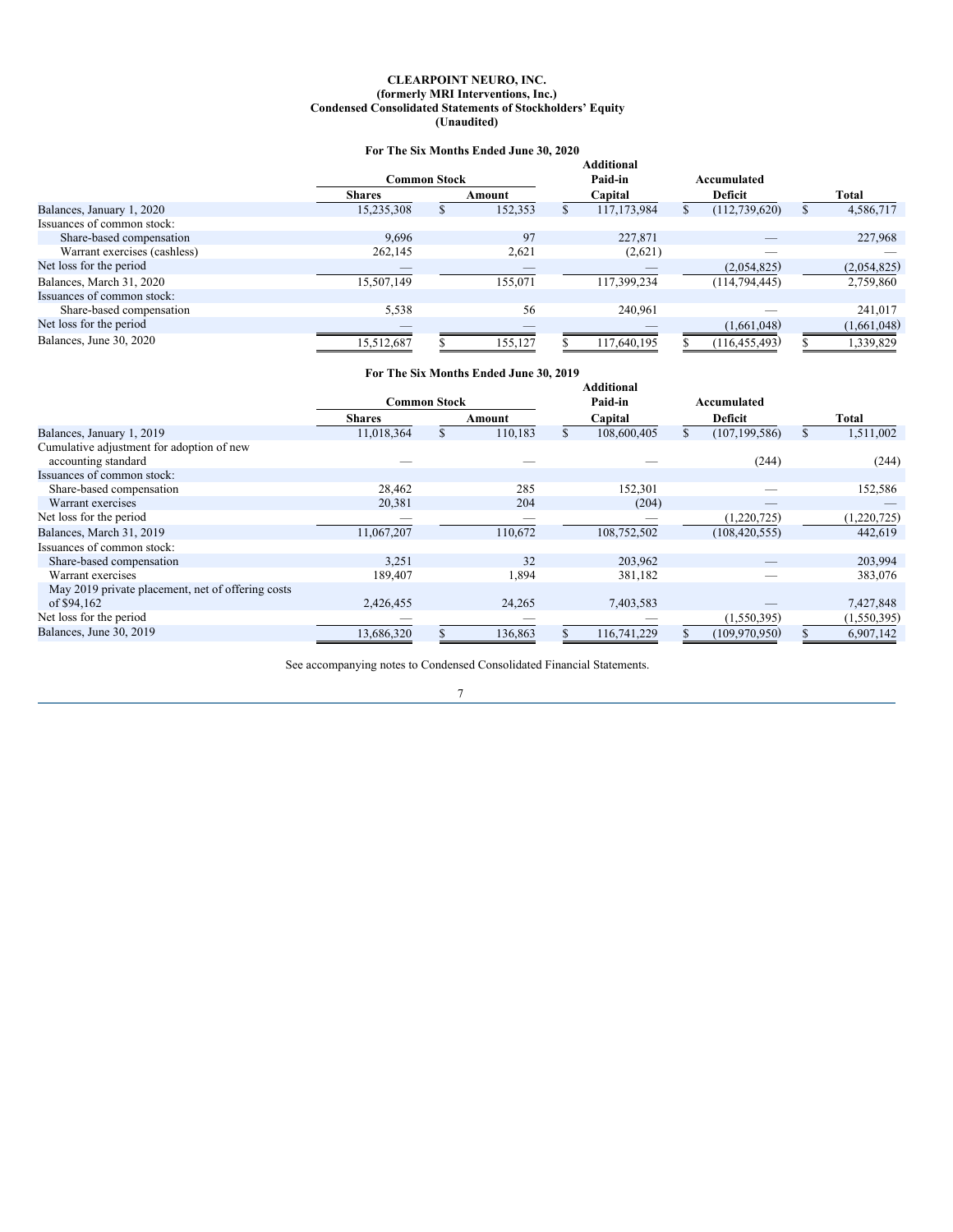## **CLEARPOINT NEURO, INC. (formerly MRI Interventions, Inc.) Condensed Consolidated Statements of Cash Flows (Unaudited)**

<span id="page-7-0"></span>

|                                                                                                      | <b>For The Six Months Ended</b><br><b>June 30.</b> |             |              |               |
|------------------------------------------------------------------------------------------------------|----------------------------------------------------|-------------|--------------|---------------|
|                                                                                                      |                                                    | 2020        |              | 2019          |
| Cash flows from operating activities:                                                                |                                                    |             |              |               |
| Net loss                                                                                             | \$                                                 | (3,715,873) | S            | (2,771,120)   |
| Adjustments to reconcile net loss to net cash flows from operating activities:                       |                                                    |             |              |               |
| Depreciation and amortization                                                                        |                                                    | 116,026     |              | 69,600        |
| Share-based compensation                                                                             |                                                    | 468,985     |              | 356,580       |
| Amortization of debt issuance costs and original issue discounts                                     |                                                    | 821,301     |              | 363,465       |
| Amortization of lease rights of use, net of accretion in lease liabilities                           |                                                    | 49,782      |              | 51,255        |
| Increase (decrease) in cash resulting from changes in:                                               |                                                    |             |              |               |
| Accounts receivable                                                                                  |                                                    | (73, 746)   |              | (137, 931)    |
| Inventory, net                                                                                       |                                                    | (313, 476)  |              | (201, 503)    |
| Prepaid expenses and other current assets                                                            |                                                    | (180, 712)  |              | (216,953)     |
| Other assets                                                                                         |                                                    | 70,134      |              | 11,899        |
| Accounts payable and accrued expenses                                                                |                                                    | 93,347      |              | 716,222       |
| Accrued interest                                                                                     |                                                    | (959, 661)  |              |               |
| Lease liabilities                                                                                    |                                                    | (48, 280)   |              | (50, 285)     |
| Deferred revenue                                                                                     |                                                    | (366, 341)  |              | 389,201       |
| Net cash flows from operating activities                                                             |                                                    | (4,038,514) |              | (1, 419, 570) |
| Cash flows from investing activities:                                                                |                                                    |             |              |               |
| Acquisition of licensing rights                                                                      |                                                    | (441, 341)  |              | (150,000)     |
| Net cash flows from investing activities                                                             |                                                    | (441, 341)  |              | (150,000)     |
| Cash flows from financing activities:                                                                |                                                    |             |              |               |
| Proceeds from issuance of 2020 senior secured convertible notes, net of financing costs and discount |                                                    | 16,757,871  |              |               |
| Proceeds from issuance of Paycheck Protection Program loan                                           |                                                    | 896,000     |              |               |
| Proceeds from private placement of common stock                                                      |                                                    |             |              | 7,522,010     |
| Proceeds from stock option warrant exercises                                                         |                                                    |             |              | 383,075       |
| Repayment of notes payable                                                                           |                                                    | (2,837,656) |              | (1,975,000)   |
| Net cash flows from financing activities                                                             |                                                    |             |              |               |
|                                                                                                      |                                                    | 14,816,215  |              | 5,930,085     |
| Net change in cash and cash equivalents                                                              |                                                    | 10,336,360  |              | 4,360,515     |
| Cash and cash equivalents, beginning of period                                                       |                                                    | 5,695,722   |              | 3,101,133     |
| Cash and cash equivalents, end of period                                                             | \$                                                 | 16,032,082  | \$           | 7,461,648     |
|                                                                                                      |                                                    |             |              |               |
| SUPPLEMENTAL CASH FLOW INFORMATION                                                                   |                                                    |             |              |               |
| Cash paid for:                                                                                       |                                                    |             |              |               |
| Income taxes                                                                                         | \$                                                 |             |              |               |
| Interest                                                                                             | \$                                                 | 1.043.371   | $\mathbb{S}$ | 164,157       |

## **NON-CASH TRANSACTIONS**:

- · During the six months ended June 30, 2020 Company recorded net sales of ClearPoint reusable components having an aggregate net book value of \$47,686 that had previously been transferred from inventory to loaned systems, which are included in property and equipment in the accompanying condensed consolidated balance sheets. During the six months ended June 30, 2019, the Company recorded net transfers of ClearPoint reusable components having an aggregate net book value of \$163,321 from loaned systems to inventory.
- · On January 1, 2019, the Company adopted the provisions of Topic 842 within the Accounting Standards Codification, which resulted in the establishment of operating lease right-of-use assets and operating lease liabilities, each in the aggregate amount of \$480,395 (see Note 6).
- In connection with the 2019 PIPE (see Note 7), the Company incurred approximately \$94,000 of issuance costs that were unpaid and included in accounts payable at June 30, 2019.

See accompanying notes to Condensed Consolidated Financial Statements.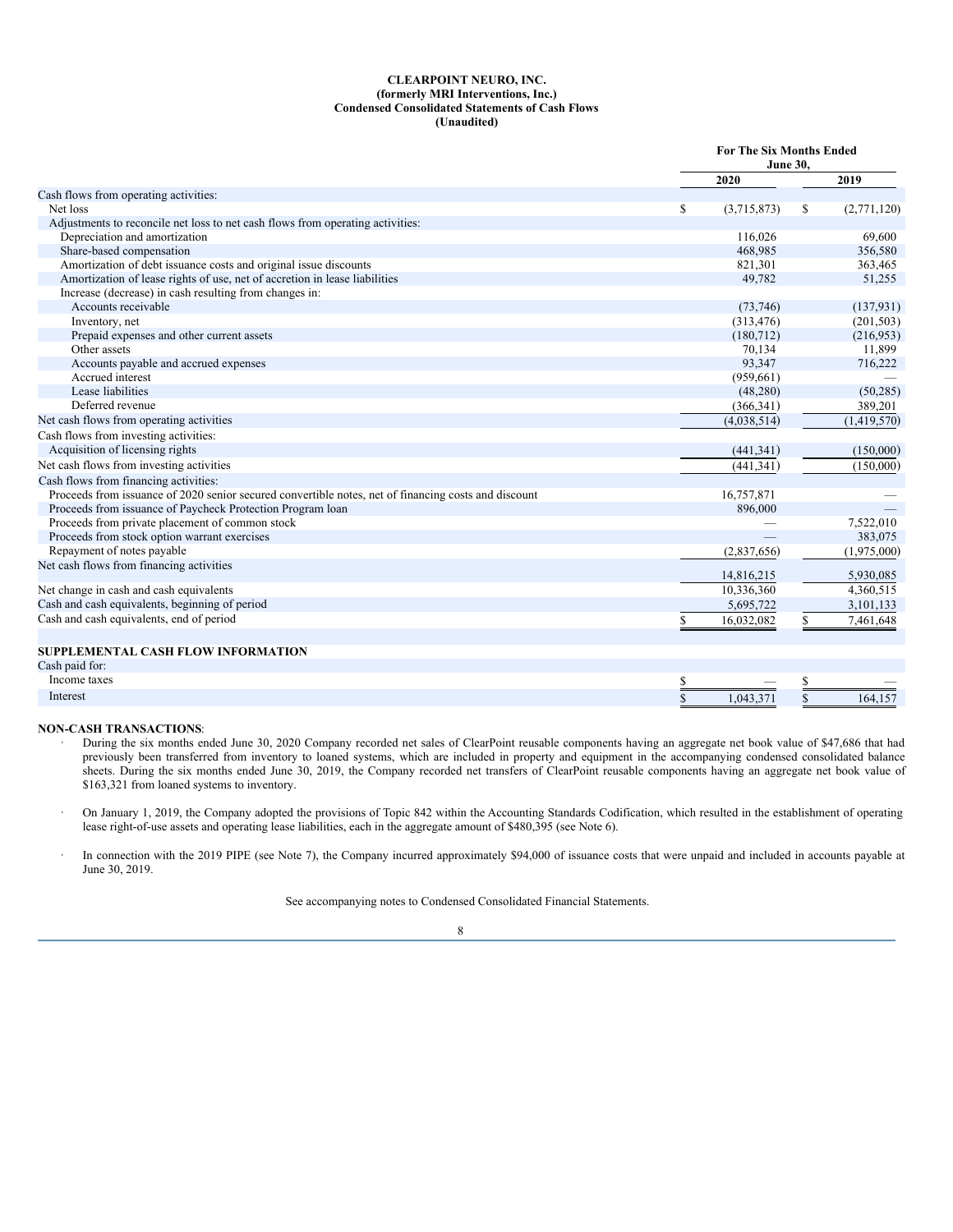## <span id="page-8-0"></span>**1. Description of the Business and Financial Condition**

ClearPoint Neuro, Inc. (the "Company") is a medical device company focused on the development and commercialization of technology that enables physicians to see inside the brain and heart using direct, intra-procedural magnetic resonance imaging ("MRI") guidance while performing minimally invasive surgical procedures.

The Company's ClearPoint<sup>®</sup> system, an integrated system comprised of capital equipment and disposable products, is designed to allow minimally invasive procedures in the brain to be performed in an MRI suite. The Company received 510(k) clearance from the U.S. Food and Drug Administration ("FDA") in 2010 to market the ClearPoint system in the United States for general neurological interventional procedures. The Company's ClearTrace® system is a product candidate that is designed to allow catheterbased minimally invasive procedures in the heart to be performed in an MRI suite. Although still a product candidate, the Company has reduced its efforts to commercialize the ClearTrace system.

On February 12, 2020, the Company changed its corporate name from MRI Interventions, Inc. to ClearPoint Neuro, Inc., pursuant to a Certificate of Amendment to the Company's Amended and Restated Certificate of Incorporation filed with the Secretary of State of the State of Delaware. In addition, effective as of February 12, 2020, the Company's Board of Directors adopted the Second and Amended Restated Bylaws, to reflect the name change of the Company. No other changes were made to the Company's certificate of incorporation or bylaws. In connection with the Company's name change, effective as of the opening of trading on February 12, 2020, the Company's shares of common stock commenced trading on the Nasdaq Capital Market under the symbol "CLPT."

## *COVID-19*

On March 11, 2020, the World Health Organization characterized the spread of a novel strain of coronavirus ("COVID-19") as a global pandemic, and on March 13, 2020, the President of the United States proclaimed that the COVID-19 outbreak in the United States constituted a national emergency. Continued widespread infection in the United States is a possibility. Extraordinary actions have been taken by federal, state and local governmental authorities to combat the spread of COVID-19, including issuance of "stay-at-home" directives and similar mandates for many individuals to substantially restrict daily activities and for many businesses to curtail or cease normal operations. These measures, while intended to protect human life, have led to reduced economic activity, including the postponement or cancellation of elective surgical procedures, which historically have represented approximately 80% of the number of surgical procedures using the Company's ClearPoint system. Furthermore, the recessionary conditions on the financial markets and global economy caused by the COVID-19 pandemic could have a material adverse effect on the Company's business, as hospitals postpone or reduce capital purchases and overall spending. The rapid development and fluidity of the situation precludes any prediction as to the ultimate impact COVID-19 will have on the Company's business, financial condition, results of operation and cash flows, which will depend largely on future developments directly or indirectly relating to the duration and scope of the COVID-19 outbreak in the United States.

## *Liquidity*

The Company has incurred net losses since its inception, which has resulted in a cumulative deficit at June 30, 2020 of \$116 million. In addition, the Company's use of cash from operations amounted to \$4.0 million for the six months ended June 30, 2020 and \$2.8 million for the year ended December 31, 2019. Since its inception, the Company has financed its operations principally from the sale of equity securities, the issuance of notes payable, product and service contracts and license arrangements.

As discussed in Note 7, in May 2019, the Company entered into a Securities Purchase Agreement with certain accredited investors under which such investors purchased 2,426,455 shares of the Company's common stock at \$3.10 per share (the "2019 PIPE), resulting in proceeds of approximately \$7.5 million, before deducting offering expenses aggregating approximately \$94,000.

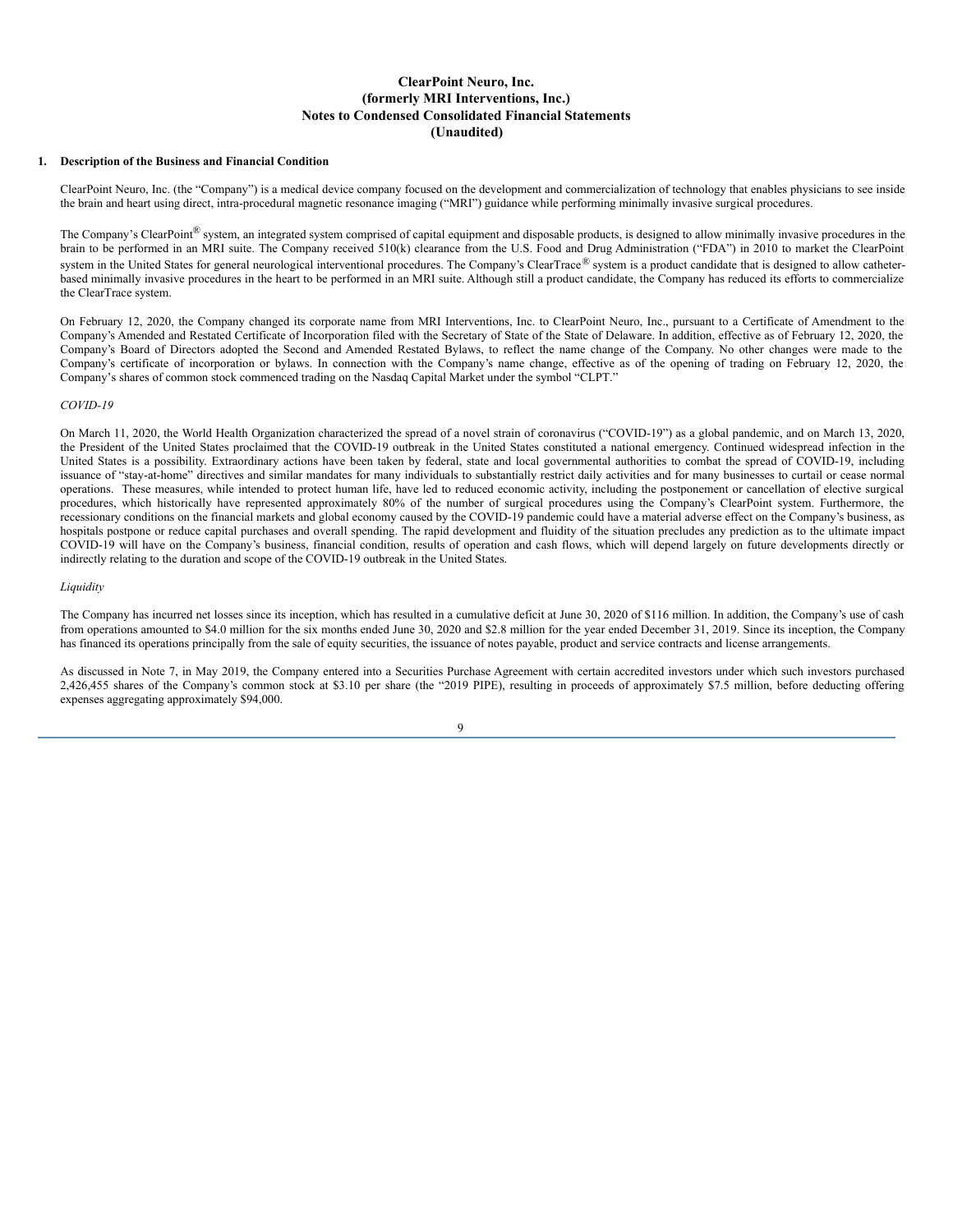In addition, as discussed in Note 5, in January 2020, the Company entered into a Securities Purchase Agreement with two investors under which the Company issued to such investors an aggregate principal amount of \$17.5 million of floating rate secured convertible notes (the "2020 Secured Notes"), resulting in proceeds, net of financing costs paid and payable, and a commitment fee paid to one of the investors, of approximately \$16.8 million. From the net proceeds received from the issuance of the 2020 Secured Notes, which have a five-year term, the Company repaid and retired the 2010 Junior Secured Notes Payable (the "2010 Secured Notes") that otherwise would have matured in October and November 2020.

Also, as discussed in Note 5, in April 2020, the Company received \$896,000 in proceeds through a loan funded under the Payroll Protection Program as part of the CARES Act. Management's plan during the period in which the Company is affected by the COVID-19 pandemic is to retain the Company's employee base and, pending the ultimate duration and impact of the COVID-19 pandemic and by using the funds for the purposes described under the terms of the loan, consider whether to repay the loan in conformity with its terms or request that all or a portion of the loan, as applicable under its terms, be ultimately forgiven. However, there is no assurance that the Company would be successful in obtaining such forgiveness.

Based on the foregoing, in management's opinion, cash and cash equivalent balances at June 30, 2020, when combined with the proceeds from issuance of the 2020 Secured Notes (after repayment of the 2010 Secured Notes) and receipt of the proceeds from the loan funded under the Payroll Protection Program, are sufficient to support the Company's operations and meet its obligations for at least the next twelve months.

#### **2. Basis of Presentation and Summary of Significant Accounting Policies**

### *Basis of Presentation and Use of Estimates*

In the opinion of management, the accompanying unaudited condensed consolidated financial statements have been prepared on a basis consistent with the Company's December 31, 2019 audited consolidated financial statements, and include all adjustments, consisting of only normal recurring adjustments, necessary to fairly state the information set forth therein. These condensed consolidated financial statements have been prepared in accordance with United States Securities and Exchange Commission ("SEC") rules for interim financial information, and, therefore, omit certain information and footnote disclosures necessary to present such statements in accordance with generally accepted accounting principles in the U.S. ("GAAP"). The preparation of these condensed consolidated financial statements in conformity with GAAP requires management to make estimates and assumptions that affect the reported amounts of assets, liabilities, revenues, expenses and the related disclosures at the date of the financial statements and during the reporting period. Actual results could materially differ from these estimates. These condensed consolidated financial statements should be read in conjunction with the audited consolidated financial statements and notes thereto included in the Company's 2019 Form 10-K. The accompanying condensed consolidated balance sheet as of December 31, 2019 has been derived from the audited consolidated financial statements at that date but does not include all information and footnotes required by GAAP for a complete set of financial statements. The results of operations for the three and six months ended June 30, 2020 may not be indicative of the results to be expected for the entire year or any future periods.

#### *Inventory*

Inventory is carried at the lower of cost (first-in, first-out method) or net realizable value. Items in inventory relate predominantly to the Company's ClearPoint system. Software license inventory related to ClearPoint systems undergoing on-site customer evaluation is included in inventory in the accompanying condensed consolidated balance sheets. All other software license inventory is classified as a non-current asset. The Company periodically reviews its inventory for obsolete items and provides a reserve upon identification of potential obsolete items.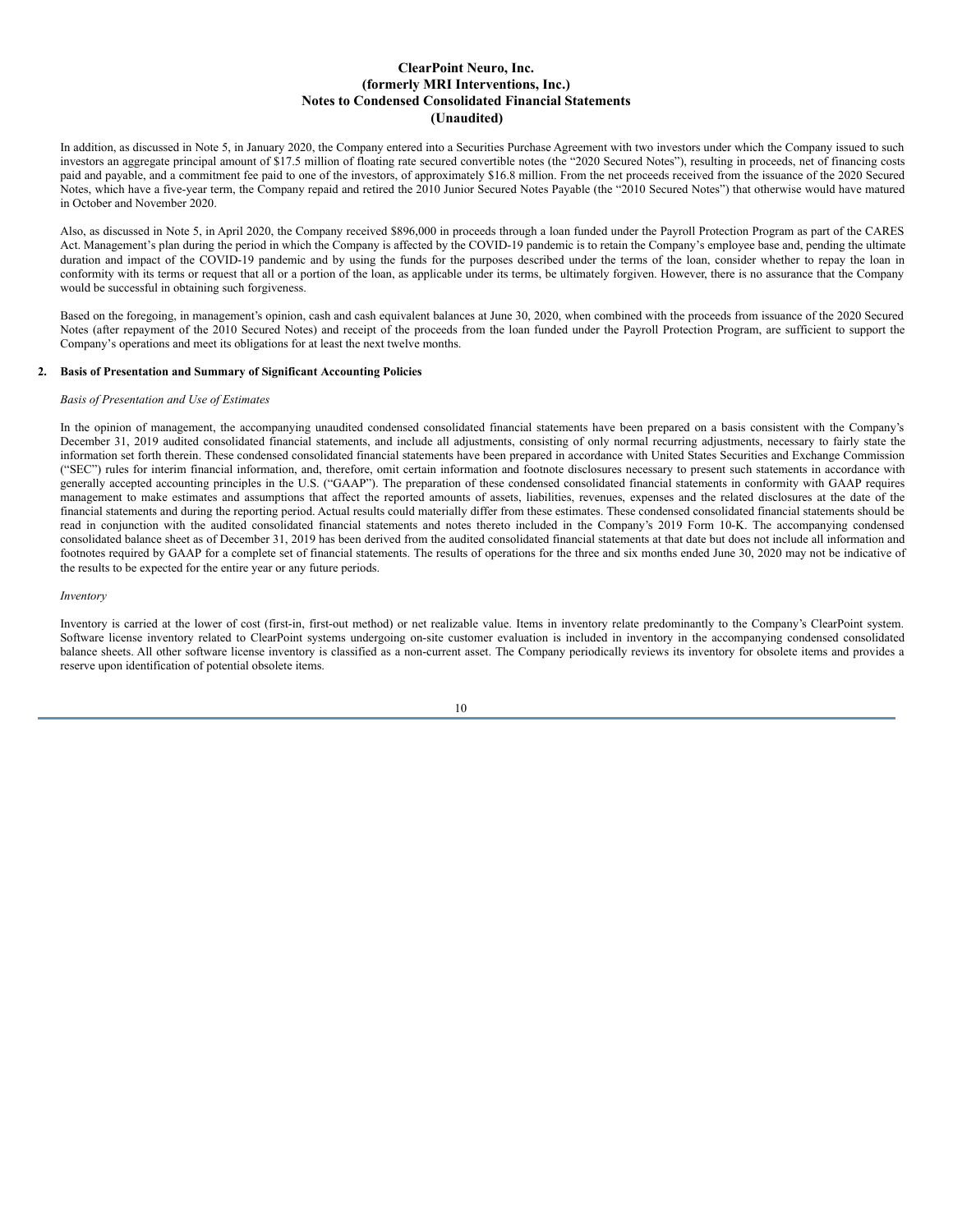#### *Intangible Assets*

In June 2019 and February 2020, the Company entered into license agreements that provide rights to the Company for the development and commercialization of products in the functional neurosurgery field. Under the terms of those certain license agreements, the Company paid an aggregate \$591,341 to the licensors upon execution of the license agreements for access to the underlying technologies and will make future payments based on the achievement of regulatory and commercialization milestones as defined in the license agreements.

In conformity with Accounting Standards Codification Section 350, "Intangibles – Goodwill and Other," the Company amortizes its investment in the license rights described above over an expected useful life of five years.

#### *Revenue Recognition*

The Company's revenues are comprised primarily of: (1) product revenues resulting from the sale of functional neurosurgical products, and drug delivery and biologic products; (2) product revenues resulting from the sale of ClearPoint capital equipment; (3) revenues resulting from the rental, service, installation, training and shipping related to ClearPoint capital equipment; and (4) clinical case support revenues in connection with customer-sponsored clinical trials. The Company recognizes revenue when control of the Company's products and services is transferred to its customers in an amount that reflects the consideration the Company expects to receive from its customers in exchange for those products and services. This process involves identifying the contract with a customer, determining the performance obligations in the contract, determining the contract price, allocating the contract price to the distinct performance obligations in the contract, and recognizing revenue when the performance obligations have been satisfied. A performance obligation is considered distinct from other obligations in a contract when it provides a benefit to the customer either on its own or together with other resources that are readily available to the customer and is separately identified in the contract. The Company considers a performance obligation satisfied once it has transferred control of a good or service to the customer, meaning the customer has the ability to use and obtain the benefit of the good or service. The Company recognizes revenue for satisfied performance obligations only when it determines there are no uncertainties regarding payment terms or transfer of control.

#### *Lines of Business; Timing of Revenue Recognition*

- Functional neurosurgery product, biologics and drug delivery systems product, and therapy product sales: Revenues from the sale of functional neurosurgery products (consisting of disposable products sold commercially and related to cases utilizing the Company's ClearPoint system), biologics and drug delivery systems (consisting primarily of disposable products related to customer-sponsored clinical trials utilizing the ClearPoint system), and therapy products (consisting primarily of disposable laser-related products used in non-neurosurgical procedures), are generally based on customer purchase orders, the predominance of which require delivery within one week of the order having been placed, and are recognized at the point in time of delivery to the customer, which is the point at which legal title, and risks and rewards of ownership, along with physical possession, transfer to the customer.
- · *Capital equipment sales*
	- o *Capital equipment sales preceded by evaluation periods:* The predominance of capital equipment sales (consisting of integrated computer hardware and software that are integral components of the Company's ClearPoint system) are preceded by customer evaluation periods of generally 90 days. During these evaluation periods, installation of, and training of customer personnel on, the systems have been completed and the systems have been in operation. Accordingly, revenue from capital equipment sales following such evaluation periods is recognized at the point in time the Company is in receipt of an executed purchase agreement or purchase order.

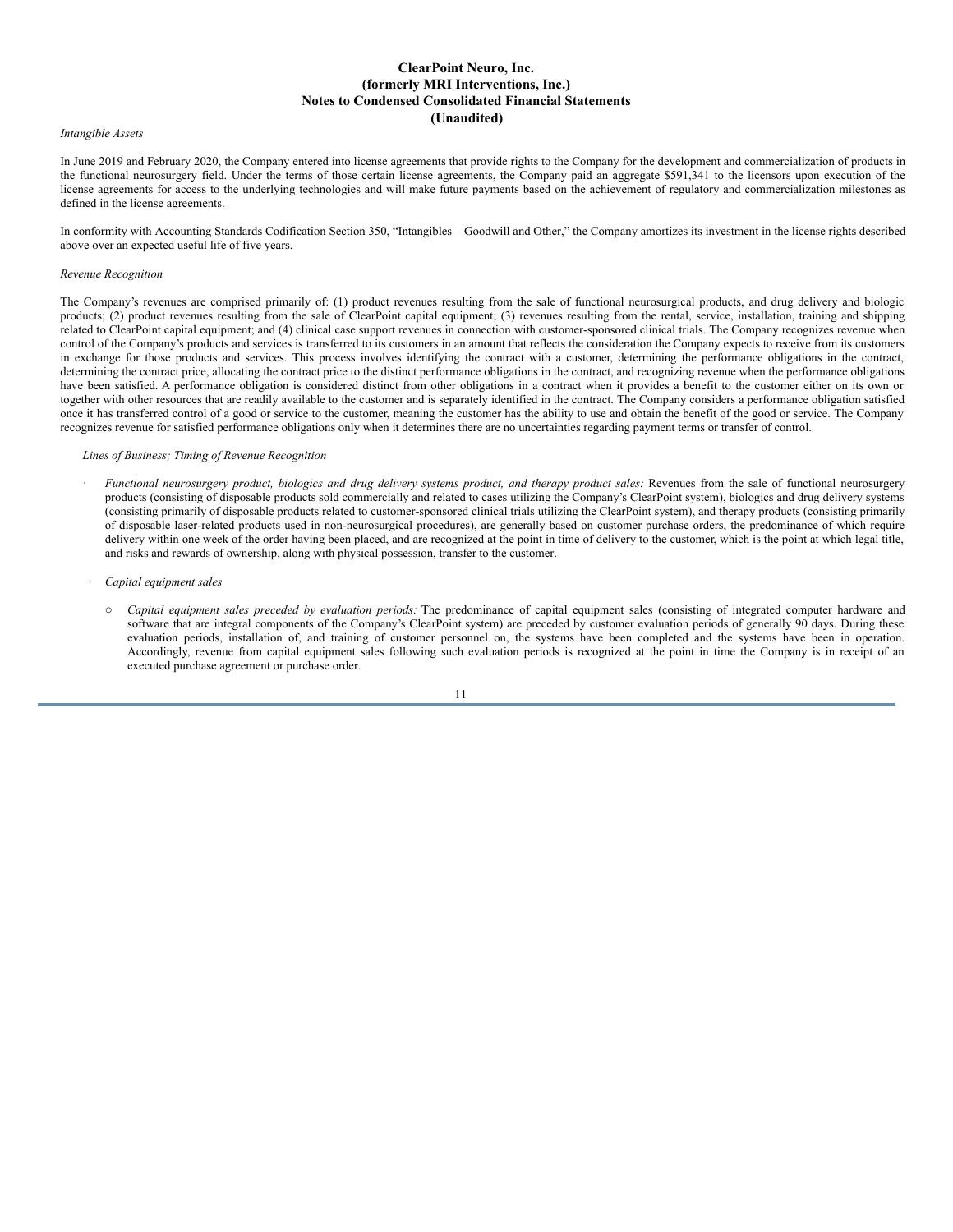o *Capital equipment sales not preceded by evaluation periods:*Revenue from sales of capital equipment not having been preceded by an evaluation period is recognized at the point in time that the equipment has been delivered to the customer.

For both types of capital equipment sales described above, the Company's determination of the point in time at which to recognize revenue represents that point at which the customer has legal title, physical possession, and the risks and rewards of ownership, and the Company has a present right to payment.

- · *Functional neurosurgery and related services:* Revenues from functional neurosurgery and related services are recognized over the period of time such services are rendered.
- · *Biologics and drug delivery services:*
	- o *Outsourced technical clinical support of cases performed pursuant to customer-sponsored clinical trials:*
		- § *Service Access Fees:* For contracts in which the Company receives a periodic fixed fee, irrespective of the number of cases attended by Company personnel during such periods, revenue is recognized ratably over the period covered by such fees. A time-elapsed output method is used for such fees because the Company transfers control evenly by providing a stand-ready service.
		- § *Procedure-Based Fees:* The Company recognizes revenue at the point in time a case is attended by Company personnel.
	- o *Therapy services:* The Company recognizes revenue for such services at the point in time that the performance obligation has been satisfied.
- · *Capital equipment-related services:*
	- $\circ$  *Equipment service:* Revenue from service of ClearPoint capital equipment previously sold to customers is based on agreements with terms ranging from one to three years and revenue is recognized ratably on a monthly basis over the term of the service agreement. A time-elapsed output method is used for rental and service revenues because the Company transfers control evenly by providing a stand-ready service.
	- o *Installation, training and shipping:* Consistent with the Company's recognition of revenue for capital equipment sales as described above, fees for installation, training and shipping in connection with sales of capital equipment that have been preceded by customer evaluation periods are recognized as revenue at the point in time the Company is in receipt of an executed purchase order for the equipment. Installation, training and shipping fees related to capital equipment sales not having been preceded by an evaluation period are recognized as revenue at the point in time that the related services are performed.

The Company operates in one industry segment, and substantially all its sales are to U.S.-based customers.

Payment terms under contracts with customers generally are in a range of 30-60 days after the customers' receipt of the Company's invoices.

The Company provides a one-year warranty on its functional neurosurgery products, biologics and drug delivery systems products, and capital equipment products that are not otherwise covered by a third-party manufacturer's warranty. The Company's contracts with customers do not provide for a right of return other than for product defects.

See Note 3 for additional information regarding revenue recognition.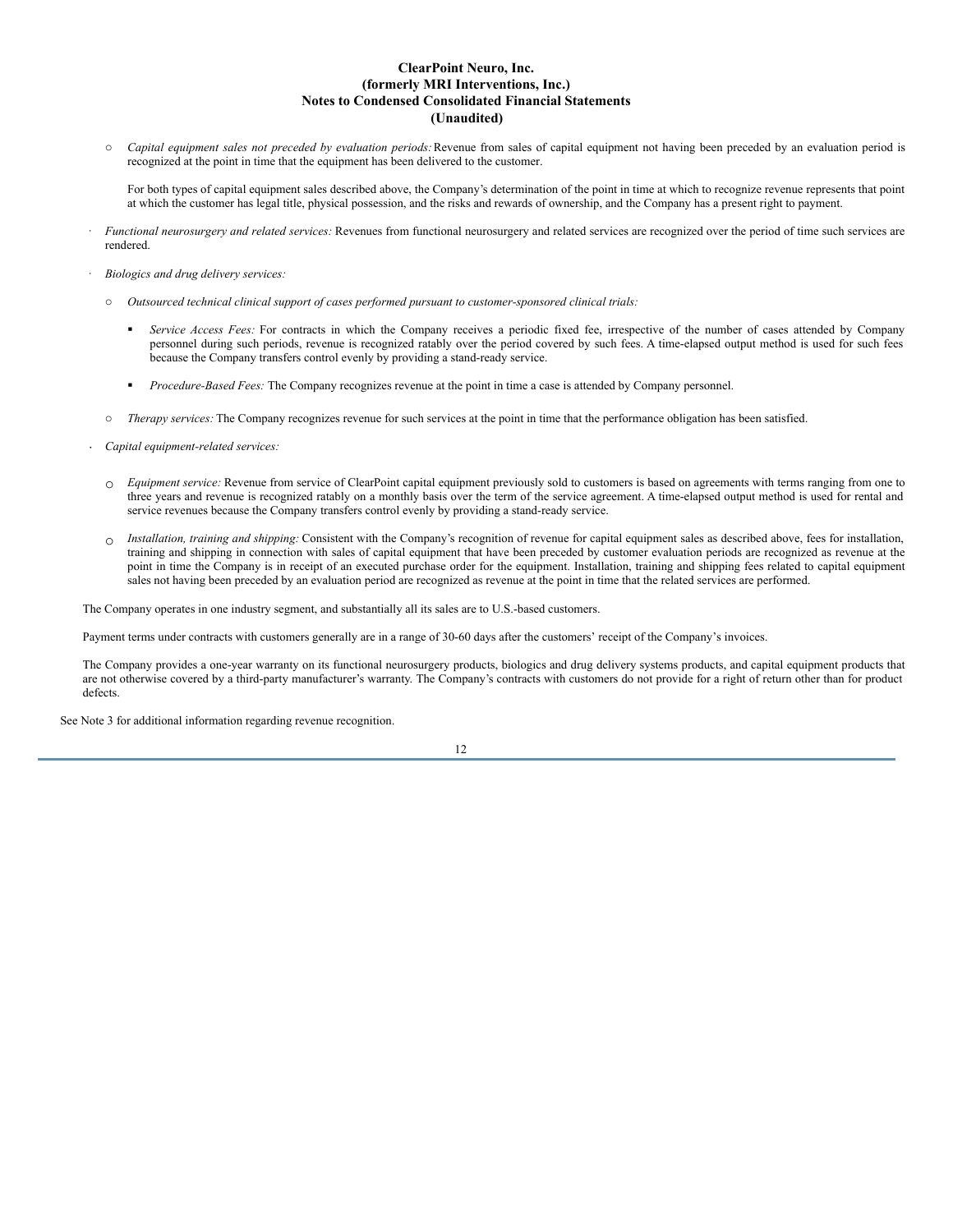### *Net Loss Per Share*

The Company computes net loss per share using the weighted-average number of common shares outstanding during the period. Basic and diluted net loss per share are the same because the conversion, exercise or issuance of all potential common stock equivalents, which comprise the entire amount of the Company's outstanding common stock options and warrants, as described in Note 7, and the potential conversion of the 2020 Secured Notes, as described in Note 5, would be anti-dilutive.

## *Concentration Risks and Other Risks and Uncertainties*

Financial instruments that potentially subject the Company to significant concentrations of credit risk consist primarily of cash and cash equivalents and accounts receivable. The Company holds its cash and cash equivalents on deposit with financial institutions in the U.S. insured by the Federal Deposit Insurance Corporation. At June 30, 2020, the Company had approximately \$7.9 million in bank balances that were in excess of the insured limits.

Information with respect to accounts receivable from those customers who comprised more than 10% of accounts receivable at June 30, 2020 and December 31, 2019 is as follows:

|              | <b>June 30,</b><br>2020  | December 31,<br>2019 |
|--------------|--------------------------|----------------------|
| ∠ustomer – 1 | $\overline{\phantom{a}}$ | 12%                  |

Information with respect to customers that accounted for sales in excess of 10% of total sales in the three-month periods ended June 30, 2020 and 2019 is as follows:

|           |      | <b>June 30,</b>                 |
|-----------|------|---------------------------------|
|           | 2020 | 2019                            |
| - ustomer | 22%  | $\hspace{0.1mm}-\hspace{0.1mm}$ |

Information with respect to customers that accounted for sales in excess of 10% of total sales in the six-month periods ended June 30, 2020 and 2019 is as follows:

|                | <b>June 30,</b> |                                 |
|----------------|-----------------|---------------------------------|
|                | 2020            | 2019                            |
| $Customer - 1$ | 21%             | $\hspace{0.1mm}-\hspace{0.1mm}$ |

Prior to granting credit, the Company performs credit evaluations of its customers' financial condition, and generally does not require collateral from its customers. The Company will provide an allowance for doubtful accounts when collections become doubtful. The allowance for doubtful accounts at June 30, 2020 and December 31, 2019 was approximately \$32,000 and \$29,000, respectively.

The Company is subject to risks common to emerging companies in the medical device industry, including, but not limited to: new technological innovations; acceptance and competitiveness of its products; dependence on key personnel; dependence on key suppliers; changes in general economic conditions and interest rates; protection of proprietary technology; compliance with changing government regulations; uncertainty of widespread market acceptance of products; access to credit for capital purchases by customers; and product liability claims. Certain components used in manufacturing have relatively few alternative sources of supply and establishing additional or replacement suppliers for such components cannot be accomplished quickly. The inability of any of these suppliers to fulfill the Company's supply requirements may negatively impact future operating results.

| I<br>I |
|--------|
| ×      |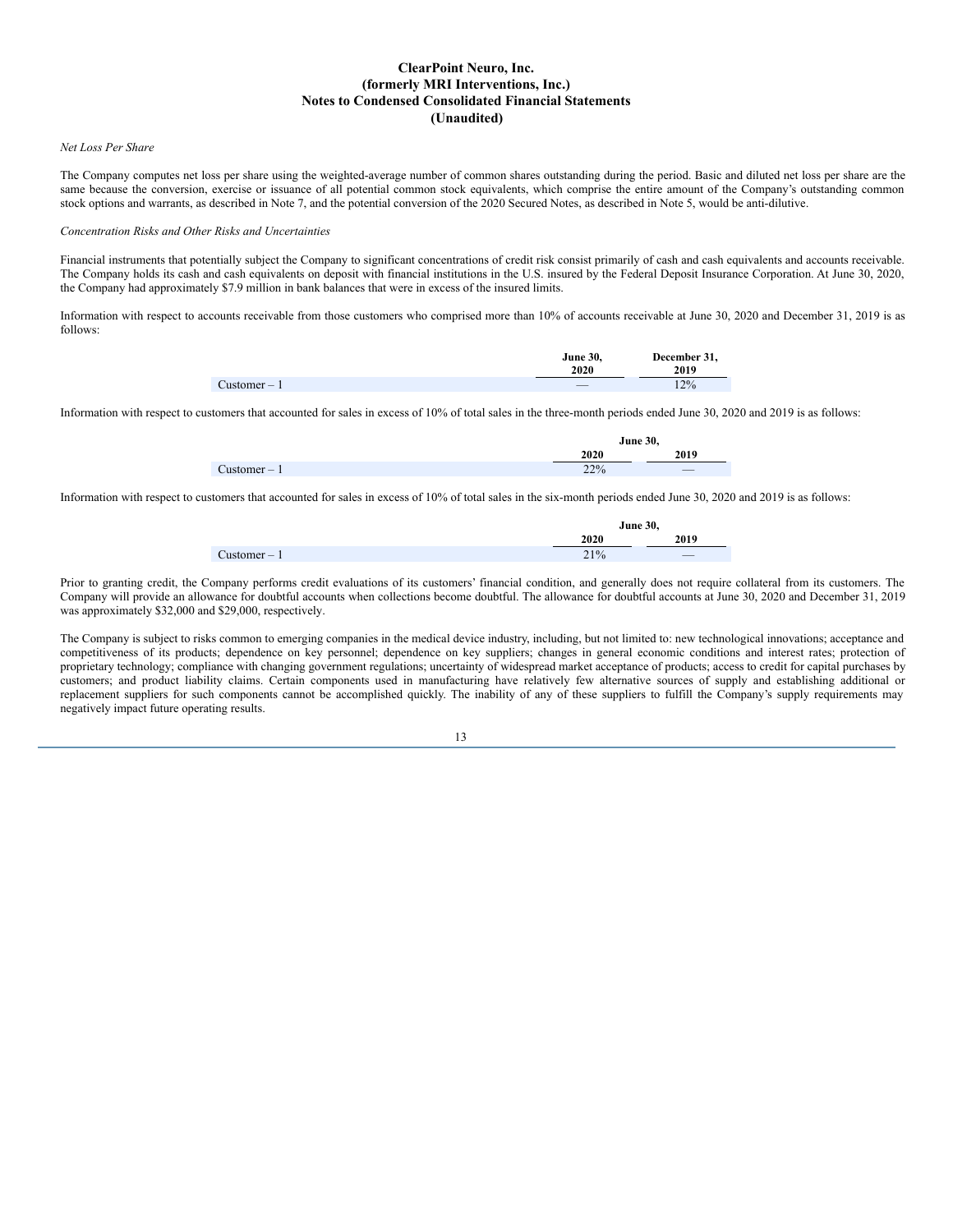### **3. Revenue Recognition**

*Revenue by Service Line*

|                             |                           | Three Months Ended June 30,      |  |  |
|-----------------------------|---------------------------|----------------------------------|--|--|
|                             | 2020                      | 2019                             |  |  |
| Products:                   |                           |                                  |  |  |
| Disposable products:        |                           |                                  |  |  |
| Functional neurosurgery     | \$<br>1,049,015           | \$<br>1,690,122                  |  |  |
| Biologics and drug delivery | 406.955                   | 244,949                          |  |  |
| Therapy                     | 21,300                    | 17,830                           |  |  |
| Capital equipment           | 115,800                   | 241,293                          |  |  |
| Total product revenue       | 1,593,070                 | 2,194,194                        |  |  |
| Services:                   |                           |                                  |  |  |
| Capital equipment and other | 123,998                   | 243,954                          |  |  |
| Biologics and drug delivery | 760,714                   | 168,250                          |  |  |
| Total service revenue       | 884,712                   | 412,204                          |  |  |
| Total revenue               | 2,477,782                 | 2,606,398<br>S                   |  |  |
|                             |                           | <b>Six Months Ended June 30.</b> |  |  |
|                             |                           |                                  |  |  |
|                             | 2020                      | 2019                             |  |  |
| Products:                   |                           |                                  |  |  |
| Disposable products:        |                           |                                  |  |  |
| Functional neurosurgery     | $\mathbb{S}$<br>2,733,424 | \$<br>3,294,767                  |  |  |
| Biologics and drug delivery | 580,330                   | 529,859                          |  |  |
| Therapy                     | 78,800                    | 17,830                           |  |  |
| Capital equipment           | 303,901                   | 515,692                          |  |  |
| Total product revenue       | 3,696,455                 | 4,358,148                        |  |  |
| Services:                   |                           |                                  |  |  |
| Capital equipment and other | 280,493                   | 455,156                          |  |  |
| Biologics and drug delivery | 1,616,428                 | 265,611                          |  |  |
| Total service revenue       | 1,896,121                 | 720,767                          |  |  |

*Contract Balances*

- · *Contract assets* Substantially all the Company's contracts with customers are based on customer-issued purchase orders for distinct products or services. Customers are billed upon delivery of such products or services, and the related contract assets comprise the accounts receivable balances included in the accompanying condensed consolidated balance sheets.
- · *Contract liabilities –* The Company generally bills and collects capital equipment-related service fees at the inception of the service agreements, which have terms ranging from one to three years. The unearned portion of such service fees are classified as deferred revenue.
	- During the three and six months ended June 30, 2020, the Company recognized capital equipment-related service revenue of approximately \$89,000 and \$210,000, respectively, which was previously included in deferred revenue in the accompanying condensed consolidated balance sheet at December 31, 2019.

In September 2019, the Company entered into a Development Services Agreement with a customer under which the Company was entitled to bill the customer for an upfront payment of \$127,600, of which \$83,000 and \$102,000 are included in deferred revenue in the accompanying June 30, 2020 and December 31, 2019 condensed consolidated balance sheets, respectively.

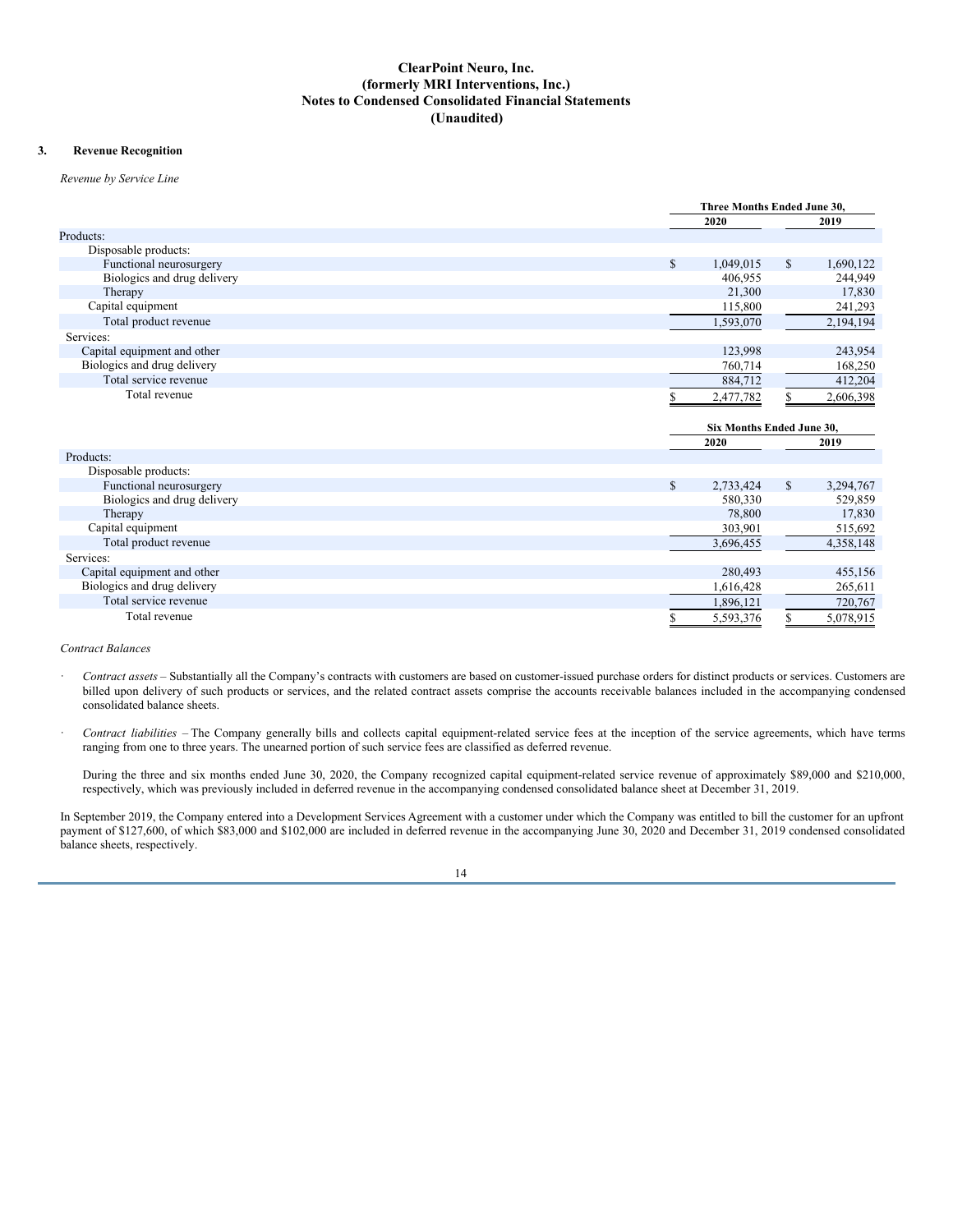Also, in September 2019, the Company entered into a Letter of Intent, followed by a related Statement of Work (together with the Letter of Intent, the "Project Documents") in November 2019, with a customer which is a stockholder and whose then Chief Operating Officer was a member of the Company's Board of Directors (and was subsequently replaced with the customer's Chief Development Officer), to commence a product development project. Under the terms of the Project Documents, the Company was entitled to bill the customer for: (a) an upfront, nonrefundable payment of \$500,000; and (b) quarterly service fees of \$500,000 commencing in the fourth quarter of 2019. In February 2020, the Company entered into a Supply Agreement and a Statement of Work (the "European SOW") with a European affiliate of the customer. Under the terms of the European SOW, the Company was entitled to bill the customer on a quarterly basis, commencing in the first quarter of 2020, for service fees of \$250,000. During the six months ended June 30, 2020, the clinical trials contemplated by the Project Documents and the European SOW were delayed as a result of the COVID-19 pandemic. As a result, the Company agreed to reduce such quarterly service fees by an aggregate of \$100,000 and \$200,000 during the three and six months ended June 30, 2020, respectively. The Company recognizes as revenue each of the upfront payments described in this paragraph in proportional relationship to the transaction prices of the performance obligations contained in the related agreements, and recognizes as revenue the quarterly service fees described in this paragraph as stand-by services beginning in the quarter such services commenced. Based on the foregoing, approximately \$429,000 and \$625,000 of the aggregate amount of all the payments described in this paragraph were included in deferred revenue in the accompanying condensed consolidated balance sheets at June 30, 2020 and December 31, 2019, respectively.

The Company offers an upgraded version of its software at no additional charge to customers purchasing a three-year systems service agreement. The transaction prices of the software and the service agreement are determined through an allocation of the service agreement price based on the standalone prices of the software and the service agreements. The transaction price of the software is recognized as revenue upon its installation and comprised approximately \$143,000 and \$172,000 of unbilled accounts receivable at June 30, 2020 and December 31, 2019, respectively.

#### *Remaining Performance Obligations*

The Company's contracts with customers, other than capital equipment-related service agreements discussed below, are predominantly of terms less than one year. Accordingly, the transaction price of remaining performance obligations related to such contracts at June 30, 2020 are not material.

Revenue with respect to remaining performance obligations related to capital equipment-related service agreements with original terms in excess of one year and the upfront payments discussed under the heading "Contract Balances" above amounted to approximately \$672,000 at June 30, 2020. The Company expects to recognize this revenue within the next three years.

### **4. Inventory**

Inventory consists of the following as of:

|                                            | <b>June 30,</b> | December 31, |
|--------------------------------------------|-----------------|--------------|
|                                            | 2020            | 2019         |
| Raw materials and work in process          | 1,761,658       | 1,495,190    |
| Software licenses                          | 210,000         | 332,500      |
| Finished goods                             | 1,627,322       | 1,412,528    |
| Inventory, net, included in current assets | 3,598,980       | 3,240,218    |
| Software licenses – non-current            | 506,800         | 504,400      |
| Total                                      | 4,105,780       | 3,744,618    |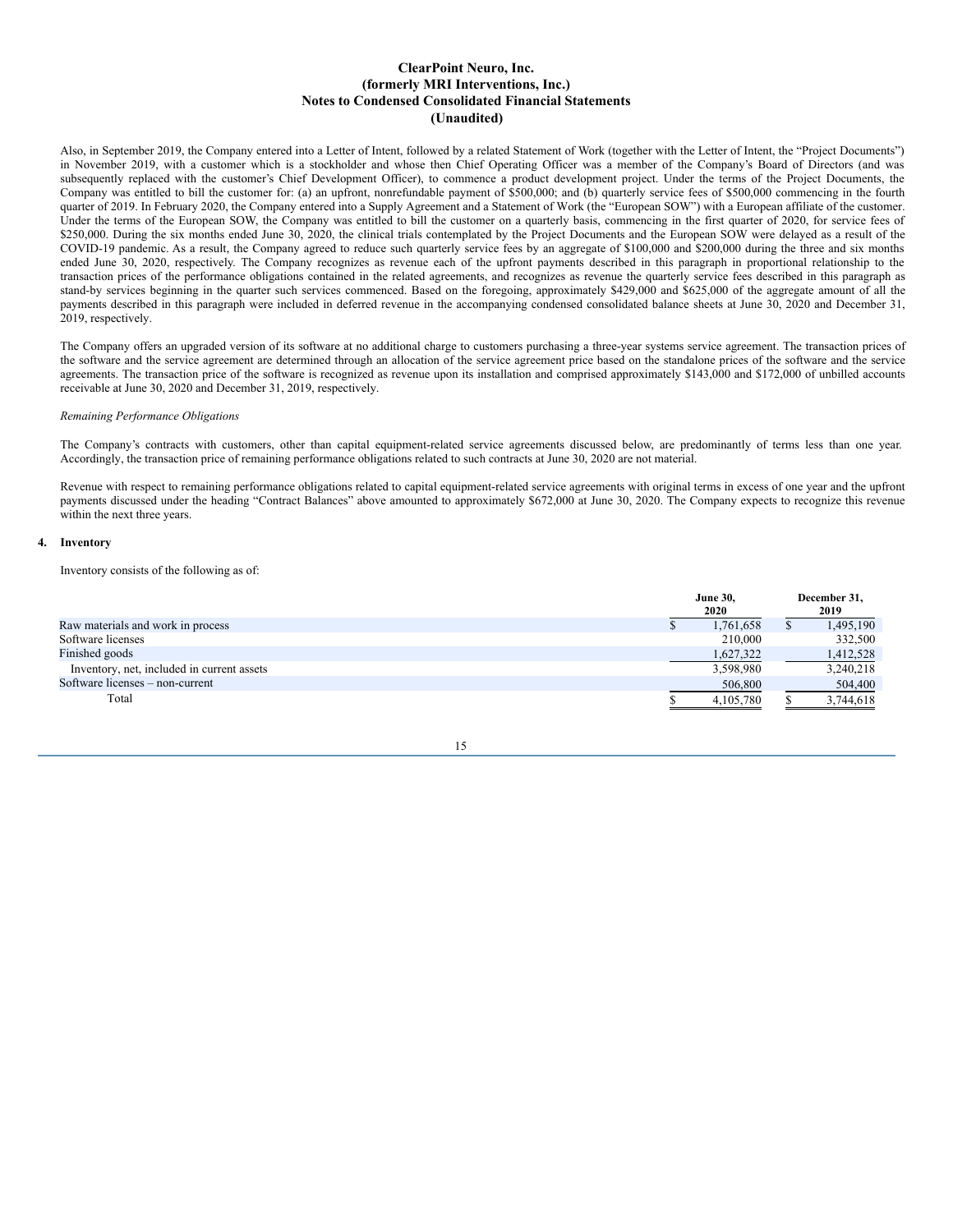### **5. Notes Payable**

### *2020 Secured Notes*

On January 29, 2020 (the "Closing Date"), the Company completed a financing transaction (the "2020 Financing Transaction") with two investors (the "2020 Convertible Noteholders"), whereby the Company issued an aggregate principal amount of \$17,500,000 of the 2020 Secured Notes pursuant to a Securities Purchase Agreement (the "SPA") dated January 11, 2020. Unless earlier converted or redeemed, the 2020 Secured Notes will mature on the fifth anniversary of the Closing Date, and bear interest at a rate equal to the sum of (i) the greater of (x) the three (3)-month London Interbank Offered Rate ("LIBOR") and (y) two percent (2%), plus (ii) a margin of 2% on the outstanding balance of the 2020 Secured Notes, payable quarterly on the first business day of each calendar quarter. The 2020 Secured Notes may not be pre-paid without the consent of the noteholder, provided that the Company must offer to pre-pay such other noteholder on the same terms and conditions. Prior to maturity, the 2020 Convertible Noteholders will have the right to convert all or any portion of the outstanding balance of their notes, including any accrued but unpaid interest, into shares of the Company's common stock at a conversion price of \$6.00 per share, subject to certain adjustments as set forth in the 2020 Secured Notes. The 2020 Secured Notes are secured by all the assets of the Company.

Pursuant to the terms and subject to the conditions of the SPA, at any time on or prior to January 11, 2022, the Company shall have the right, but not the obligation, to request that one of the 2020 Convertible Noteholders purchase an additional \$5,000,000 in aggregate principal amount of Second Closing Notes (as defined in the SPA) and an additional \$10,000,000 in aggregate principal amount of additional Third Closing Notes (as defined in the SPA) (together, the "Additional Convertible Notes"), provided that such 2020 Convertible Noteholder has the right, but not the obligation, to purchase such notes. As of June 30, 2020, the Company had made no requests of the 2020 Convertible Noteholder to purchase any of the Additional Convertible Notes. The terms of the Additional Convertible Notes are the same as the terms of the 2020 Secured Notes, except that: (a) the Additional Convertible Notes would bear interest at a rate equal to the sum of (i) the greater of (x) the three (3)-month LIBOR and (y)  $2\%$ , plus (ii) a margin of 7% on their outstanding balance; and (b) only 70% of the Additional Convertible Notes' principal amount outstanding would be convertible into shares of the Company's common stock.

The carrying amount of the 2020 Secured Notes in the accompanying June 30, 2020 condensed consolidated balance sheet is presented net of: (a) financing costs, comprised of commissions and legal expenses, having an unamortized balance of \$408,631; and (b) a discount, comprised of a commitment fee paid to one of the 2020 Convertible Noteholders, having an unamortized balance amounting to \$277,270 at that date. The unamortized balance of the financing costs and the discount are charged to interest expense over the term of the 2020 Secured Notes under the effective interest method.

An executive officer of one of the 2020 Convertible Noteholders is a member of the Company's Board of Directors, and, pursuant to the terms of the SPA and a Board Observer Agreement entered into by the other 2020 Convertible Noteholder and the Company, the other 2020 Convertible Noteholder appointed an individual to attend and observe meetings of the Company's Board of Directors.

On January 27, 2020, as a condition to completion of the 2020 Financing Transaction, the Company entered into the Fourth Omnibus Amendment to the 2010 Secured Notes, whereby the 2010 Secured Notes were subordinated to the Company's obligations under the terms of the 2020 Secured Notes and the Additional Convertible Notes, as applicable. During its first fiscal quarter of 2020, the Company repaid in full the aggregate outstanding principal amount of the 2010 Secured Notes, amounting to approximately \$2.8 million, which, along with the Company's payment of accrued interest amounting to approximately \$920,000, resulted in the full retirement of the 2010 Secured Notes.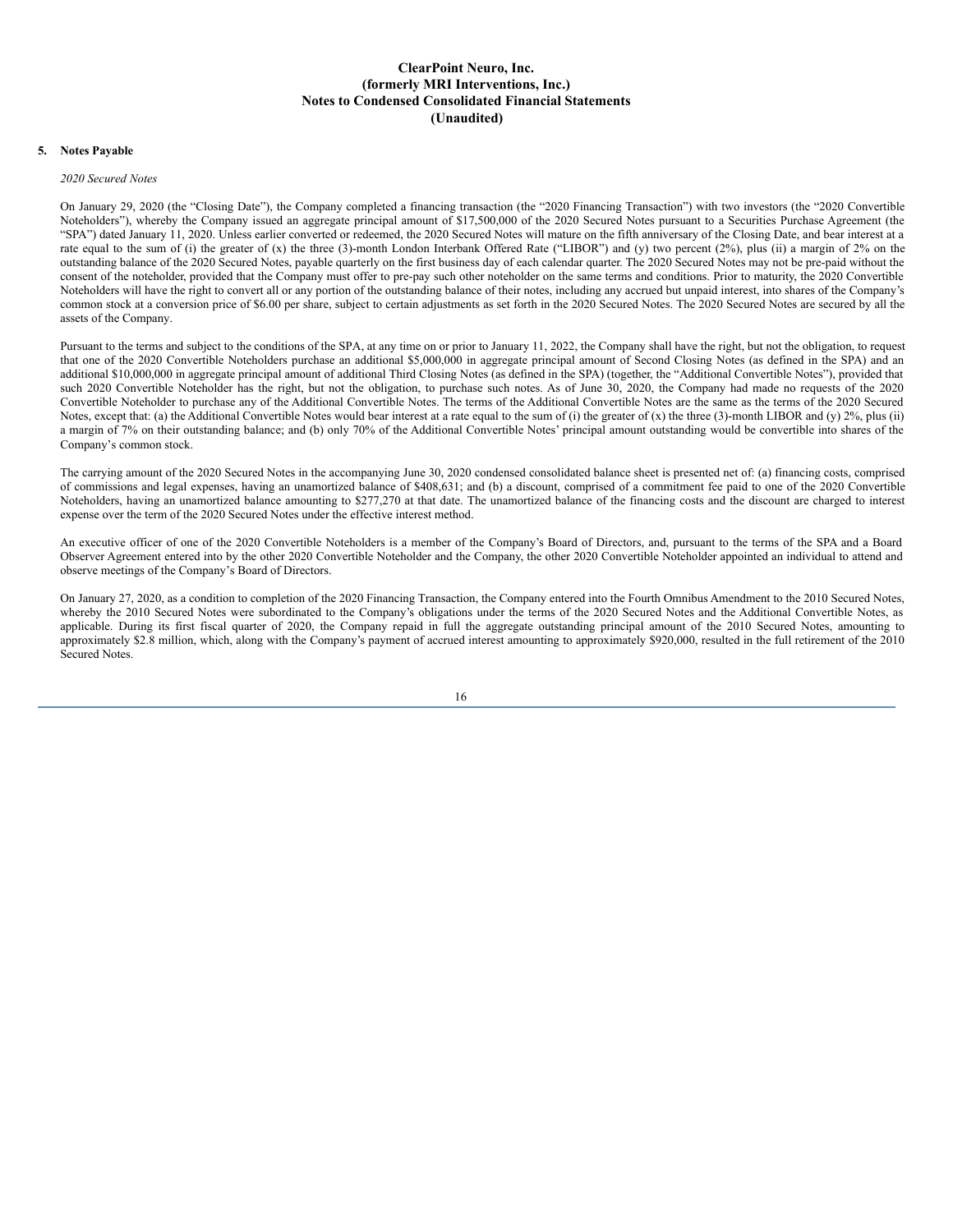#### *Payroll Protection Program Loan*

In April 2020, the Company received \$896,000 in proceeds through an unsecured loan funded under the Payroll Protection Program as part of the CARES Act, which was enacted by the U.S. Congress in response to the COVID-19 pandemic. The loan has a two-year term, bears an interest at rate of 1% per annum, and is payable monthly from November 2020 through the remainder of the note's term in equal monthly installments of principal and interest amounting to \$50,424.18. Management's plan during the period in which the Company is affected by the COVID-19 pandemic is to retain its employee base and, pending the ultimate duration and impact of the COVID-19 pandemic and by using the funds for the purposes described under the terms of the loan, consider whether to repay the loan in conformity with its terms or request that all or a portion of the loan, as applicable under its terms, be ultimately forgiven. However, there is no assurance that the Company would be successful in obtaining such forgiveness.

#### *2010 Secured Notes*

The indebtedness outstanding under the 2010 Secured Notes at December 31, 2019 was \$2.8 million. As discussed above, during the first fiscal quarter of 2020, the Company repaid in full the aggregate outstanding principal amount of the 2010 Secured Notes, together with accrued interest. The Company's Chairman of its Board of Directors and one of the Company's officers held 2010 Secured Notes purchased at the date of original issuance having an aggregate principal balance of \$197,000.

The carrying amount of the 2010 Secured Notes in the accompanying December 31, 2019 condensed consolidated balance sheet is presented net of a discount, having an unamortized balance amounting to \$765,073 at that date, arising from shares issued to the noteholders at issuance of the 2010 Secured Notes. During the six months ended June 30, 2020, the unamortized balance of this discount was charged to interest expense upon the Company's repayment of the 2010 Secured Notes.

#### *Scheduled Notes Payable Maturities*

Scheduled principal payments as of June 30, 2020 with respect to notes payable are summarized as follows:

#### **Years ending December 31,**

| 2020                                           | 73,984                   |
|------------------------------------------------|--------------------------|
| 2021                                           | 446,504                  |
| 2022                                           | 375,512                  |
| 2023                                           | $\qquad \qquad$          |
| 2024                                           | $\overline{\phantom{a}}$ |
| Thereafter                                     | 17,500,000               |
| Total scheduled principal payments             | 18,396,000               |
| Less: Unamortized financing costs and discount | (685,901)                |
| Total                                          | 17,710,099               |

#### **6. Leases**

The Company leases office space in Irvine, California that houses its headquarters and manufacturing facility under a non-cancellable operating lease. The lease term commenced on October 1, 2018 and expires in September 2023. The Company has the option to renew the lease for two additional periods of five years each. The Company also leases office space in Mississauga, Ontario, Canada for its software development personnel. The lease term commenced on August 1, 2018, is set to expire in July 2021, and provides for automatic one-year renewals at the Company's option. Both office leases are classified as operating leases in conformity with the provisions of Topic 842.

The lease costs included in general and administrative expenses were \$28,219 and \$28,617 for the three months ended June 30, 2020 and 2019, respectively, and were \$56,438 and \$55,620 for the six months ended June 30, 2020 and 2019, respectively.

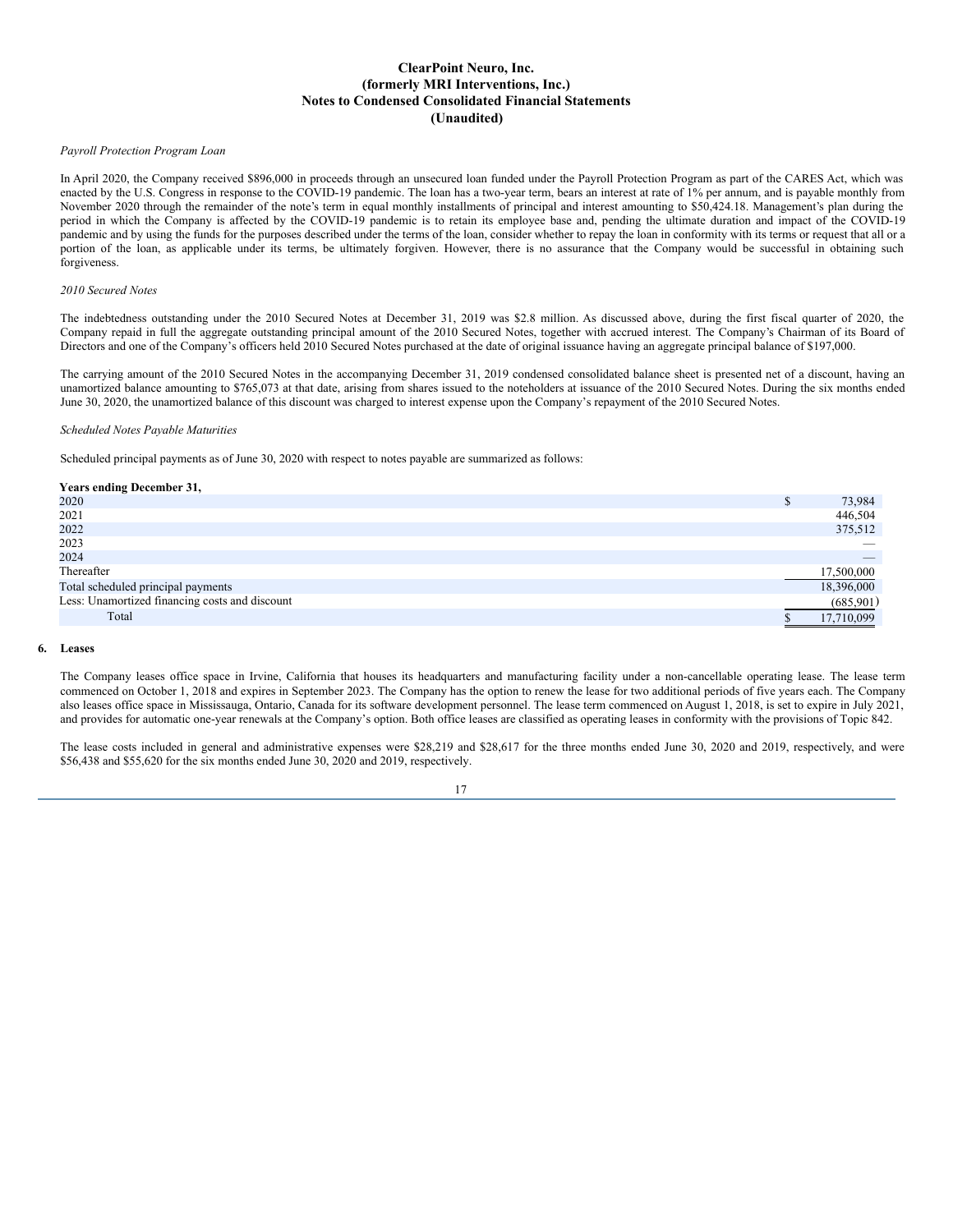#### **7. Stockholders' Equity**

## *2019 Private Placement*

On May 9, 2019, the Company entered into a Securities Purchase Agreement (the "Purchase Agreement") with certain accredited investors (collectively, the "Investors") for the private placement of 2,426,455 shares of the Company's common stock at \$3.10 per share. The Company received aggregate gross proceeds of approximately \$7.5 million, before deducting offering expenses aggregating approximately \$94,000.

The Purchase Agreement also contains representations and warranties by the Company and the Investors and covenants of the Company and the Investors (including indemnification from the Company in the event of breaches of its representations and warranties), certain information rights and other rights, obligations and restrictions, which the Company believes are customary for transactions of this type.

#### *Issuance of Common Stock in Lieu of Cash Payments*

Under the terms of the Amended and Restated Non-Employee Director Compensation Plan, each compensated non-employee member of the Company's Board of Directors may elect to receive all or part of his or her director fees in shares of the Company's common stock. Director fees, whether paid in cash or in shares of common stock, are payable quarterly on the last day of each fiscal quarter. The number of shares of common stock issued to directors is determined by dividing the product of: (i)(a) the fees otherwise payable to each director in cash, times (b) the percentage of fees the director elected to receive in shares of common stock, by (ii) the volume weighted average price per share of common stock over the last five trading days of the quarter. The following is information regarding the number of shares issued to directors as payment for director fees in lieu of cash for the three and six months ended June 30, 2020 and 2019:

|        | Three Months Ended June 30, |
|--------|-----------------------------|
| 2020   | 2019                        |
| 9.832  | 8.841                       |
|        | Six Months Ended June 30,   |
| 2020   | 2019                        |
| 19,563 | 17.739                      |

#### *Stock Incentive Plans*

The Company has various share-based compensation plans and share-based compensatory contracts (collectively, the "Plans") under which it has granted share-based awards, such as stock grants, and incentive and non-qualified stock options, to employees, directors, consultants and advisors. Awards may be subject to a vesting schedule as set forth in individual award agreements. Certain of the Plans also have provided for cash-based performance bonus awards.

From October 2017 until June 2020, the Company granted share-based awards under the Company's Second Amended and Restated 2013 Incentive Compensation Plan (the "Second Amended Plan"). On June 2, 2020, the Company's stockholders approved the Company's Third Amended and Restated 2013 Incentive Compensation Plan (the "Third Amended Plan" and, together with the Second Amended Plan, the "2013 Plan"), under which 1 million shares of the Company's common stock were made available for future issuances under the 2013 Plan, resulting in a total of 2,956,250 shares of the Company's common stock being reserved for issuance under the 2013 Plan. Of this amount, stock grants of 440,995 shares have been awarded and option grants, net of options terminated, expired or forfeited, of 1,175,679 shares were outstanding as of June 30, 2020. Accordingly, 1,339,576 shares remained available for grants under the 2013 Plan as of that date.

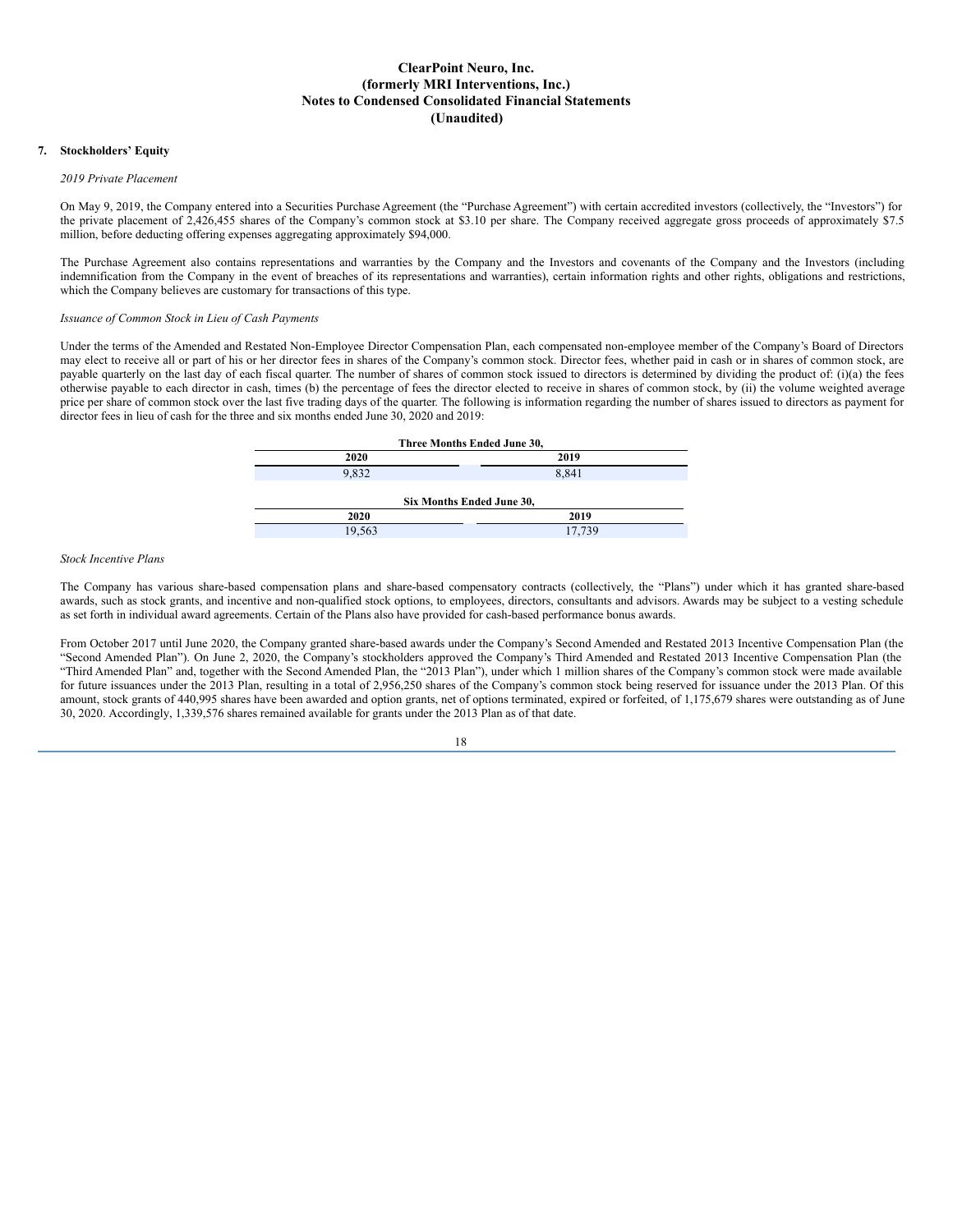Stock option activity under all of the Company's Plans during the six months ended June 30, 2020 is summarized below:

|                                | <b>Shares</b> | Weighted-average<br><b>Exercise price</b><br>per share |               | <b>Intrinsic</b><br>$\mathbf{Value}^{(1)}$ |
|--------------------------------|---------------|--------------------------------------------------------|---------------|--------------------------------------------|
| Outstanding at January 1, 2020 | 1,639,167     | 9.87                                                   | D             | 2,892,027                                  |
| Granted                        | 84,445        | 4.14                                                   |               | 26,512                                     |
| Exercised                      | (833)         | 1.74                                                   |               |                                            |
| Outstanding at June 30, 2020   | 1,722,779     | 9.59                                                   | <sup>\$</sup> | 867,568                                    |

(1) Intrinsic value is calculated as the estimated fair value of the Company's stock at the end of the related period less the option exercise price of in-the-money options.

As of June 30, 2020, there was unrecognized compensation expense of \$948,807 related to outstanding stock options and shares of restricted stock, which is expected to be recognized over a weighted average period of 1.44 years.

## *Warrants*

Warrants have generally been issued in connection with financing transactions and for terms of up to five years. Common stock warrant activity for the six months ended June 30, 2020 was as follows:

|                                | <b>Shares</b> | Weighted-average<br><b>Exercise price</b><br>per share | <b>Intrinsic</b><br>$\mathbf{Value}^{(1)}$ |            |  |
|--------------------------------|---------------|--------------------------------------------------------|--------------------------------------------|------------|--|
| Outstanding at January 1, 2020 | 5,532,267     | 4.00                                                   |                                            | 10.470.008 |  |
| Exercised                      | (428, 532)    | 2.20                                                   |                                            |            |  |
| Outstanding at June 30, 2020   | 5,103,735     | 4.15                                                   |                                            | 2,717,201  |  |

(1) Intrinsic value is calculated as the estimated fair value of the Company's stock at the end of the related period less the option exercise price of in-the-money options.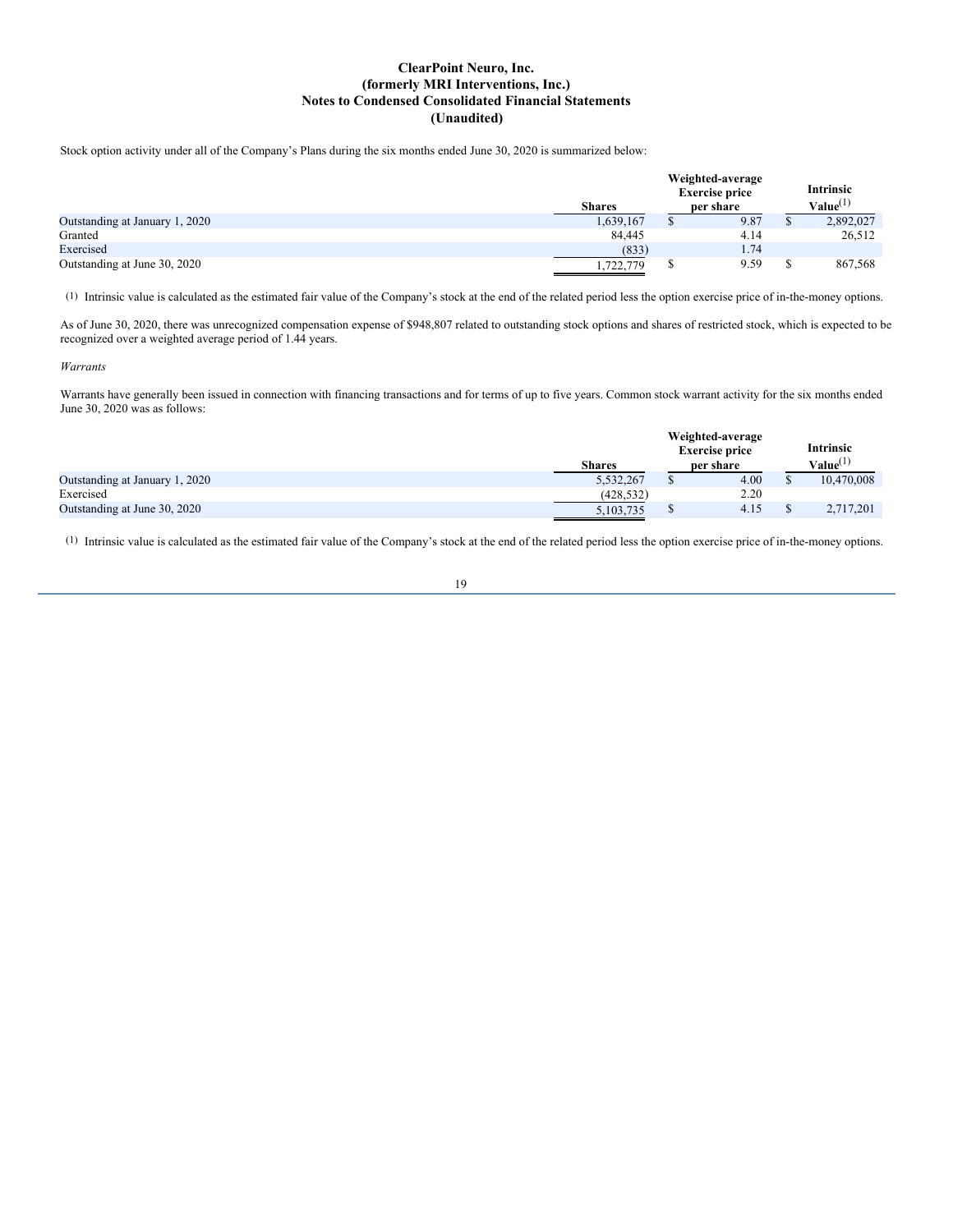### <span id="page-19-0"></span>**ITEM 2. MANAGEMENT'S DISCUSSION AND ANALYSIS OF FINANCIAL CONDITION AND RESULTS OF OPERATIONS.**

The following discussion and analysis of our financial condition and results of operations should be read together with our unaudited condensed consolidated financial statements and the related notes thereto appearing in Part I, Item 1 of this Quarterly Report. This discussion and analysis contains forward-looking statements that are based upon current expectations and involve risks, assumptions and uncertainties. You should review the section titled "Risk Factors" appearing in our 2019 Form 10-K and in Part II, Item 1.A of this Quarterly Report for a discussion of important factors that could cause actual results to differ materially from the results described in or implied by the forward-looking statements described in the following discussion and analysis. In addition, historical results and trends that might appear in this Quarterly Report should not *be interpreted as being indicative of future operations.*

### **Overview**

We are a medical device company that develops and commercializes innovative platforms for performing minimally invasive surgical procedures in the brain under direct, intraprocedural MRI guidance. Our principal product platform is our ClearPoint system, which is in commercial use and is used to perform minimally invasive surgical procedures in the brain. The ClearPoint system utilizes intra-procedural MRI to guide the procedures and is designed to work in a hospital's existing MRI suite. We believe that this product platform delivers better patient outcomes, enhances revenue potential for both physicians and hospitals, and reduces costs to the healthcare system.

In 2010, we received regulatory clearance from the FDA to market our ClearPoint system in the U.S. for general neurological procedures. In addition, in 2011, we also obtained CE marking approval for our ClearPoint system, which enables us to sell our ClearPoint system in the European Union. The majority of our product revenues for the three and six months ended June 30, 2020 relate to sales of our ClearPoint system products. We have financed our operations and internal growth primarily through the sale of equity securities, the issuance of convertible and other secured notes, and license arrangements. We have incurred significant losses since our inception in 1998 as we have devoted substantial efforts to research and development. As of June 30, 2020, we had accumulated losses of approximately \$116 million. We may continue to incur operating losses as we expand our ClearPoint system platform and our business generally.

## **Factors Which May Influence Future Results of Operations**

The following is a description of factors that may influence our future results of operations, and that we believe are important to an understanding of our business and results of operations.

#### *COVID-19*

On March 11, 2020, the World Health Organization characterized COVID-19 as a pandemic, and on March 13, 2020, the President of the United States proclaimed that the COVID-19 outbreak in the United States constituted a national emergency. Continued widespread infection in the United States is a possibility. Extraordinary actions have been taken by federal, state and local governmental authorities to combat the spread of COVID-19, including issuance of "stay-at-home" directives and similar mandates for many individuals to substantially restrict daily activities and for many businesses to curtail or cease normal operations. These measures, while intended to protect human life, have led to reduced economic activity, including the postponement or cancellation of elective surgical procedures, which historically have represented approximately 80% of the number of surgical procedures using the Company's ClearPoint system. In June 2020, the National Bureau of Economic Research officially declared that the United States economy has fallen into a recession. Although much of the United States economy is now in the process of reopening, the COVID-19 pandemic is intensifying in many areas of the country. The rapid development and fluidity of the situation precludes any prediction as to the ultimate impact COVID-19 will have on the Company's business, financial condition, results of operation and cash flows, which will depend largely on future developments directly or indirectly relating to the duration and scope of the COVID-19 outbreak in the United States.

#### *Key Performance Indicators*

The key performance indicators we utilize on a tactical basis are integrated into our longer-term strategic plan within the following categories:

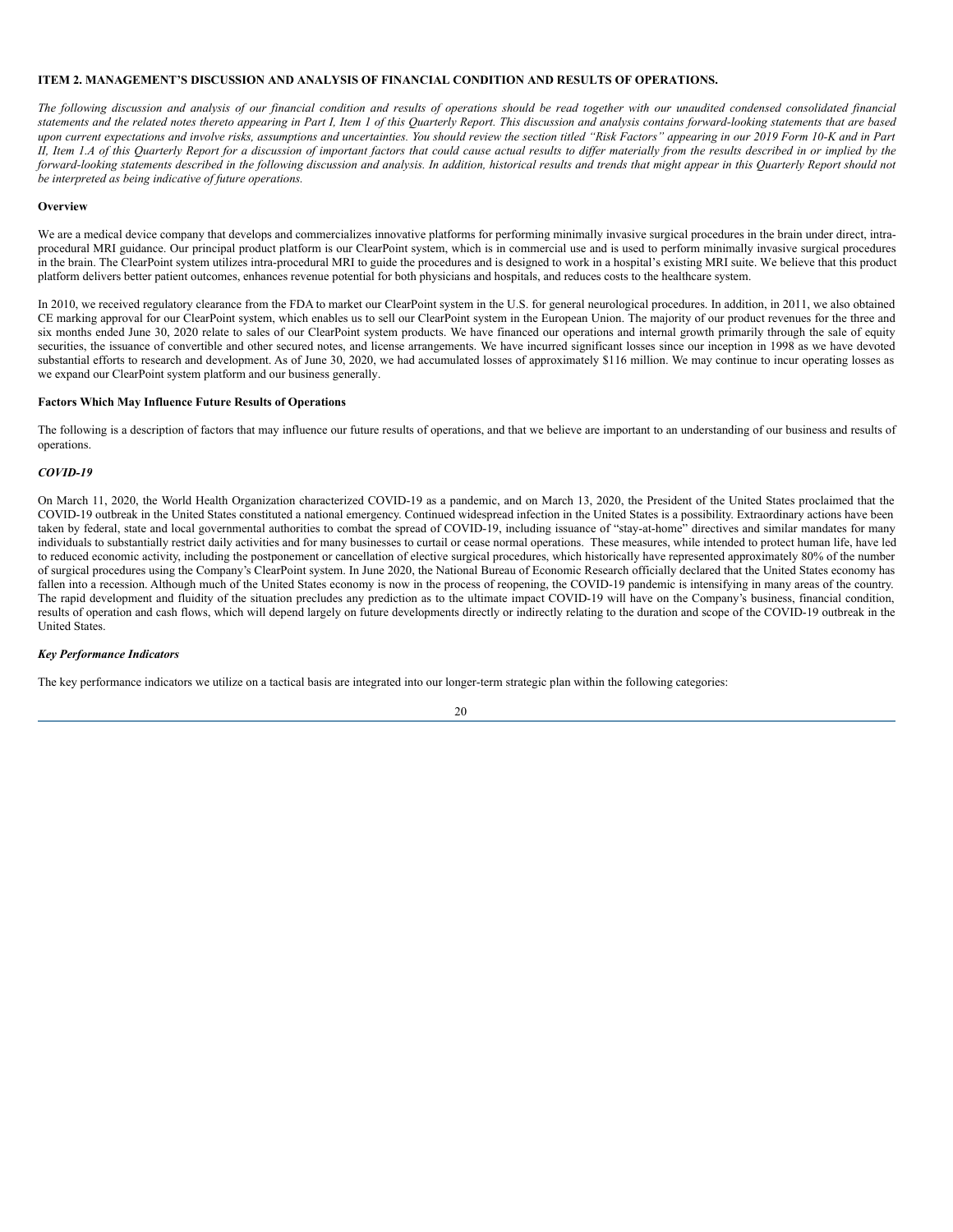#### Functional neurosurgery navigation

- Case volume Underlying the revenue from sales of our functional neurosurgical products reflected in the accompanying Condensed Consolidated Financial Statements appearing elsewhere in this Quarter Report are the procedures, or cases, performed in hospitals utilizing one or more of our products or our clinical services. Case volume data is not influenced by variations in pricing or quantities of product used on a per case basis, and thus provide a more reliable indicator of the growth of our functional neurosurgery navigation line of business. Management analyzes case volume by hospital and by type of procedure to gain information that informs targeted sales and marketing activities. During the three and six months ended June 30, 2020, the ClearPoint system was used in 127 and 308 cases, respectively, as compared to 197 and 372 cases during the same respective periods in 2019, representing decreases of 36% for the comparative three-month periods and 17% for the comparative six-month periods. Consistent with the discussion in the section "Results of Operations –Revenues," these increases were lower, relative to the quarterly year-over-year increases we experienced prior to the onset of the COVID-19 pandemic, which we attribute to the COVID-19 pandemic.
- o Number of "Active Surgical Centers" For purposes of analyzing this performance indicator, an Active Surgical Center is a hospital that has purchased products from us or has performed procedures utilizing our ClearPoint system within a rolling 24-month period, and includes hospital sites having purchased the ClearPoint system, as well as sites in which the ClearPoint system is being used on an evaluation basis. The justification for including "evaluation sites" is that our disposable neurosurgical product is sold to such hospitals for their use in cases. In addition to signifying growth, the number of Active Surgical Centers, when analyzed in conjunction with case volume data, further informs targeted sales and marketing activities and confirms where these activities have led to increased penetration of our product lines. As of June 30, 2020, the ClearPoint system was used in more than 60 Active Surgical Centers, as compared to more than 50 such centers as of the same date in 2019.
- Biologics and drug delivery
	- o Number of "Partners" Underlying the revenue from sales of products and services to our biologics and drug delivery customers is the number of customers, or "Partners." Our Partners consist of pharmaceutical and biotech companies that are developing methods to deliver a wide variety of molecules, genes or proteins to targeted brain tissue or structures that would need to bypass the blood-brain barrier for the treatment of a variety of disorders. This is a novel area in which commercialization must be preceded by FDA-mandated clinical trials, which are expensive and time consuming to conduct, and for which the commercial success is uncertain, pending, in part, the outcome of those trials. While our revenues from sales of products and services to these Partners in support of their clinical trials are indicative of growth, the number of such relationships is also of importance as we recognize the possibility that some Partners' research will reach commercial success, and others may not. To the extent our Partners achieve commercial success, our expectation is that we will share in such success through the use of our products and services in delivering our Partners' therapies. At each of June 30, 2020 and 2019, we had commercial relationships with approximately 20 Partners, with acquisition activity in the biotechnology space during the year between these dates being substantially offset by new relationships we entered into over that same period.
- · Therapy products We do not expect meaningful revenue from therapy products in 2020 and are targeting a limited market release of such products in 2021. As a result, our milestones in the therapy space are focused on refining the product and obtaining regulatory clearance. Should we be successful in achieving these milestones, we believe our initial performance indicators will focus on case volume and number of Active Surgical Centers, as are currently used in measuring our performance in functional neurosurgery navigation.
- Global scale and efficiency We have been cautious in setting our goals for operations beyond the U.S. so as to conserve our resources and not establish a foreign presence in advance of being assured of a corresponding revenue stream. In 2020 we expect to take the first steps in leveraging the CE Marks we have for our ClearPoint system and SmartFlow cannula to establish an initial presence in Europe for product sales and clinical advisory services. From this initial presence, we believe that future global key performance indicators will be similar to those described above for our U.S. business: case volume, number of Active Surgical Centers and number of biologics and drug delivery Partners.

#### *Revenues*

In 2010, we received 510(k) clearance from the FDA to market our ClearPoint system in the U.S. for general neurological procedures. Future revenues from sales of our ClearPoint platform products and services are difficult to predict and may not be sufficient to offset our continuing research and development expenses and our increasing selling, general and administrative expenses.

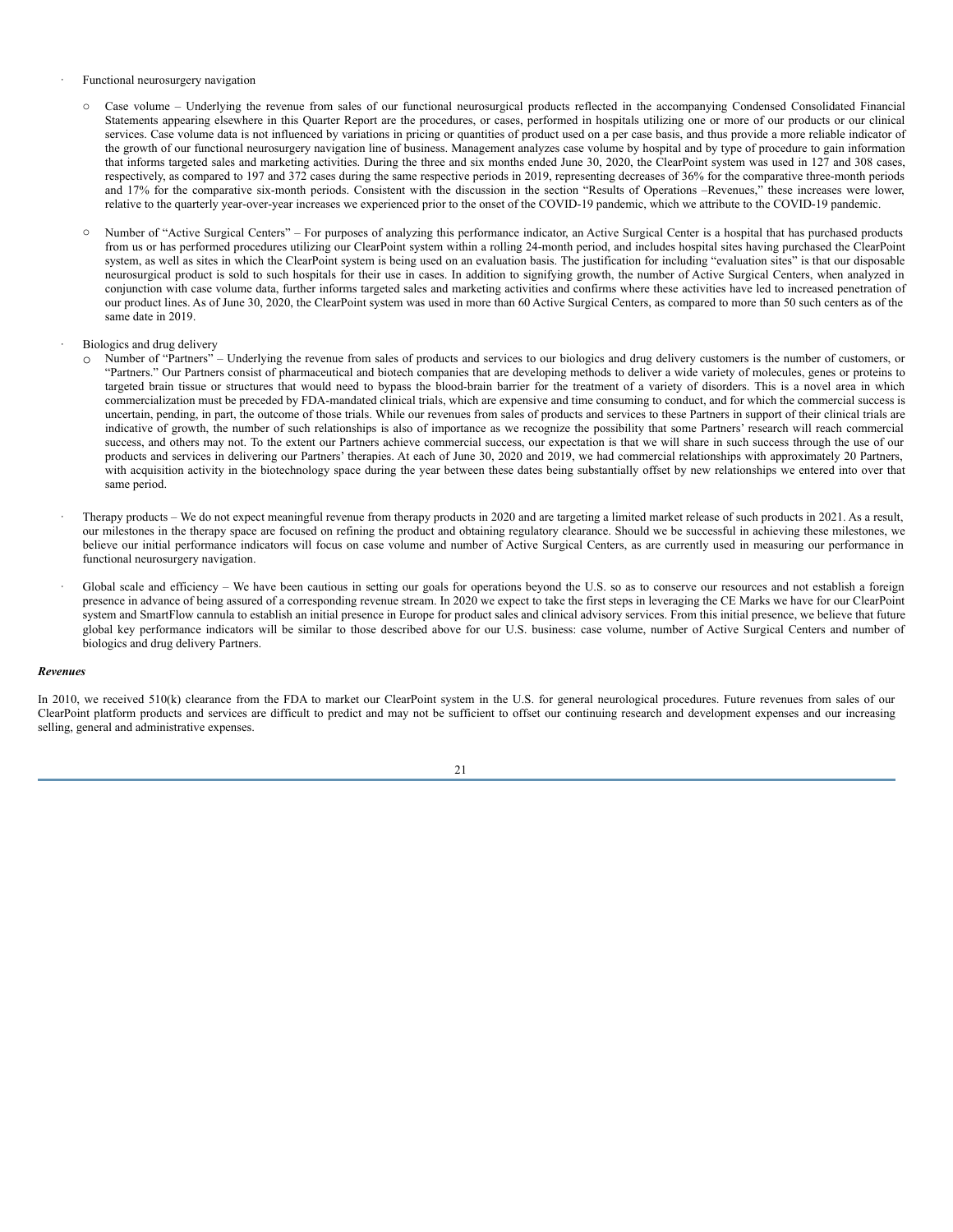Generating recurring revenues from the sale of functional neurosurgical products is an important part of our business model for our ClearPoint system. We anticipate that, over time, recurring revenues will constitute an increasing percentage of our total revenues as we leverage installations of our ClearPoint system to generate recurring sales of our functional neurosurgical products. Our product revenues were approximately \$1.6 million and \$3.7 million for the three and six months ended June 30, 2020, respectively, and predominantly related to our ClearPoint system.

In addition, we expect that, over time, service revenues will constitute an increasing portion of our total revenues based on: (a) leveraging current and future installations of ClearPoint systems, as discussed above, so as to result in an increase in functional neurosurgical service revenues; and (b) increasing biologics and drug delivery service revenues should our customers in this space be successful in expansion of their clinical trials, and should we be successful in continuing to establish relationships with new biologic and drug delivery partners. Our service revenues were approximately \$885,000 and \$1.9 million for the three and six months ended June 30, 2020, respectively.

Our revenue recognition policies are more fully described in Note 2 to the Condensed Consolidated Financial Statements included above in Part I, Item 1 in this Quarterly Report.

#### *Cost of Revenues*

Cost of revenues includes the direct costs associated with the assembly and purchase of components for functional neurosurgical products, drug delivery and biologic products, non-neurosurgical therapy products, and ClearPoint capital equipment which we have sold, and for which we have recognized the revenue in accordance with our revenue recognition policy. Cost of revenues also includes the allocation of manufacturing overhead costs and depreciation of loaned systems installed under our ClearPoint placement program, as well as provisions for obsolete, impaired, or excess inventory. With the anticipated increases in the contribution to total revenues of sales of recurring products and services, as discussed above, we expect gross margin, as a percentage of total revenue, to increase over time.

### *Research and Development Costs*

Our research and development costs consist primarily of costs associated with the conceptualization, design, testing, and prototyping of our ClearPoint system products. Such costs include salaries, travel, and benefits for research and development personnel, including related share-based compensation; materials and laboratory supplies in research and development activities; consultant costs; and licensing costs related to technology not yet commercialized. We anticipate that, over time, our research and development costs may increase as we: (i) continue to develop enhancements to our ClearPoint system; and (ii) seek to expand the application of our technological platforms. From our inception through June 30, 2020, we have incurred approximately \$58 million in research and development expenses.

Product development timelines, likelihood of success, and total costs can vary widely by product candidate. There are also risks inherent in the regulatory clearance and approval process. At this time, we are unable to estimate with any certainty the costs that we will incur in our efforts to expand the application of our technological platforms.

#### *Sales and Marketing, and General and Administrative Expenses*

Our sales and marketing, and general and administrative expenses consist primarily of salaries, incentive-based compensation, travel and benefits, including related share-based compensation; marketing costs; professional fees, including fees for attorneys and outside accountants; occupancy costs; insurance; and other general and administrative expenses, which include, but are not limited to, corporate licenses, director fees, hiring costs, taxes, postage, office supplies and meeting costs. Our sales and marketing expenses are expected to increase due to costs associated with the commercialization of our ClearPoint system and the increased headcount necessary to support growth in operations.

### **Critical Accounting Policies**

There have been no significant changes in our critical accounting policies during the three or six months ended June 30, 2020 as compared to the critical accounting policies described in our 2019 Form 10-K.

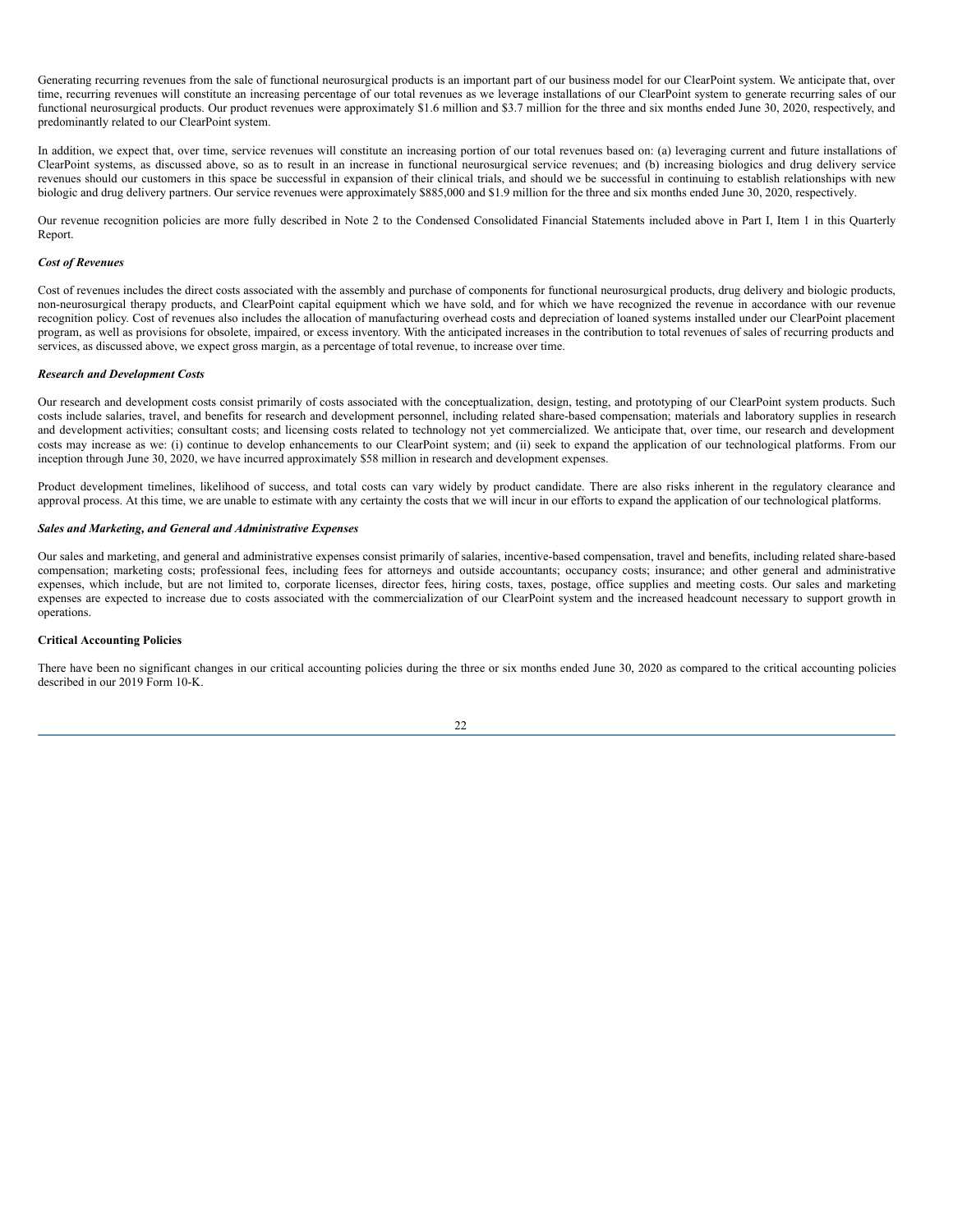### **Results of Operations**

### *Three Months Ended June 30, 2020 Compared to the Three Months Ended June 30, 2019*

|                                     |             | Three Months Ended June 30. |                      |  |  |
|-------------------------------------|-------------|-----------------------------|----------------------|--|--|
|                                     | 2020        | 2019                        | Percentage<br>Change |  |  |
| Product revenues                    | 1,593,070   | 2,194,194<br>\$             | (27%)                |  |  |
| Service and other revenues          | 884,712     | 412,204                     | 115%                 |  |  |
| Total revenues                      | 2,477,782   | 2,606,398                   | (5%)                 |  |  |
| Cost of revenues                    | 640,805     | 1,030,316                   | (38%)                |  |  |
| Research and development costs      | 822.301     | 697.803                     | 18%                  |  |  |
| Sales and marketing expenses        | 1,124,378   | 1,143,056                   | (2%)                 |  |  |
| General and administrative expenses | 1,365,084   | 1,028,291                   | 33%                  |  |  |
| Other income (expense):             |             |                             |                      |  |  |
| Other income, net                   | 10,851      | 1,693                       | 541%                 |  |  |
| Interest expense, net               | (197, 113)  | (259, 020)                  | (24%)                |  |  |
| Net loss                            | (1,661,048) | (1,550,395)                 | $7\%$                |  |  |

*Revenues.* Total revenues were \$2.5 million for the three months ended June 30, 2020, and \$2.6 million for the three months ended June 30, 2019, which represents a decrease of \$129,000, or 5%.

Functional neurosurgery revenue, which consists of disposable product commercial sales related to cases utilizing the ClearPoint system, decreased 38% to \$1.0 million for the three months ended June 30, 2020, from \$1.7 million for the same period in 2019. This decrease was due to the effects of the COVID-19 pandemic, in which elective surgical procedures, historically representing approximately 80% of our ClearPoint system case volume, were postponed or cancelled. Although elective surgeries have been resumed, albeit at reduced levels, or the resumption is being considered, in certain areas of the U.S., we are unable to determine the extent to which such factors as the timing, adoption or viability of such resumption will impact our revenue. Accordingly, we are unable to determine the length of time that the COVID-19 pandemic will adversely affect our product revenues. There were no increases in functional neurosurgery product prices during the period between the three months ended June 30, 2020 and the same period in 2019 that would be reasonably expected to affect a typical customer order.

Biologics and drug delivery revenues, which include sales of disposable products and services related to customer-sponsored clinical trials utilizing the ClearPoint system, increased 183% to \$1.2 million for the three months ended June 30, 2020, from \$413,000 for the same period in 2019. This increase was due primarily to an increase, during the quarter ended June 30, 2020, relative to the same period in 2019, in biologic and drug delivery service revenues of \$592,000. This increase in biologics and drug delivery service revenues is attributable to the establishment of additional relationships with biologic and drug delivery companies that included period-based retainers for clinical services in support of such companies' respective clinical trials. Also contributing to the increase in biologics and drug delivery revenues was an increase of \$162,000 in related product revenues that was also attributable to the establishment of additional relationships with biologic and drug delivery companies who ordered product for their clinical trials. These increases notwithstanding, our biologic and drug delivery customers are reestablishing their estimated timelines for initiation or resumption of their clinical trials, however, these timelines have not been finalized, given the uncertainties of when hospitals will be able to resume such clinical trial cases. Accordingly, depending on the length of the pandemic, future biologics and drug delivery revenues could be adversely impacted. In this context, however, it should be noted that the terms of our product sales do not provide the customer with a right of return for any reason other than for defective product or product that does not conform to a customer's specifications. There were no increases in biologics and drug delivery product prices during the period between the three months ended June 30, 2020 and the same period in 2019 that would be reasonably expected to affect a typical customer order.

Capital equipment revenue, consisting of sales of ClearPoint reusable hardware and software, decreased 52% to \$116,000 for the three months ended June 30, 2020, from \$241,000 for the same period in 2019. While revenues from this product line historically have varied from quarter to quarter, we believe that many hospitals have postponed capital equipment acquisition activities, which continued postponement we believe will be contingent upon the prevalence and duration of the COVID-19 pandemic. There were no increases in capital equipment product prices during the period between the three months ended June 30, 2020 and the same period in 2019 that would be reasonably expected to affect a typical customer order.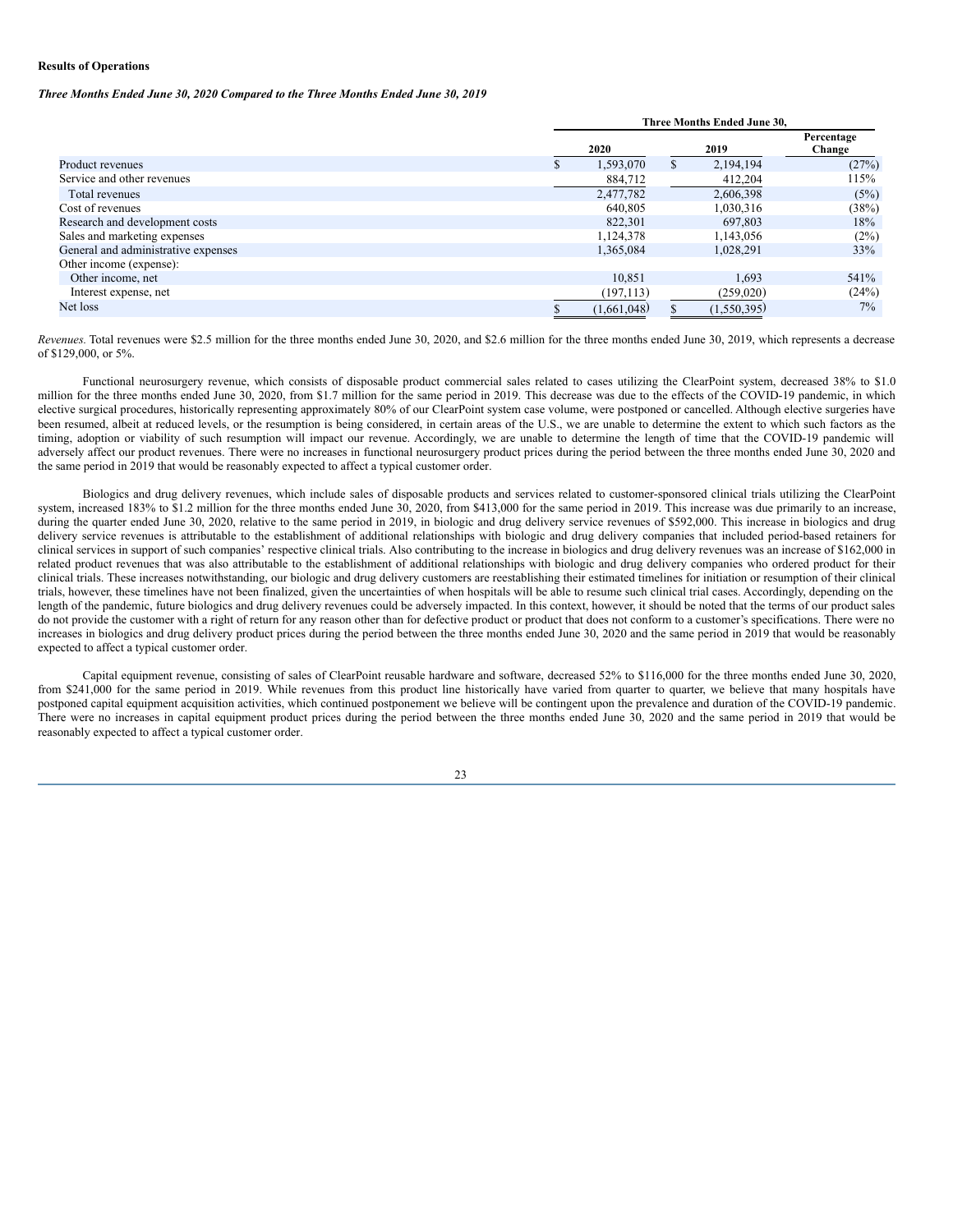Capital equipment-related services, consisting of fees for capital equipment rental, service, installation, training and shipping, decreased 49% to \$124,000 for the three months ended June 30, 2020, from \$244,000 for the same period in 2019. The decrease was due primarily to decreases in fees related to capital equipment sales, which were partially offset by an increase in equipment service contracts.

*Cost of Revenues.* Cost of revenues was \$641,000, representing a gross margin of 74%, for the three months ended June 30, 2020, and was \$1.0 million, representing a gross margin of 60%, for the three months ended June 30, 2019. This increase in gross margin was due primarily to a shift in the mix of revenues by line of business that resulted in service revenues, which bear higher gross margins in comparison to other product lines, representing a greater contribution to total sales for the three months ended June 30, 2020, relative to the same period in 2019. Also contributing to the improvement in gross margin was a lower allocation of overhead costs to sales for the three months ended June 30, 2020 as compared to the same period in 2019, resulting from the reduced sales volume during such 2020 period as compared to the same period in 2019, and a reduction in the allowance for excess and obsolete inventory. While we believe that these factors may prevail during the period that precautionary measures are in effect due to the COVID-19 pandemic, we also believe there is a possibility that gross margin may erode from its current level in the event that the mix of revenues and overhead allocations return to historical norms.

*Research and Development Costs.* Research and development costs were \$822,000 for the three months ended June 30, 2020, compared to \$698,000 for the same period in 2019, an increase of \$124,000, or 18%. The increase was due primarily to increases in personnel costs of \$84,000 due to increases in headcount and compensation, license amortization costs of \$30,000 resulting primarily from licensing rights acquired in 2020, and outside consulting costs of \$41,000 in connection with enhancements to the Company's quality system.

*Sales and Marketing Expenses.* Sales and marketing expenses were \$1.1 million for each of the three months ended June 30, 2020 and 2019. A decrease during the three months ended June 30, 2020 as compared to the same period in 2019 in travel and entertainment expenses of \$137,000, resulting primarily from reduced activity due to the COVID-19 pandemic, was offset by an increase in personnel costs of \$189,000, resulting primarily from headcount increases in our clinical and marketing teams, the effect of which was partially offset by a decrease in incentive compensation from reduced sales volume due to the COVID-19 pandemic.

*General and Administrative Expenses*. General and administrative expenses were \$1.4 million for the three months ended June 30, 2020, compared to \$1.0 million for the same period in 2019, an increase of \$337,000, or 33%. This increase was due primarily to increases in share-based compensation of \$37,000, professional fees of \$106,000 and insurance costs of \$20,000, and a \$104,000 reduction of allocation of shared departmental resources to production due to the reduced manufacturing activity as an effect of the COVID-19 pandemic.

*Interest Expense.* Net interest expense for the three months ended June 30, 2020 was \$197,000, compared with \$259,000 for the same period in 2019. This decrease was primarily due to a \$160,000 decrease in the amortization of the discount associated with the 2010 Secured Notes, which were repaid and retired during the fiscal quarter ended March 31, 2020, and to the repayment, in June 2019, of secured notes issued in 2014. This decrease was partially offset by a \$111,000 increase in interest expense associated with the 2020 Secured Notes issued in January 2020. Additional information with respect to the 2010 Secured Notes and the 2020 Secured Notes is in Note 5 to the Condensed Consolidated Financial Statements included elsewhere in this Quarterly Report.

## *Six Months Ended June 30, 2020 Compared to the Six Months Ended June 30, 2019*

|                                     |             | <b>Six Months Ended June 30.</b> |             |                      |  |
|-------------------------------------|-------------|----------------------------------|-------------|----------------------|--|
|                                     | 2020        |                                  | 2019        | Percentage<br>Change |  |
| Product revenues                    | 3,696,455   | D.                               | 4,358,148   | (15%)                |  |
| Service and other revenues          | 1,896,921   |                                  | 720,767     | 163%                 |  |
| Total revenues                      | 5,593,376   |                                  | 5,078,915   | 10%                  |  |
| Cost of revenues                    | 1,558,141   |                                  | 1,916,798   | (19%)                |  |
| Research and development costs      | 1,651,829   |                                  | 1,282,343   | <b>29%</b>           |  |
| Sales and marketing expenses        | 2,422,972   |                                  | 2,183,769   | 11%                  |  |
| General and administrative expenses | 2,643,593   |                                  | 1,961,322   | 35%                  |  |
| Other income (expense):             |             |                                  |             |                      |  |
| Other income, net                   | 6.131       |                                  | 7,322       | (16%)                |  |
| Interest expense, net               | (1,038,846) |                                  | (513, 125)  | 102%                 |  |
| Net loss                            | (3,715,874) |                                  | (2,771,120) | 34%                  |  |

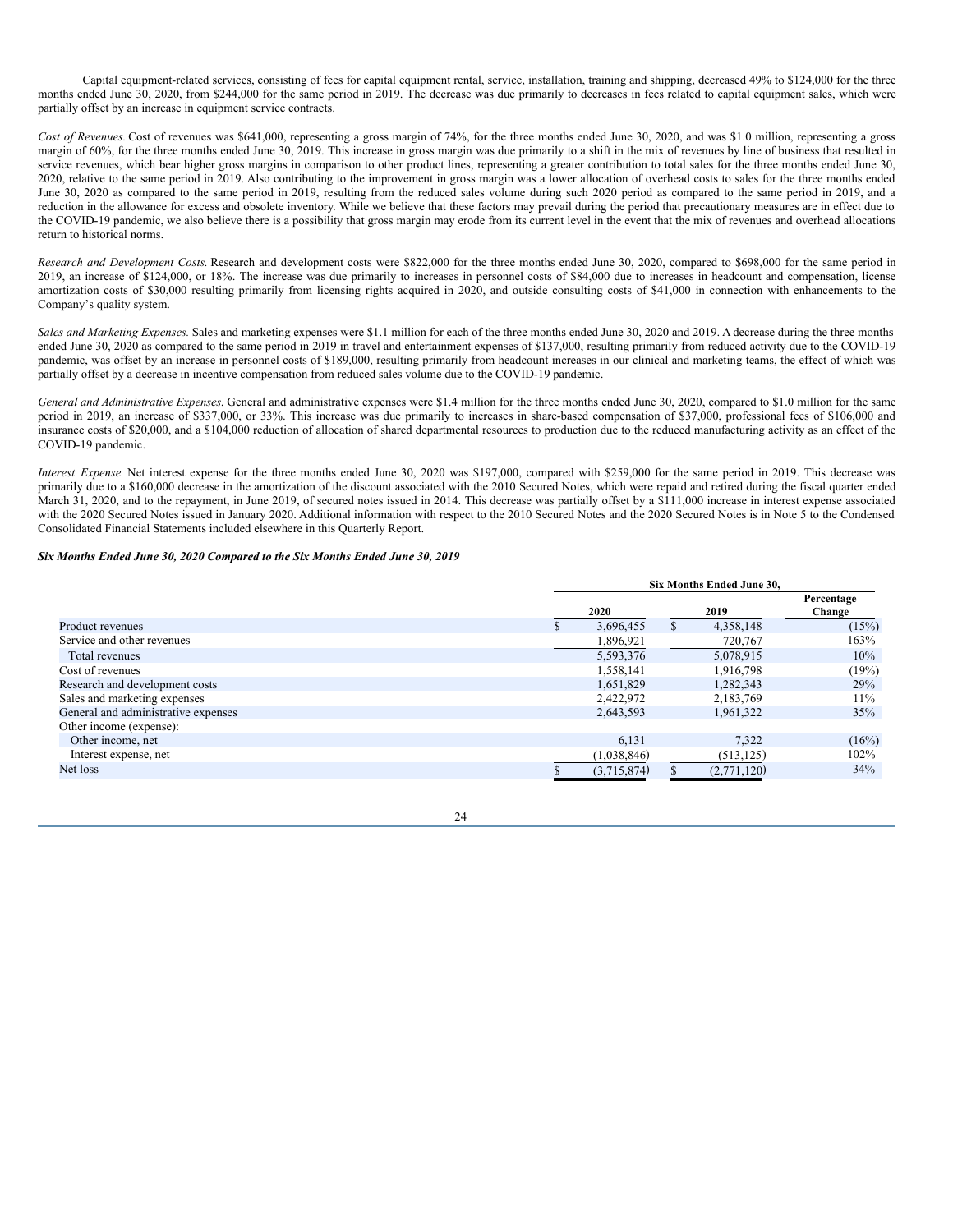*Revenues.* Total revenues were \$5.6 million for the six months ended June 30, 2020, and \$5.1 million for the six months ended June 30 31, 2019, which represents an increase of \$514,000, or 10%.

Functional neurosurgery revenue, which consists of disposable product commercial sales related to cases utilizing the ClearPoint system, decreased 17% to \$2.7 million for the six months ended June 30, 2020, from \$3.3 million for the same period in 2019. This decrease was due to the effects of the COVID-19 pandemic, in which elective surgical procedures, historically representing approximately 80% of our ClearPoint system case volume, were postponed or cancelled. Although elective surgeries have been resumed, or the resumption is being considered, in certain areas of the U.S., we are unable to determine the extent to which such factors as the timing, adoption or viability of such resumption will impact our revenue. Accordingly, we are unable to determine the length of time that the COVID-19 pandemic will adversely affect our product revenues. There were no increases in functional neurosurgery product prices during the period between the six months ended June 30, 2020 and the same period in 2019 that would be reasonably expected to affect a typical customer order.

Biologics and drug delivery revenues, which include sales of disposable products and services related to customer-sponsored clinical trials utilizing the ClearPoint system, increased 176% to \$2.2 million for the six months ended June 30, 2020, from \$795,000 for the same period in 2019. This increase was due primarily to an increase, during the six months ended June 30, 2020, relative to the same period in 2019, in biologic and drug delivery service revenues of \$1.4 million. This increase in biologics and drug delivery service revenues is attributable to the establishment of additional relationships with biologic and drug delivery companies that included period-based retainers for clinical services in support of such companies' respective clinical trials. This increase notwithstanding, our biologic and drug delivery customers are reestablishing their estimated timelines for initiation or resumption of their clinical trials, however, these timelines have not been finalized, given the uncertainties of when hospitals will be able to resume such clinical trial cases. Accordingly, depending on the length of the pandemic, future biologics and drug delivery revenues could be adversely impacted. In this context, however, it should be noted that the terms of our product sales do not provide the customer with a right of return for any reason other than for defective product or product that does not conform to a customer's specifications. There were no increases in biologics and drug delivery product prices during the period between the six months ended June 30, 2020 and the same period in 2019 that would be reasonably expected to affect a typical customer order.

Capital equipment revenue, consisting of sales of ClearPoint reusable hardware and software, decreased 41% to \$304,000 for the six months ended June 30, 2020, from \$516,000 for the same period in 2019. While revenues from this product line historically have varied from quarter to quarter, we believe that many hospitals have postponed capital equipment acquisition activities, which postponement we believe to be contingent upon the prevalence and duration of the COVID-19 pandemic. There were no increases in capital equipment product prices during the period between the six months ended June 30, 2020 and the same period in 2019 that would be reasonably expected to affect a typical customer order.

Capital equipment-related services, consisting of fees for capital equipment rental, service, installation, training and shipping, decreased 38% to \$280,000 for the six months ended June 30, 2020, from \$455,000 for the same period in 2019. The decrease was due primarily to decreases in fees related to capital equipment sales, which were partially offset by an increase in equipment service contracts.

*Cost of Revenues.* Cost of revenues was \$1.6 million, representing a gross margin of 72%, for the six months ended June 30, 2020, and was \$1.9 million, representing a gross margin of 62%, for the six months ended June 30, 2019. This increase in gross margin was due primarily to a shift in the mix of revenues by line of business that resulted in service revenues, which bear higher gross margins in comparison to other product lines, representing a greater contribution to total sales for the six months ended June 30, 2020, relative to the same period in 2019. Also contributing to the improvement in gross margin was a lower allocation of overhead costs to sales for the six months ended June 30, 2020 as compared to the same period in 2019, resulting from the reduced sales volume during such 2020 period as compared to the same period in 2019, and a reduction in the allowance for excess and obsolete inventory. While we believe that these factors may prevail during the period that precautionary measures are in effect due to the COVID-19 pandemic, we also believe there is a possibility that gross margin may erode from its current level in the event that the mix of revenues and overhead allocations return to historical norms.

*Research and Development Costs.* Research and development costs were \$1.7 million for the six months ended June 30, 2020, compared to \$1.3 million for the same period in 2019, an increase of \$369,000, or 29%. The increase was due primarily to increases in personnel costs of \$171,000 due to increases in headcount and compensation, intellectual property costs of \$109,000 due to increased project activity, license amortization costs of \$59,000 resulting primarily from licensing rights acquired in 2020, and outside consulting costs of \$84,000 in connection with enhancements to the Company's quality system and pre-commercial license fees of \$23,000 resulting from an increase in project activity. Partially offsetting these increases was a decrease in other product development costs of \$63,000.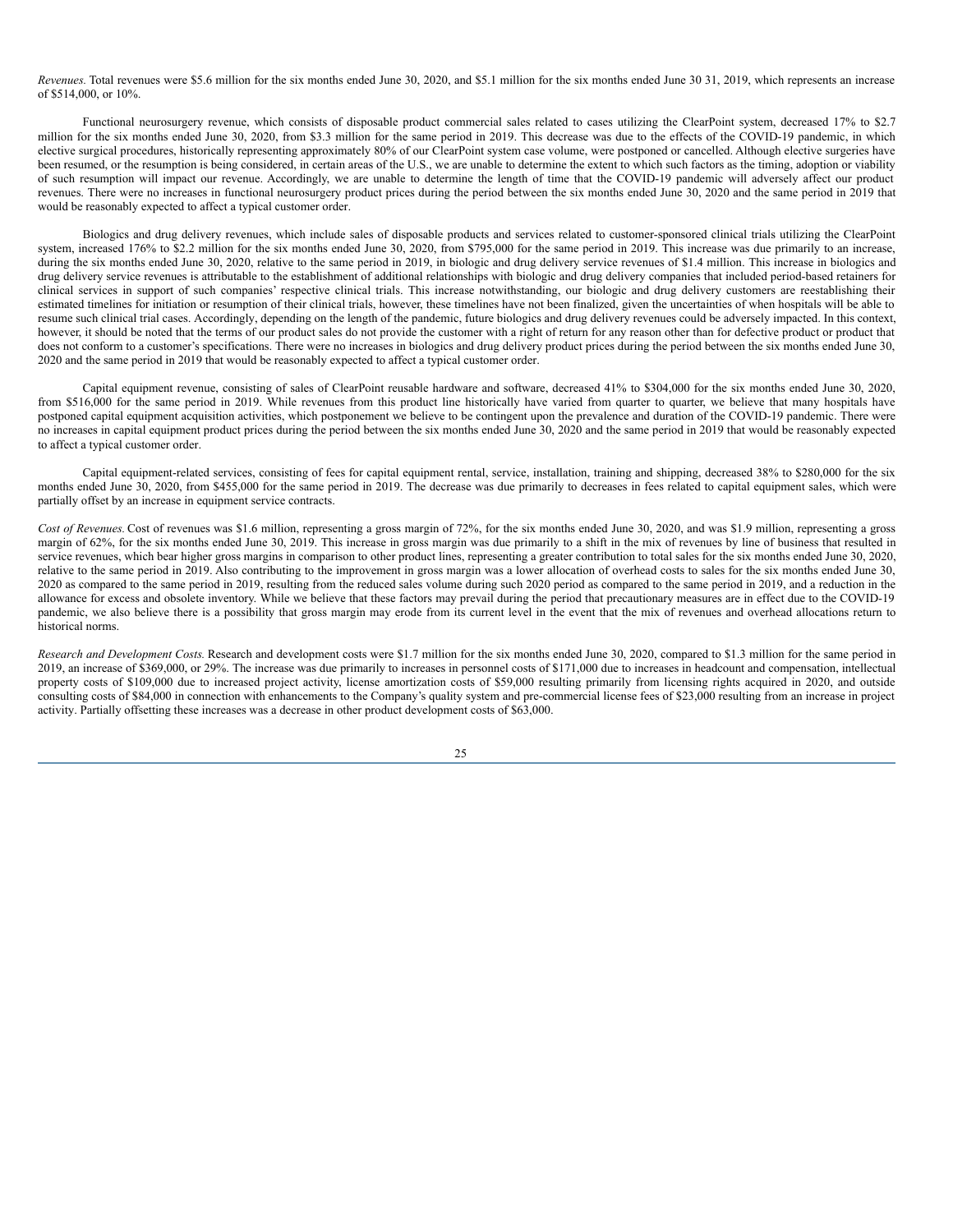*Sales and Marketing Expenses.* Sales and marketing expenses were \$2.4 million for the six months ended June 30, 2020 and \$2.2 million for the same period in 2019. The increase was due primarily to increases in personnel costs of \$428,000 resulting from headcount increase in our clinical and marketing teams, and meeting costs of \$75,000. These increases were partially offset by decreases during the six months ended June 30, 2020 as compared to the same period in 2019 in travel and entertainment expenses of \$173,000 and incentive compensation costs of \$203,000, both decreases resulting from reduced activity due to the COVID-19 pandemic.

*General and Administrative Expenses*. General and administrative expenses were \$2.6 million for the six months ended June 30, 2020, compared to \$2.0 million for the same period in 2019, an increase of \$682,000, or 35%. This increase was due primarily to increases in share-based compensation of \$187,000, professional fees of \$212,000, insurance costs of \$37,000, and a \$155,000 reduction of allocation of shared departmental resources to production due to the reduced manufacturing activity as an effect of the COVID-19 pandemic. These increases were partially offset by a \$53,000 decrease in license expense.

*Interest Expense.* Net interest expense for the six months ended June 30, 2020 was \$1.0 million, compared with \$513,000 for the same period in 2019. This increase was primarily due to a \$458,000 increase in the amortization of the discount associated with the 2010 Secured Notes, which were repaid and retired during the six months ended June 30, 2020, and interest expense associated with the issuance of the 2020 Secured Notes in January 2020. These increases were partially offset by interest incurred during the six months ended June 30, 2019 related to secured notes issued in 2014 and repaid in June 2019. Additional information with respect to the 2010 Secured Notes and the 2020 Secured Notes is in Note 5 to the Condensed Consolidated Financial Statements included elsewhere in this Quarterly Report.

## **Liquidity and Capital Resources**

We have incurred net losses since our inception which has resulted in a cumulative deficit at June 30, 2020 of \$116 million. In addition, our use of cash from operations amounted to \$4.0 for the six months ended June 30, 2020 and \$2.8 million for the year ended December 31, 2019. Since inception, we have financed our operations principally from the sale of equity securities, the issuance of notes payable, product and service contracts and license arrangements.

As discussed in Note 7 to the Condensed Consolidated Financial Statements included elsewhere in this Quarterly Report, in May 2019, we entered into the 2019 PIPE under which such investors purchased 2,426,455 shares of our common stock at \$3.10 per share, resulting in proceeds of approximately \$7.5 million, before deducting offering expenses aggregating approximately \$94,000. In addition, as discussed in Note 5 to the Condensed Consolidated Financial Statements included elsewhere in this Quarterly Report, in January 2020, we issued the 2020 Secured Notes, resulting in proceeds, net of financing costs paid and payable, and a commitment fee to one of the investors, of approximately \$16.8 million. From the net proceeds received from the issuance of the 2020 Secured Notes, which have a five-year term, we repaid and retired the 2010 Secured Notes that otherwise would have matured in October and November 2020. Also, as discussed in Note 5 to the Condensed Consolidated Financial Statements included elsewhere in this Quarterly Report, in April 2020 we received \$896,000 in proceeds through a loan funded under the Payroll Protection Program as part of the CARES Act. Management's plan during the period in which we are affected by the COVID-19 pandemic is to retain our employee base and, pending the ultimate duration and impact of the COVID-19 pandemic and by using the funds for the purposes described under the terms of the loan, consider whether to repay the loan in conformity with its terms or request that all or a portion of the loan, as applicable under its terms, be ultimately forgiven. However, there is no assurance that we would be successful in obtaining such forgiveness. Based on the foregoing, in management's opinion, cash and cash equivalent balances at June 30, 2020, when combined with the proceeds from issuance of the 2020 Secured Notes (after repayment of the 2010 Secured Notes) and receipt of the proceeds from the loan funded under the Payroll Protection Program, are sufficient to support our operations and meet our obligations for at least the next twelve months.

## **Cash Flows**

Cash activity for the six months ended June 30, 2020 and 2019 is summarized as follows:

|                                         | <b>Six Months Ended</b> |  |             |
|-----------------------------------------|-------------------------|--|-------------|
|                                         | <b>June 30.</b>         |  |             |
|                                         | 2020                    |  | 2019        |
| Cash used in operating activities       | (4,038,514)             |  | (1,419,570) |
| Cash used in investing activities       | (441, 341)              |  | (150,000)   |
| Cash provided by financing activities   | 14.816.215              |  | 5,930,085   |
| Net change in cash and cash equivalents | 10.336.360              |  | 4,360,515   |

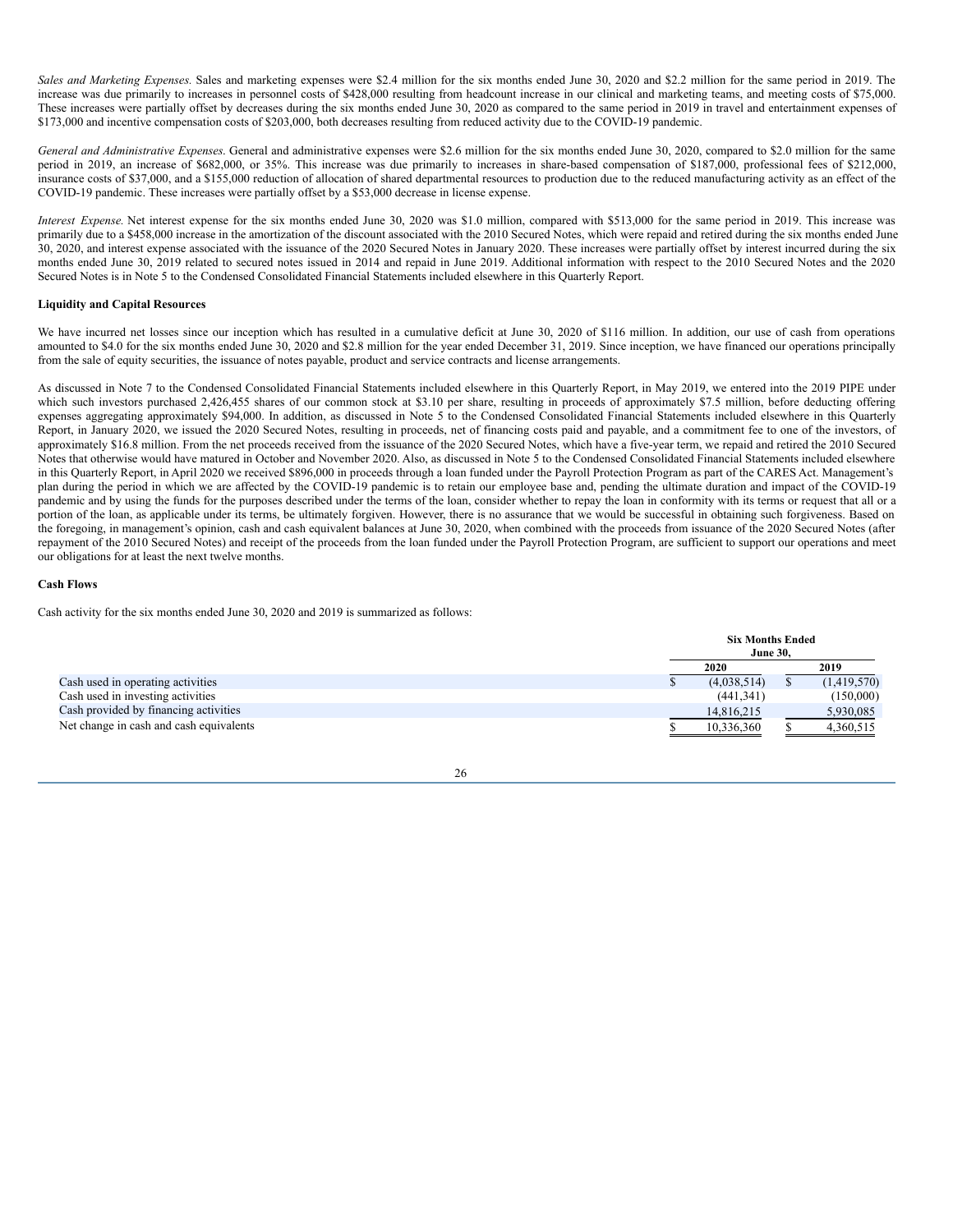*Net Cash Flows from Operating Activities.* We used \$4.0 million and \$1.4 million of cash for operating activities during the six months ended June 30, 2020 and 2019, respectively.

During the six months ended June 30, 2020, uses of cash in operating activities primarily consisted of: (i) our \$3.7 million net loss; (ii) increases in accounts receivable of \$74,000, inventory of \$313,000, and prepaid expenses and other current assets of \$181,000; and (iii) decreases in accrued interest of \$960,000, lease liabilities of \$48,000, and deferred revenue of \$366,000. These uses were partially offset by: (a) a decrease in other assets of \$70,000; (b) an increase in accounts payable and accrued expenses of \$93,000; and (c) net non-cash expenses included in our net loss aggregating \$1.5 million and consisting primarily of depreciation and amortization, share-based compensation, and amortization of debt issuance costs, original issue discounts on debt and lease rights-of-use, net of accretion in lease liabilities.

During the six months ended June 30, 2019, uses of cash in operating activities primarily consisted of: (i) our \$2.8 million net loss; (ii) increases in accounts receivable of \$138,000, inventory of \$202,000, and prepaid expenses and other current assets of \$217,000; and (iii) a decrease in lease liabilities of \$50,000. These uses were partially offset by: (a) a decrease in other assets of \$12,000; (b) increases in accounts payable and accrued expenses of \$716,000 and in deferred revenue of \$389,000; and (c) net non-cash expenses included in our net loss aggregating \$841,000 and consisting primarily of depreciation and amortization, share-based compensation, and amortization of debt issuance costs, original issue discounts on debt and lease rights-of-use, net of accretion in lease liabilities.

*Net Cash Flows from Investing Activities.* Net cash flows used in investing activities for the six months ended June 30, 2020 and 2019 were \$441,000 and \$150,000, respectively, and consisted of acquisitions of medical device license rights.

*Net Cash Flows from Financing Activities.* Net cash flows from financing activities for the six months ended June 30, 2020 consisted of the proceeds, net financing costs and discount paid as of that date, of \$16.8 million received from the issuance of the 2020 Secured Notes, and the proceeds of \$896,000 from the Payroll Protection Program loan. The proceeds from these activities were partially offset by the repayment of the 2010 Secured Notes amounting to \$2.8 million. The 2020 Secured Notes, the Payroll Protection Act Loan and the repayment of the 2010 Secured Notes are described in Note 5 to the Condensed Consolidated Financial Statements included elsewhere in this Quarterly Report.

Net cash flows from financing activities for the six months ended June 30, 2019 consisted of proceeds from cash proceeds of: (a) \$7.5 million received from the sale of shares of our common stock under the terms of the 2019 PIPE as described in Note 7 to the condensed consolidated financial statements included elsewhere in this Quarterly Report; and (b) \$383,000 received from warrant exercises. These proceeds were partially offset by the \$2.0 million repayment, in June 2019, of secured notes that otherwise would have been due in September 2019.

# **Operating Capital and Capital Expenditure Requirements**

To date, we have not achieved profitability. We could continue to incur net losses as we continue our efforts to expand the commercialization of our ClearPoint system products and pursue additional applications for our technology platforms. Our cash balances are primarily held in a variety of demand accounts with a view to liquidity and capital preservation.

Because of the numerous risks and uncertainties associated with the development and commercialization of medical devices, we are unable to estimate the exact amounts of capital outlays and operating expenditures necessary to successfully commercialize our ClearPoint system products and pursue additional applications for our technology platforms. Our future capital requirements will depend on many factors, including, but not limited to, the following:

- the ultimate duration and impact of the COVID-19 pandemic;
- the timing of broader market acceptance and adoption of our ClearPoint system products;
- the scope, rate of progress and cost of our ongoing product development activities relating to our ClearPoint system;
- the cost and timing of expanding our sales, clinical support, marketing and distribution capabilities, and other corporate infrastructure;
- the cost and timing of establishing inventories at levels sufficient to support our sales;
- the effect of competing technological and market developments;
- the cost of pursuing additional applications of our technology platforms under current collaborative arrangements, and the terms and timing of any future collaborative, licensing or other arrangements that we may establish;
- the cost and timing of any clinical trials;
- the cost and timing of regulatory filings, clearances and approvals; and
- the cost of filing, prosecuting, defending and enforcing any patent claims and other intellectual property rights.

## **Off-Balance Sheet Arrangements**

We are not a party to any off-balance sheet arrangements that have, or are reasonably likely to have, a material current or future effect on our financial condition, revenues or expenses, results of operations, liquidity, capital expenditures or capital resources.

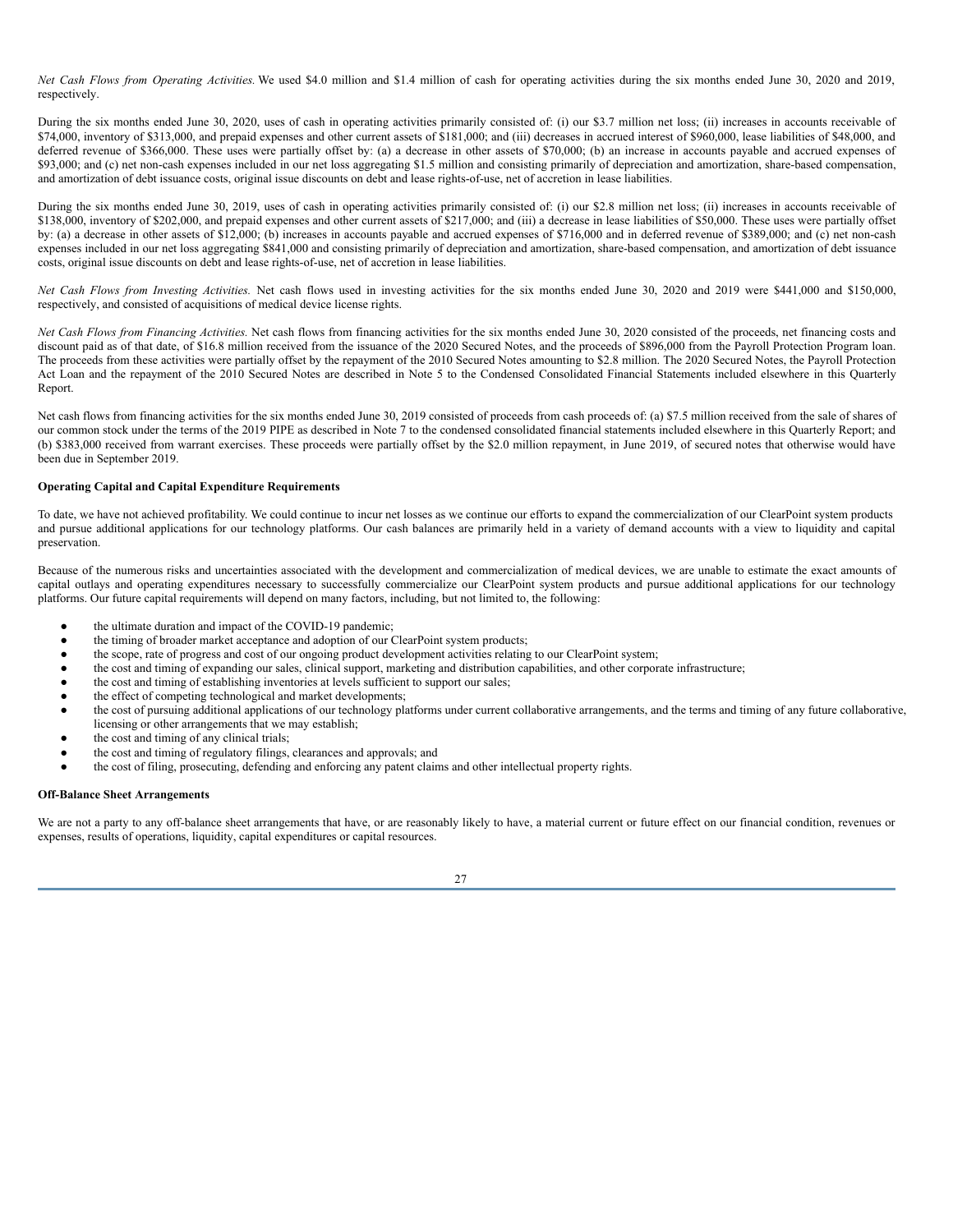## <span id="page-27-0"></span>**ITEM 3. QUANTITATIVE AND QUALITATIVE DISCLOSURES ABOUT MARKET RISK.**

#### **Interest Rate Risk**

Our exposure to market risk is limited primarily to interest income sensitivity, which is affected by changes in the general level of U.S. interest rates, because all our investments are in short-term bank deposits and institutional money market funds. The primary objective of our investment activities is to preserve principal while at the same time maximizing income we receive without significantly increasing risk. Due to the nature of our short-term investments, we believe that we are not subject to any material market risk exposure.

## **Foreign Currency Risk**

To date, we have not recorded a significant amount of sales in currencies other than U.S. dollars, and have only limited business transactions in foreign currencies. We do not currently engage in hedging or similar transactions to reduce our foreign currency risks, which at present, are not material. We believe we have no material exposure to risk from changes in foreign currency exchange rates at this time. We will continue to monitor and evaluate our internal processes relating to foreign currency exchange, including the potential use of hedging strategies.

## <span id="page-27-1"></span>**ITEM 4. CONTROLS AND PROCEDURES.**

#### **Disclosure Controls and Procedures**

We have established disclosure controls and procedures, as such term is defined in Rule 13a-15(e) under the Securities Exchange Act of 1934 (the "Exchange Act"). Our disclosure controls and procedures are designed to ensure that material information relating to us is made known to our principal executive officer and principal financial officer by others within our organization. Under the supervision and with the participation of our management, including our principal executive officer and principal financial officer, we conducted an evaluation of the effectiveness of our disclosure controls and procedures as of June 30, 2020 to ensure that the information required to be disclosed by us in the reports that we file or submit under the Exchange Act is recorded, processed, summarized, and reported within the time periods specified in the SEC's rules and forms. Disclosure controls and procedures include, without limitation, controls and procedures designed to ensure that information required to be disclosed by us in the reports that we file or submit under the Exchange Act is accumulated and communicated to our management, including our principal executive officer and principal financial officer as appropriate, to allow timely decisions regarding required disclosure. Based on this evaluation, our principal executive officer and principal financial officer concluded that our disclosure controls and procedures were effective as of June 30, 2020.

## **Changes in Internal Control Over Financial Reporting**

During the quarter ended June 30, 2020, there were no changes in our internal control over financial reporting that materially affected, or that are reasonably likely to materially affect, our internal control over financial reporting.

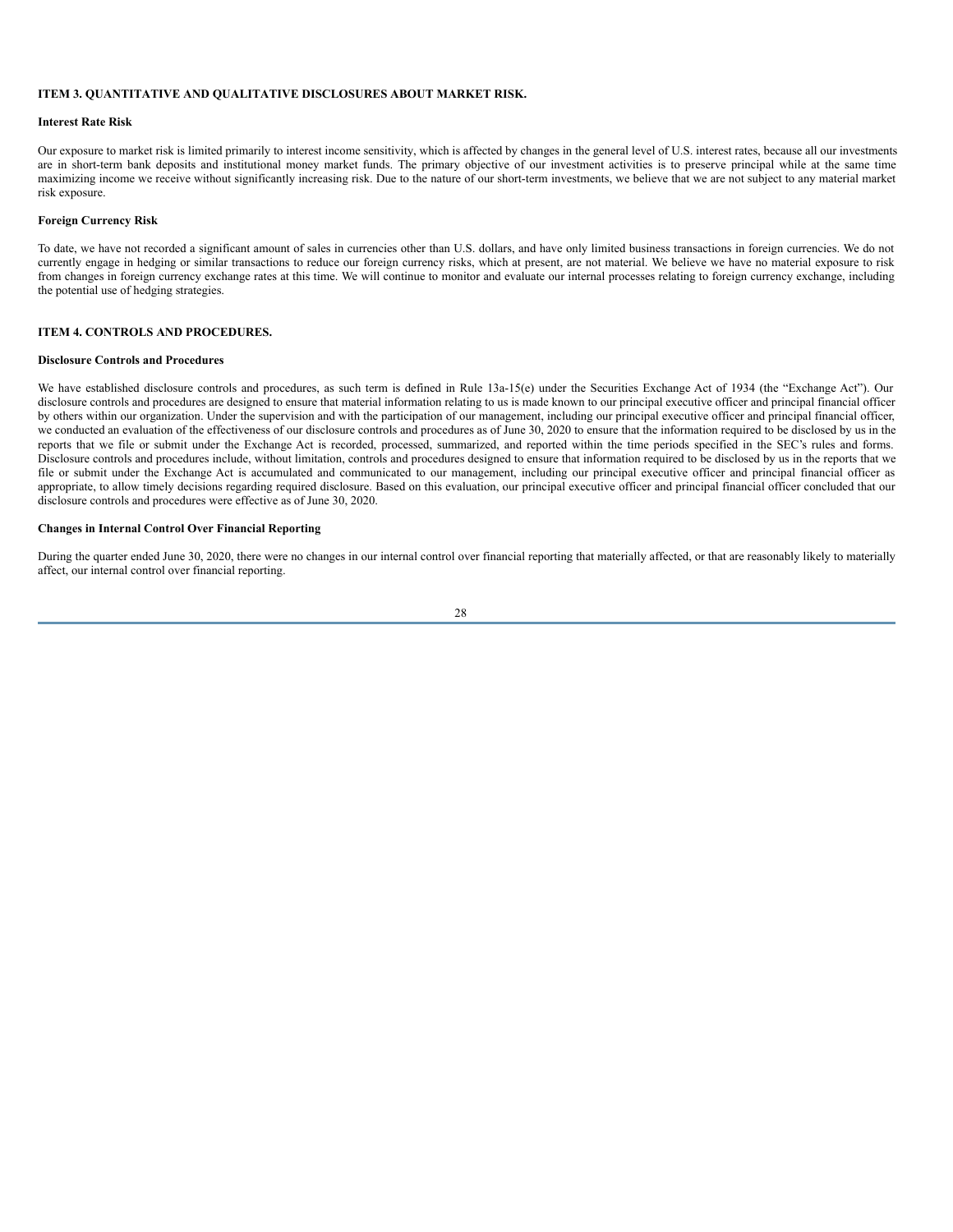## <span id="page-28-0"></span>**PART II – OTHER INFORMATION**

## <span id="page-28-1"></span>**ITEM 1. LEGAL PROCEEDINGS.**

None.

## <span id="page-28-2"></span>**ITEM 1A. RISK FACTORS.**

Except as noted below, there have been no material changes to the risk factors disclosed in our 2019 Form 19-K under Item 1A. "Risk Factors."

## The COVID-19 pandemic and mitigation efforts to control the spread of the disease have and are expected to continue to materially impact our business, and our financial condition, results of operations and cash flows could be materially adversely affected by factors relating to COVID-19.

On March 11, 2020, the World Health Organization characterized COVID-19 as a pandemic, and on March 13, 2020, the President of the United States proclaimed that the COVID-19 outbreak in the United States constitutes a national emergency. Continued widespread infection in the United States is a possibility. Extraordinary actions have been taken by federal, state and local governmental authorities to combat the spread of COVID-19, including issuance of "stay-at-home" directives and similar mandates for many individuals to substantially restrict daily activities and for many businesses to curtail or cease normal operations. These measures, while intended to protect human life, have led to reduced economic activity, including the postponement or cancellation of elective surgical procedures, which historically represents approximately 80% of the procedures utilizing our products and services. Furthermore, the business shutdowns and the disruptions to financial markets caused by COVID-19 pandemic has led to recessionary conditions in the economy in the short term, which could negatively impact our business, as hospitals curtail and reduce capital and overall spending.

The ongoing COVID-19 pandemic and restrictions intended to prevent its spread could have significant adverse impacts on our business, financial condition, results of operations and cash flows in a variety of ways that are difficult to predict. Such adverse impacts will depend on, among other factors:

- federal, state, local and industry-initiated efforts that may adversely affect the ability to perform elective surgeries;
- disruptions to the supply chain of critical components;
- severe and prolonged disruption and instability in the financial markets, including the debt and equity capital markets, which have already experienced and may continue to experience significant volatility, or deteriorations in credit and financing conditions, which may affect our ability to access capital necessary to fund our business operations or refinance maturing debt on a timely basis, on attractive terms or at all, which would adversely affect our ability to meet liquidity and capital expenditure requirements;
- sustained stock market volatility that negatively affects the market price of our securities, including market conditions unrelated to our operating performance or prospects;
- · our ability to manage our business to the extent our management or personnel are impacted in significant numbers by the COVID-19 pandemic and are not willing, available or allowed to conduct work; and
- · our ability to ensure business continuity in the event our continuity of operations plan is not effective or improperly implemented during the COVID-19 pandemic.

The ongoing COVID-19 pandemic and the current economic, financial and capital markets environment present material risks and uncertainties for us. However, the rapid development and fluidity of the situation precludes any prediction as to the ultimate impact COVID-19 will have on our business, financial condition, results of operation and cash flows, which will depend largely on future developments directly or indirectly relating to the duration and scope of the COVID-19 outbreak in the United States. To the extent the COVID-19 pandemic adversely affects our business, financial condition, results of operation and cash flows, it may also have the effect of heightening many of the other risks described in the "Risk Factors" section of our 2019 Form 10-K.

## <span id="page-28-3"></span>**ITEM 2. UNREGISTERED SALES OF EQUITY SECURITIES AND USE OF PROCEEDS.**

None.

## <span id="page-28-4"></span>**ITEM 3. DEFAULTS UPON SENIOR SECURITIES.**

None.

## <span id="page-28-5"></span>**ITEM 4. MINE SAFETY DISCLOSURES.**

None.

# <span id="page-28-6"></span>**ITEM 5. OTHER INFORMATION.**

None.

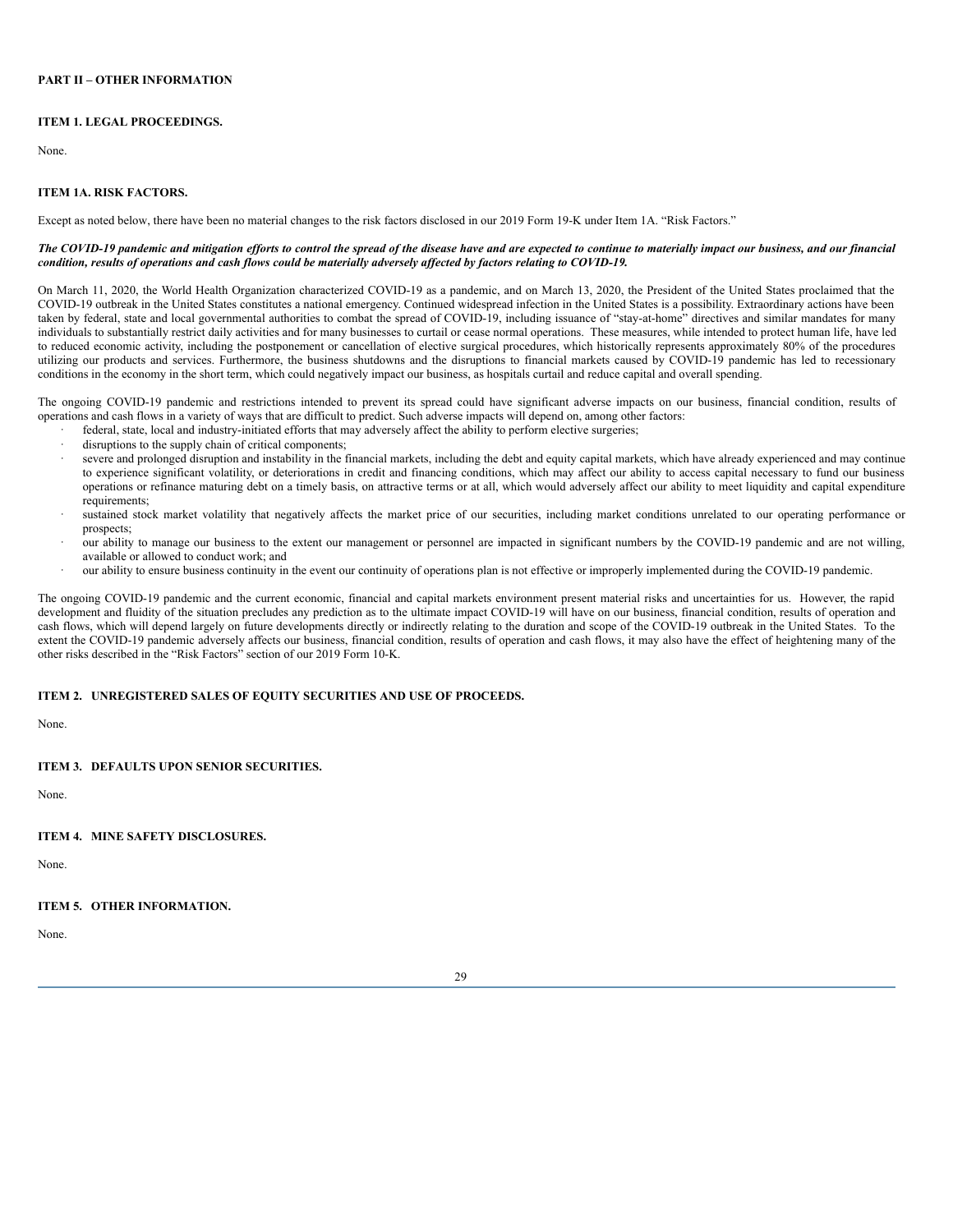# <span id="page-29-0"></span>**ITEM 6. EXHIBITS.**

The exhibits listed below are filed, furnished or incorporated by reference as part of this Quarterly Report.

| Exhibit       |                                                                                                                                                                                                                                                       |
|---------------|-------------------------------------------------------------------------------------------------------------------------------------------------------------------------------------------------------------------------------------------------------|
| <b>Number</b> | <b>Exhibit Description</b>                                                                                                                                                                                                                            |
| 10.1          | ClearPoint Neuro, Inc. Third Amended and Restated 2013 Incentive Compensation Plan (incorporated by reference to Appendix A to the Company's Definitive<br>Proxy Statement on Schedule 14A (File No. 001-34822) filed with the SEC on April 20, 2020) |
| $31.1*$       | Certification of Chief Executive Officer Pursuant to Rule 13a-14(a) Under the Securities Exchange Act of 1934                                                                                                                                         |
| $31.2*$       | Certification of Chief Financial Officer Pursuant to Rule 13a-14(a) Under the Securities Exchange Act of 1934                                                                                                                                         |
| $32+$         | Certification of Chief Executive Officer and Chief Financial Officer Pursuant to Rule 13a-14(b) under the Securities Exchange Act of 1934 and Section 1350 of<br>Chapter 60 of Title 18 of the United States Code                                     |
| $101$ . INS*  | <b>XBRL</b> Instance                                                                                                                                                                                                                                  |
| $101.SCH*$    | XBRL Taxonomy Extension Schema                                                                                                                                                                                                                        |
| $101.CAL*$    | <b>XBRL Taxonomy Extension Calculation</b>                                                                                                                                                                                                            |
| $101.DEF*$    | <b>XBRL Taxonomy Extension Definition</b>                                                                                                                                                                                                             |
| $101.LAB*$    | <b>XBRL Taxonomy Extension Labels</b>                                                                                                                                                                                                                 |
| 101.PRE*      | <b>XBRL Taxonomy Extension Presentation</b>                                                                                                                                                                                                           |
|               |                                                                                                                                                                                                                                                       |

\* Filed herewith.

+ This certification is being furnished solely to accompany this Quarterly Report pursuant to 18 U.S.C. Section 1350, and it is not being filed for purposes of Section 18 of the Securities Exchange Act of 1934 and is not to be incorporated by reference into any filing of the Company, whether made before or after the date hereof, regardless of any general incorporation language in such filing.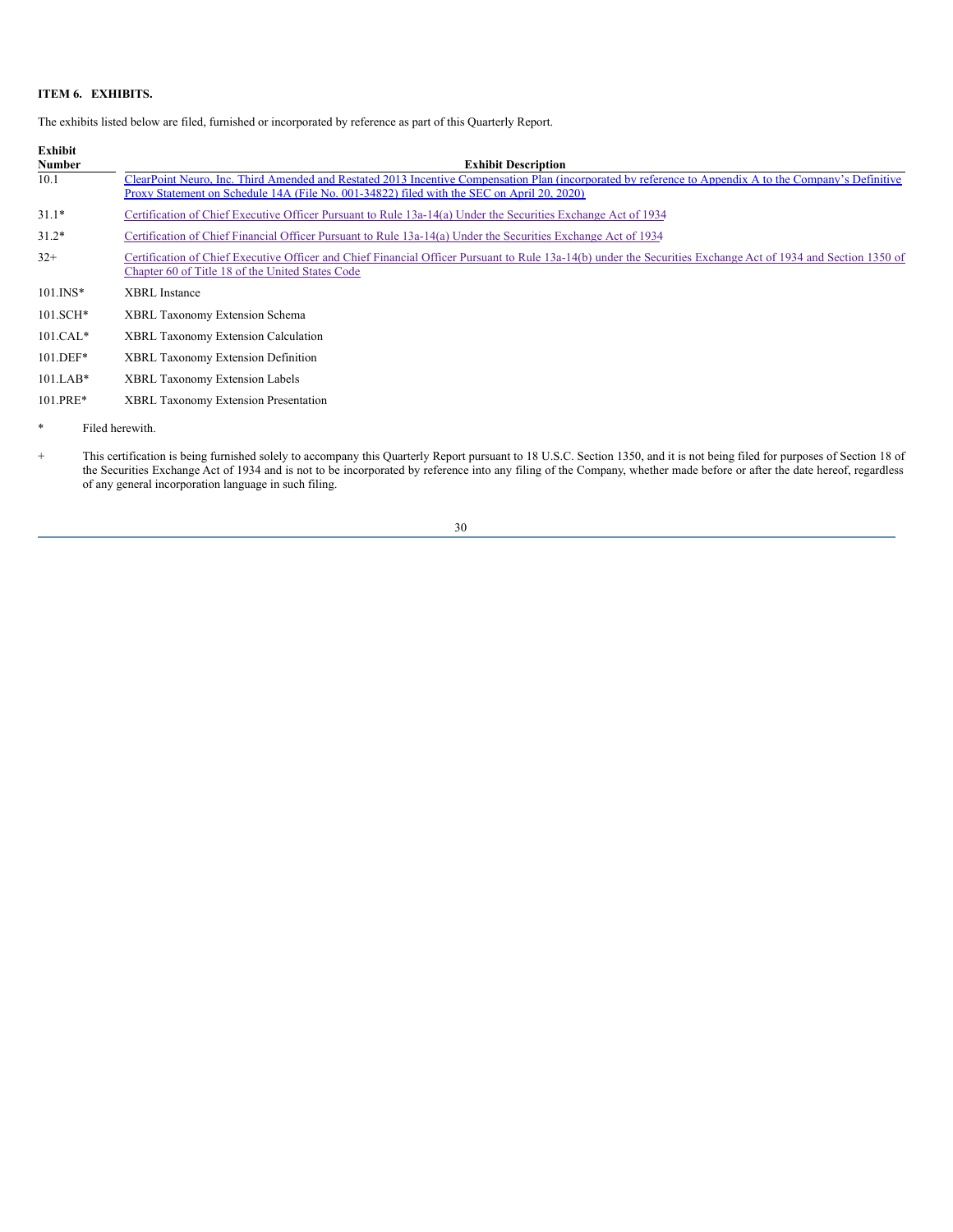# **SIGNATURES**

<span id="page-30-0"></span>Pursuant to the requirements of the Securities Exchange Act of 1934, the registrant has duly caused this report to be signed on its behalf by the undersigned thereunto duly authorized.

Date: August 13, 2020

CLEARPOINT NEURO, INC.

By: /s/ Joseph M. Burnett

Joseph M. Burnett *Chief Executive Of icer (Principal Executive Of icer)*

By: /s/ Harold A. Hurwitz Harold A. Hurwitz *Chief Financial Of icer (Principal Financial Of icer and Principal Accounting Of icer)*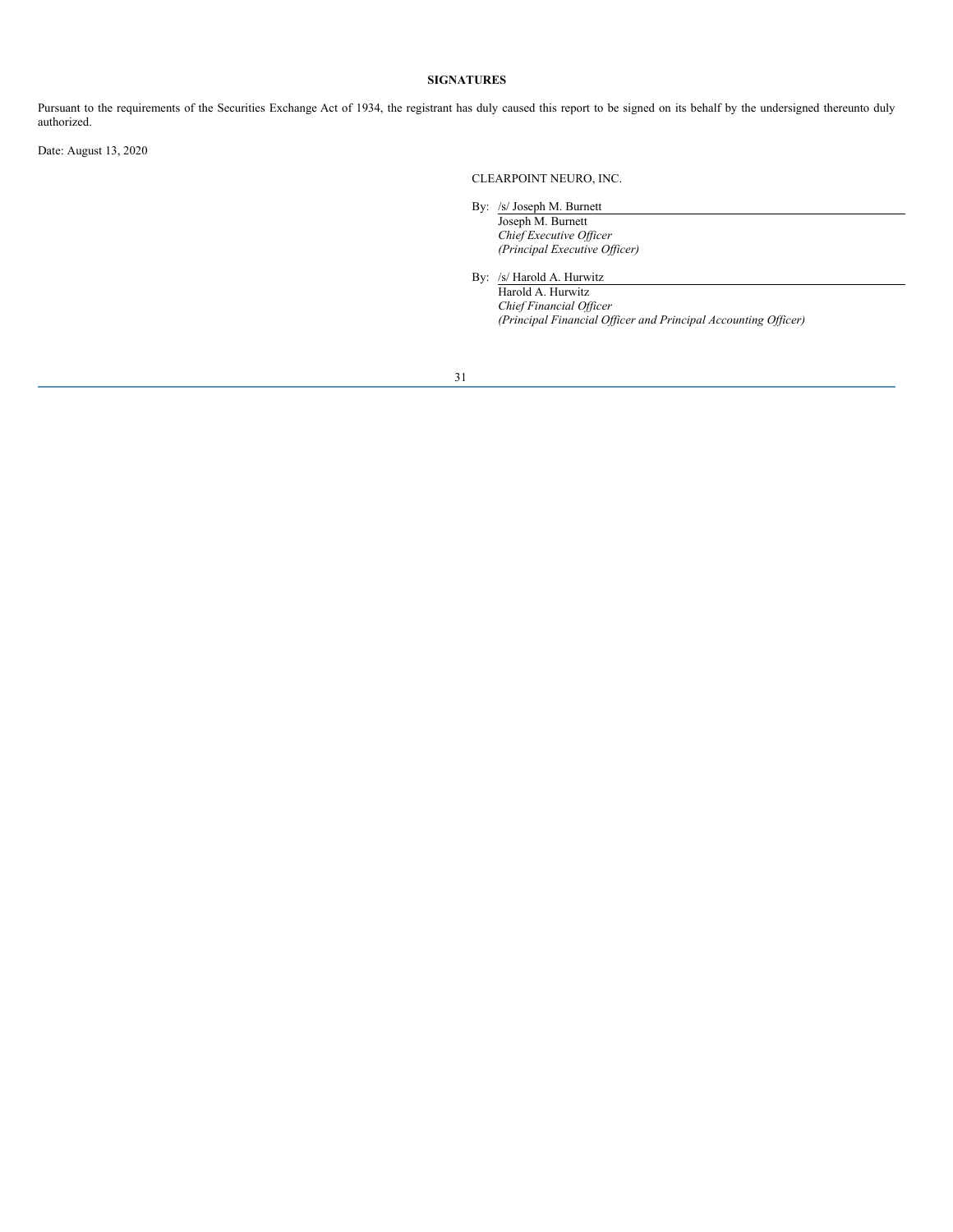### **CERTIFICATION OF CHIEF EXECUTIVE OFFICER PURSUANT TO RULE 13a-14(a) UNDER THE SECURITIES EXCHANGE ACT OF 1934**

<span id="page-31-0"></span>I, Joseph M. Burnett, certify that:

- 1. I have reviewed this quarterly report on Form 10-Q for the quarter ended June 30, 2020, of ClearPoint Neuro, Inc.;
- 2. Based on my knowledge, this report does not contain any untrue statement of a material fact or omit to state a material fact necessary to make the statements made, in light of the circumstances under which such statements were made, not misleading with respect to the period covered by this report;
- 3. Based on my knowledge, the financial statements, and other financial information included in this report, fairly present in all material respects the financial condition, results of operations and cash flows of the registrant as of, and for, the periods presented in this report;
- 4. The registrant's other certifying officer(s) and I are responsible for establishing and maintaining disclosure controls and procedures (as defined in Exchange Act Rules 13a-15(e) and 15d-15(e)) and internal control over financial reporting (as defined in Exchange Act Rules 13a-15(f) and 15d-15(f)) for the registrant and have:
	- (a) designed such disclosure controls and procedures, or caused such disclosure controls and procedures to be designed under our supervision, to ensure that material information relating to the registrant, including its consolidated subsidiaries, is made known to us by others within those entities, particularly during the period in which this report is being prepared;
	- (b) designed such internal control over financial reporting, or caused such internal control over financial reporting to be designed under our supervision, to provide reasonable assurance regarding the reliability of financial reporting and the preparation of financial statements for external purposes in accordance with generally accepted accounting principles;
	- (c) evaluated the effectiveness of the registrant's disclosure controls and procedures and presented in this report our conclusions about the effectiveness of the disclosure controls and procedures, as of the end of the period covered by this report based on such evaluation; and
	- (d) disclosed in this report any change in the registrant's internal control over financial reporting that occurred during the registrant's most recent fiscal quarter (the registrant's fourth fiscal quarter in the case of an annual report) that has materially affected, or is reasonably likely to materially affect, the registrant's internal control over financial reporting; and
- 5. The registrant's other certifying officer(s) and I have disclosed, based on our most recent evaluation of internal control over financial reporting, to the registrant's auditors and the audit committee of the registrant's board of directors (or persons performing the equivalent functions):
	- (a) all significant deficiencies and material weaknesses in the design or operation of internal control over financial reporting which are reasonably likely to adversely affect the registrant's ability to record, process, summarize and report financial information; and
	- (b) any fraud, whether or not material, that involves management or other employees who have a significant role in the registrant's internal control over financial reporting.

Date: August 13, 2020 /s/ Joseph M. Burnett Joseph M. Burnett Chief Executive Officer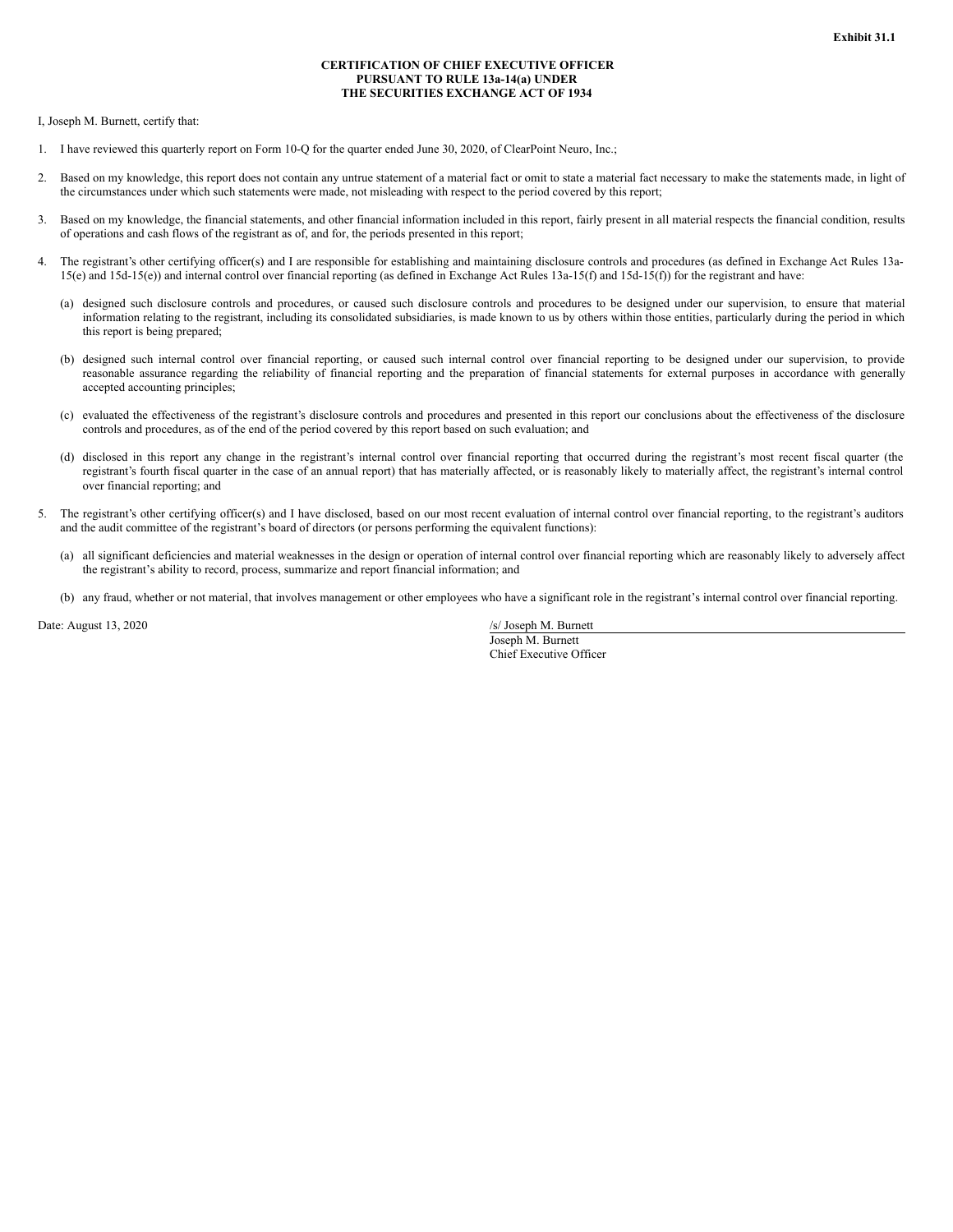### **CERTIFICATION OF CHIEF FINANCIAL OFFICER PURSUANT TO RULE 13a-14(a) UNDER THE SECURITIES EXCHANGE ACT OF 1934**

<span id="page-32-0"></span>I, Harold A. Hurwitz, certify that:

- 1. I have reviewed this quarterly report on Form 10-Q for the quarter ended June 30, 2020, of ClearPoint Neuro, Inc.;
- 2. Based on my knowledge, this report does not contain any untrue statement of a material fact or omit to state a material fact necessary to make the statements made, in light of the circumstances under which such statements were made, not misleading with respect to the period covered by this report;
- 3. Based on my knowledge, the financial statements, and other financial information included in this report, fairly present in all material respects the financial condition, results of operations and cash flows of the registrant as of, and for, the periods presented in this report;
- 4. The registrant's other certifying officer(s) and I are responsible for establishing and maintaining disclosure controls and procedures (as defined in Exchange Act Rules 13a-15(e) and 15d-15(e)) and internal control over financial reporting (as defined in Exchange Act Rules 13a-15(f) and 15d-15(f)) for the registrant and have:
	- (a) designed such disclosure controls and procedures, or caused such disclosure controls and procedures to be designed under our supervision, to ensure that material information relating to the registrant, including its consolidated subsidiaries, is made known to us by others within those entities, particularly during the period in which this report is being prepared;
	- (b) designed such internal control over financial reporting, or caused such internal control over financial reporting to be designed under our supervision, to provide reasonable assurance regarding the reliability of financial reporting and the preparation of financial statements for external purposes in accordance with generally accepted accounting principles;
	- (c) evaluated the effectiveness of the registrant's disclosure controls and procedures and presented in this report our conclusions about the effectiveness of the disclosure controls and procedures, as of the end of the period covered by this report based on such evaluation; and
	- (d) disclosed in this report any change in the registrant's internal control over financial reporting that occurred during the registrant's most recent fiscal quarter (the registrant's fourth fiscal quarter in the case of an annual report) that has materially affected, or is reasonably likely to materially affect, the registrant's internal control over financial reporting; and
- 5. The registrant's other certifying officer(s) and I have disclosed, based on our most recent evaluation of internal control over financial reporting, to the registrant's auditors and the audit committee of the registrant's board of directors (or persons performing the equivalent functions):
	- (a) all significant deficiencies and material weaknesses in the design or operation of internal control over financial reporting which are reasonably likely to adversely affect the registrant's ability to record, process, summarize and report financial information; and
	- (b) any fraud, whether or not material, that involves management or other employees who have a significant role in the registrant's internal control over financial reporting.

Date: August 13, 2020 /s/ Harold A. Hurwitz Harold A. Hurwitz Chief Financial Officer